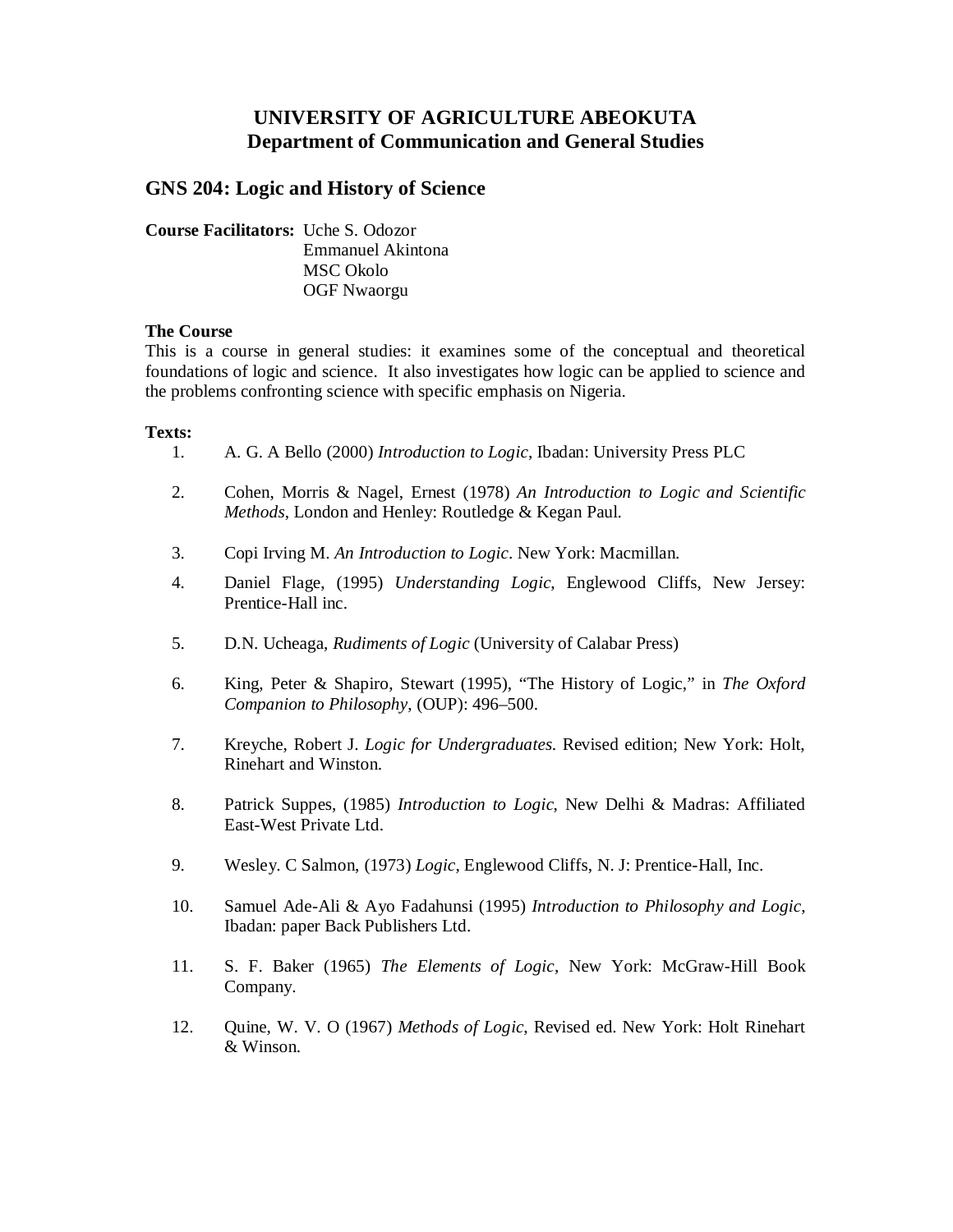# **GENERAL ELECTRONIC RESOURCES**

- Routledge Encyclopedia of Philosophy
- Internet Encyclopaedia of Philosophy
- Philosopher's Index

## **Please Note:**

• The texts given above are not exhaustive. You are expected to source for other useful books in the Library or elsewhere.

• Remember to adopt eclectic reading habit.

● Be aware that the part relating to science as it concerns Nigeria is mostly applied knowledge. You can get further information from magazines, newspapers, journals, science articles and fiction, science related news on TV, radio, etc.

## **Teaching**

The course is taught by a weekly two-hour lecture.

## **Assessment**

● This is a core module for second year undergraduates specializing in science and science related disciplines.

● It is a 2 unit course.

● Assessment is by e-examination (70%) and two CATs: debate/paper submission (15%) and written test (15%).

## **Outcome Assessment Strategies**

- The primary goal of this course is to enable the student demonstrate critical thinking and creative ability.
- Logic, which is a branch of philosophy, is not about unreflective acceptance of facts; it is rather interested in the questions asked, the puzzles posed, the answers suggested and what counts as a good (correct) answer to the questions and puzzles.
- Lectures basically serve to introduce the rules and principles that help to distinguish good (correct) from bad (incorrect) reasoning.
- The lectures, therefore, act to establish and strengthen independent reasoning, help to evaluate findings and assist in giving accurate interpretation of reality.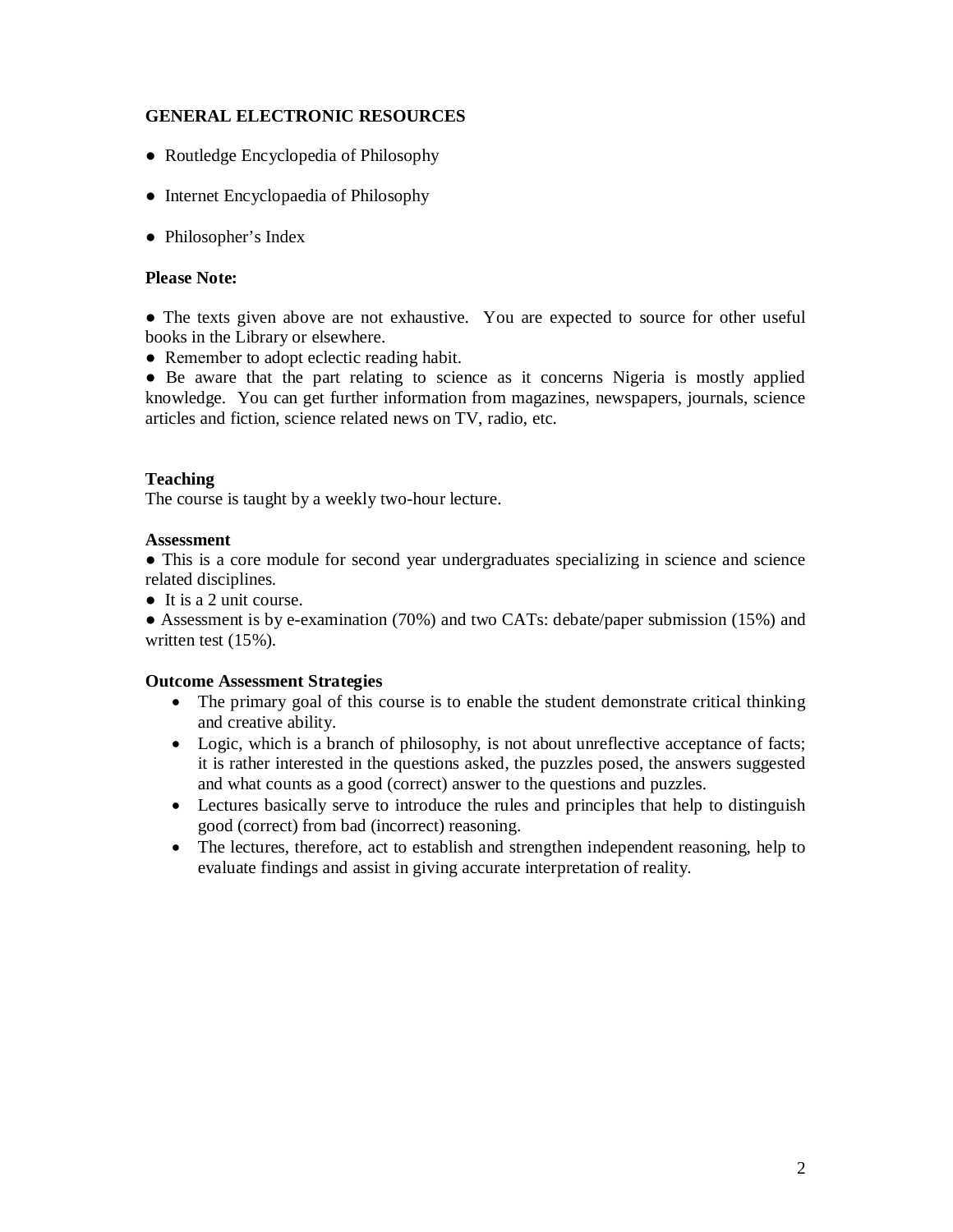# **WEEK 1**

# **1. General Introduction: What Logic is**

Issues:

- Definition of Logic.
- Brief History of Logic.
- Logic as both science and art.
- Why study Logic? The importance/uses of Logic.
- Basic concepts used in Logic.

Questions:

- 1. What is the distinction between 'logic' and 'Logic'?
- 2. How did the discovery of Logic facilitate subsequent scientific developments?
- 3. In what sense is Logic both a science and an art?
- 4. Mention three reasons why the study of Logic can be considered a worthwhile exertion?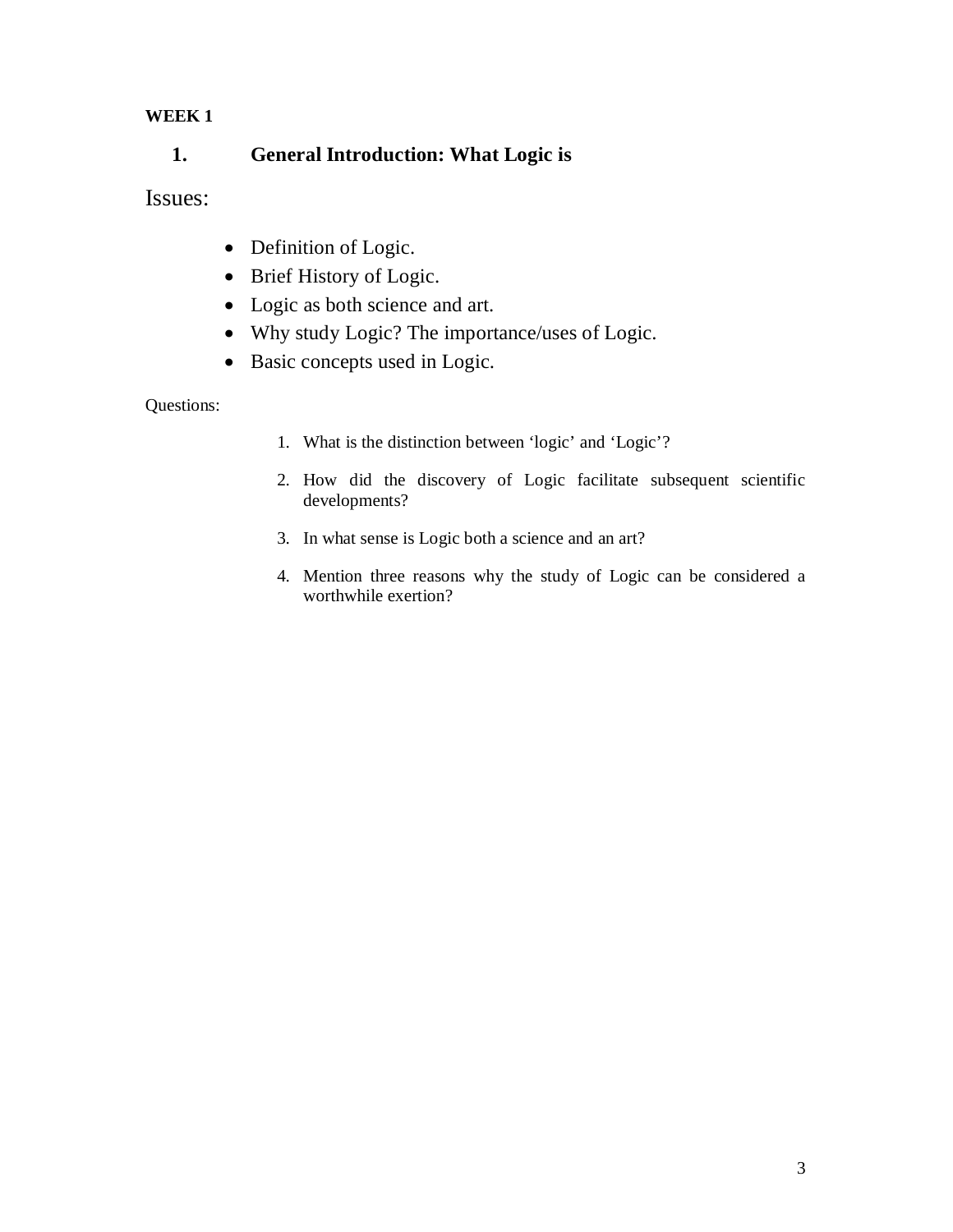## **WEEK 2**

## **NATURE OF ARGUMENTS**

## **1. What are arguments?**

Argument in philosophy is not about disagreement or fight among people; rather, it is about the relation that exists between premises and conclusion. Since human by nature is rational, it is expected of him to be reasonable in constructing his arguments. Arguments are platforms upon which reasoning are tested. Reasoning is a special kind of thinking from which inferences and deductions are made and problems solved. A good reasoning requires that a conclusion is deduced from the premises (evidence).Arguments are used to win people to ones' side. It is not just enough for people to make claims; claims are to be justified by providing evidence to back them up. Logic is that tool (methods and techniques) for testing the validity of arguments. For every argument to be valid, it is expected that the conclusion is derived from the premises.

An argument is simply defined as "any group of propositions or statements, of which one is claimed to follow from the others, which are alleged to provide grounds for the truth of that one" (Copi 1973:2). Every argument has a structure comprising premises and conclusion. The conclusion of an argument is that proposition which is affirmed on the basis of other propositions in the argument. Premises are other propositions which provide grounds or reasons for accepting the conclusion of the argument. Conclusion and premises are relative terms for propositions.

However, all arguments require that the premises provide grounds for the truth of the conclusion and to make an argument valid, the conclusion must necessarily be derived from the evidence provided by the premises.

## **2. Definition of relative terms in constructing arguments:**

**i. Premiss:** Premises are other propositions which provide grounds or reasons for accepting the conclusion of the argument.

**ii. Conclusion:** The conclusion of an argument is that proposition which is affirmed on the basis of other propositions in the argument.

**iii. Inference:** Inference is a term in logic which refers to the process by which one proposition is affirmed or arrived at on the basis of the truism of other proposition(s). For example in the argument, "If Taiwo is a mother then Taiwo is a parent. It is not the case that Taiwo is a perent. Therefore, Taiwo is not a mother.

**iv. Statement:** Logic deals with declarative statements, that is, statements capable of being true or false. We have two types of statements, simple and compound statements. Simple statements convey just one simple idea. For example, Abeokuta is in Ogun State, Copper is a metal, water boils at  $100^{\circ}$ c. A compound statement conveys more than one idea. Compound statements are conjoined by prepositions in natural language but in logic, by five logical connectives which are "and/<sup>2</sup>,", "either...or/v", "if...then/  $\Box$ " conditional statement, "if and only if/≡" bi-conditional statement and negation (~/it is not the case that). When two ideas are brought together, they form a compound statement. For example, Lagos is in Nigeria and Abuja is the capital of Nigeria (pq); Either Bola is in Abuja or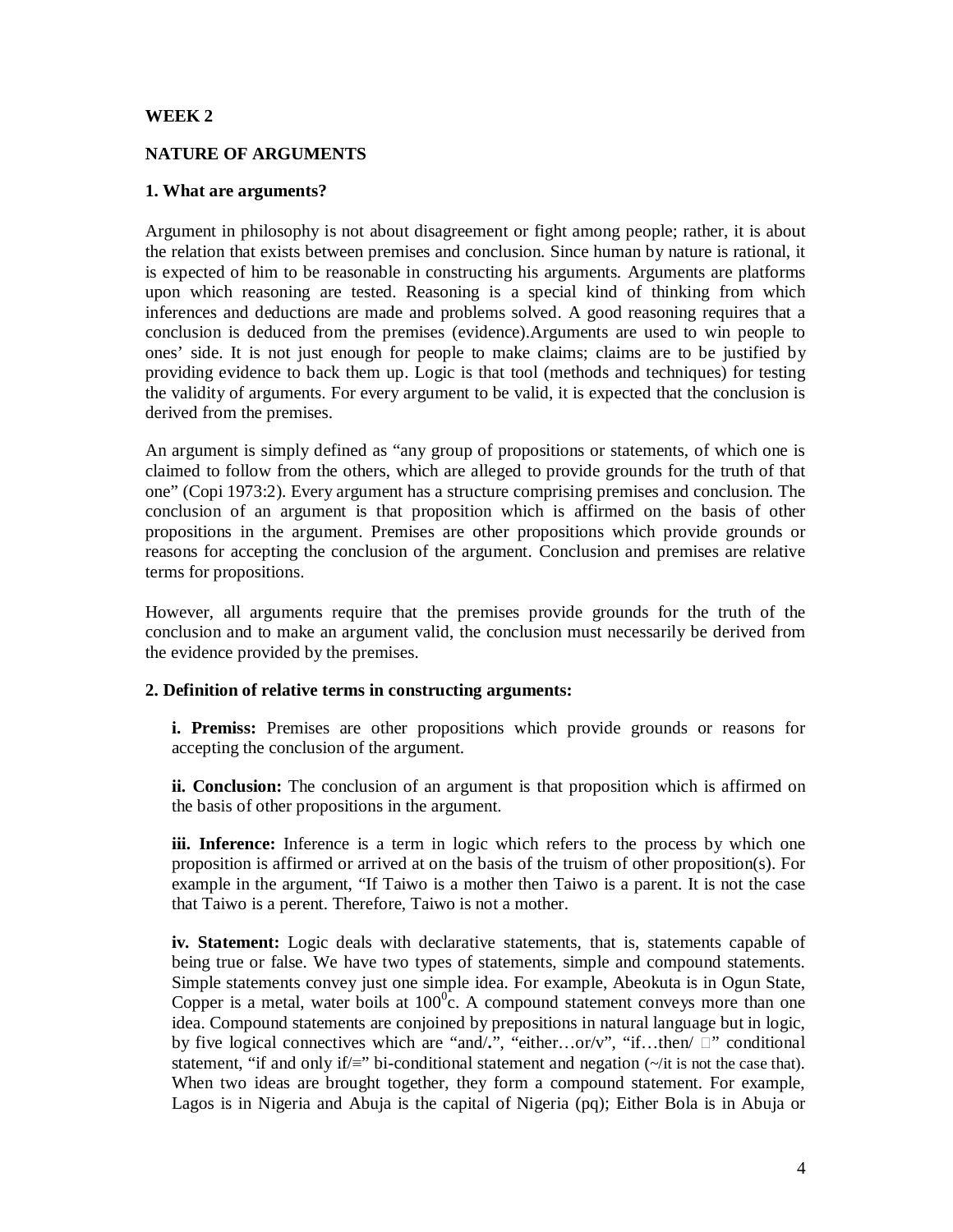Akin is in London (p v q); if Bola puts to bed then Bola is a mother (p  $\Box$  q); Akin is a father if and only if Bola is the mother the baby ( $p \equiv q$ ).

Logic deals with affirmative statements alone, that is, statements that can either be affirmed or denied. The way statements are denied in logic differs from the way they are denied in ordinary natural language. We negate propositions in logic by stating "it is not the case that…". So, if you want to say that Bayo is not a man, it will be stated logically as "it is not the case that Bayo is a man" or if you want to deny that Lagos is in Nigeria and Abuja is the capital of Nigeria, it will be stated as "it is not the case that both Lagos is in Nigeria and Abuja is the capital of Nigeria". This shows that the whole compound statement is negated. Statements are negated in logic this way so that it will be easier to manipulate them when testing for the validity of an argument.

**v. Proposition:** A proposition is a statement that is either true or false/ either asserted or denied. Proposition differ from question, command or exclamation. Questions are asked, commands given and exclamations uttered but none of them can be affirmed or denied (none can be judged to be either true or false). A proposition is a term otherwise used for a statement in an argument and it could either be a premise or a conclusion depending on the position it occupies in a particular argument. If a proposition is a claim it becomes the conclusion, if it provides reason or support to others in establishing a claim, it becomes a premise.

**vi. Truth:** As truth is to a statement/proposition so is validity to an argument. Every declarative statement in logic has a truth value, which means, it is either true or false.

**vi. Validity:** An argument is correct or valid if the logician examines the initial proposition(s)/premise(s), the final proposition (claim/conclusion) and the relationship between them and make a deduction from the truth of the premises to establish the conclusion, then such an argument so constructed is said to be valid.

## **3. Types of arguments:**

Apparently, there are two types of arguments, **inductive** and **deductive** arguments.

#### **Inductive Argument:**

An argument is claimed to be inductive if its premise(s) only provide some support but do not guarantee its conclusion. Inductive argument is structured in such a way that from some set of factual propositions (premises), a conclusion is inferred. For example,

> This ripped tomato is red; That other ripped tomato is red **Therefore, all ripped tomatoes are red.**

Copper, a metal conducts electricity. Bronze, a metal conducts electricity. Aluminum, a metal conducts electricity **Therefore, all metals conduct electricity.**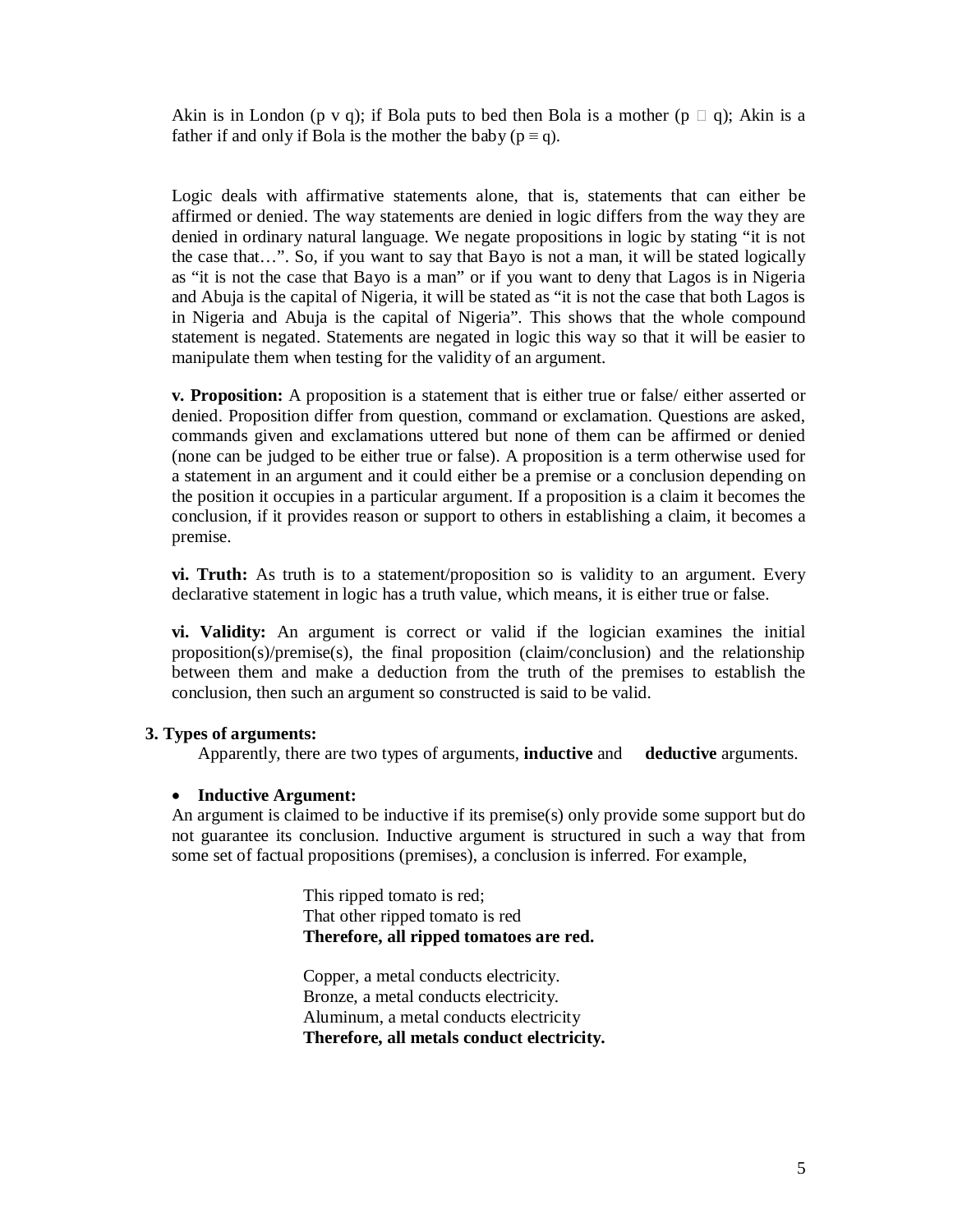I bought bread in the shop on Tuesday and it was stale. I bought bread in the shop on Wednesday and it was stale. I bought bread in the shop on Thursday and it was stale. **Therefore, if I buy a loaf of bread in the shop by Friday it will be stale.**

In the first throw, the coin turned tail. In the second throw, the coin turned tail. In the third throw, the coin turned tail. **Therefore, in the fourth throw, the coin will turn tail.**

From the above examples, it should be noticed that the first sets of proportions (**premises)** give support to the last stated proposition (**conclusion**) either strongly or weakly as the case may be.

The evidence provided in inductive arguments only makes the argument either strong or weak. The conclusion is always found to be more informative than the premises. Inductive reasoning has its root in the notion of "uniformity of nature" which holds that tomorrow will be like the past. Scientists, as defenders of uniformity of nature, do point out that many events and processes in nature occur the same way over and over again to eternity. For example, because it has been observed over times that the following happens, the scientists thus conclude that:

- (a). Lightning is followed by thunder. (b) Iron rusts whereas gold does not.
- (c) Chickens lay eggs, but goats do not. (d) Mammals suckle their young ones, While reptiles do not.

Scientists on the basis of uniformity of nature projects and predicts what happens in the future. They rely on the fact that the future shall always be like the past and the present will repeat itself. Looking at the examples above, we discover that there is nothing in the premises of the arguments that shows that their conclusions are necessarily certain or is there anything in the premises to compel us to accepting that their conclusions are true. For example, observing two instances of ripped tomatoes do not guarantee the fact that other ripped potatoes will be red. The premises only support the conclusion but do not guarantee that all ripped tomatoes would be red. There is nothing that guarantees us that in future a ripped tomato will be red. It is possible for the scientists in the future to come up with specie of tomatoes that will not be red when ripped. Again, in the other example, there is nothing in the premises that assures us that the next loaf of bread I will buy will be stale; rather, the premises only support the conclusion, it does not guarantee it. There is only a 50% chance of buying a staled-loaf of bread in the shop on Friday.

The support offered by the premises to the conclusion in inductive arguments can either be high (strong) or low (weak) or none at all. The premises of inductive arguments offer high/low or no degree of probable support to the conclusion. Let's look at the following Examples:

i. **A**ll Nigerians are corrupt (may be 99%) Abacha is a Nigeria. Therefore Gen Abacha is corrupt

**\* The premises here only offer high/strong degree of support to the conclusion.**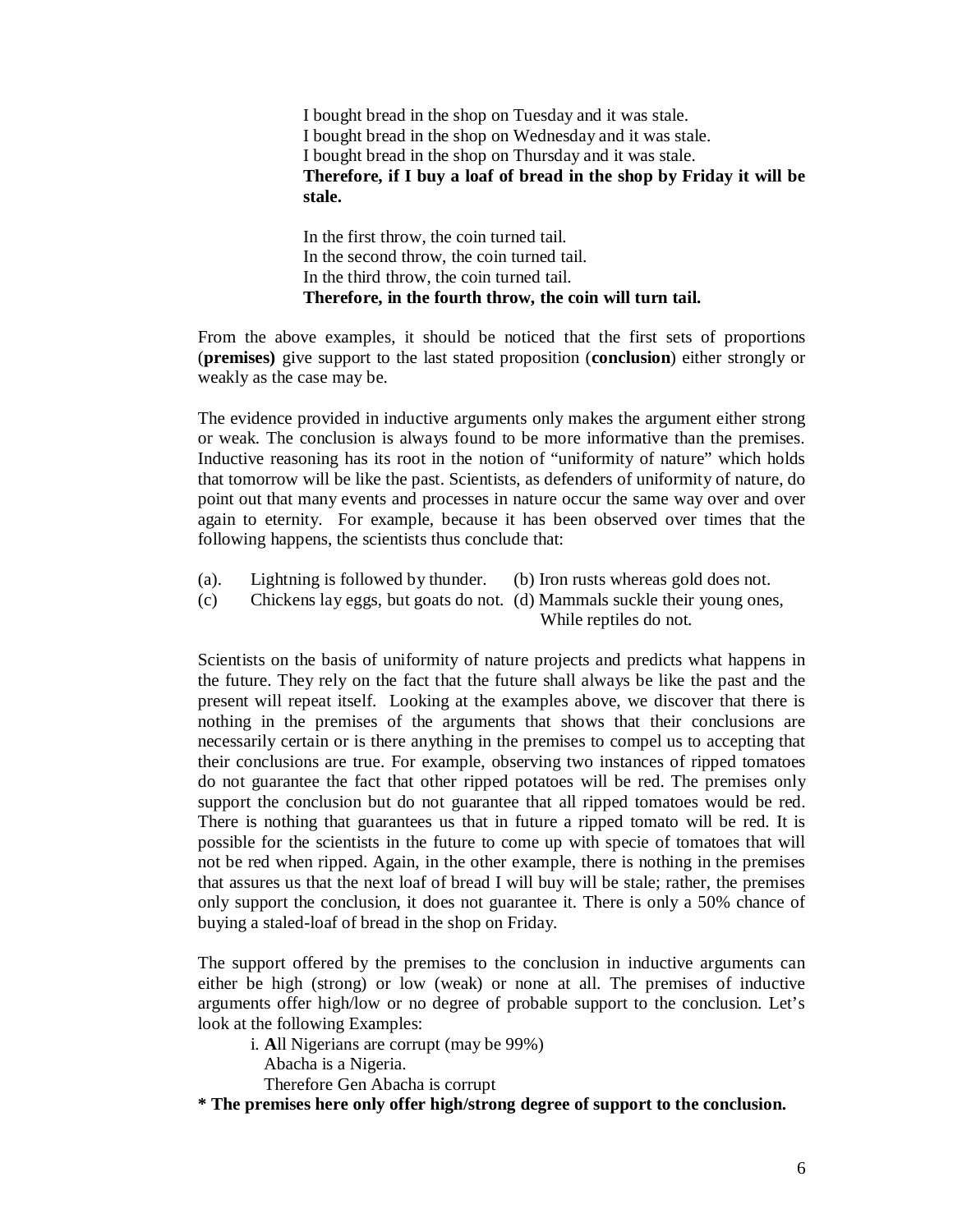ii. Akin studied hard and passed his examination. Dele studied hard and passed his examination. Mabel studied hard and passed her examination. Therefore, all who study hard will pass their examination.

#### **\* The premises offer a low degree of support to conclusion.**

iii. Iron, a metal expands when heated. Copper, a metal expands when heated. Bronze, a metal expands when heated. Therefore, all metals rust when exposed to air. **\*The premises do not support the conclusion at all.**

- **Types of Inductive Arguments:** There are two types of inductive arguments,
	- i. those that move from **particular to general**. The premises are particular instances, while the conclusion is general. Example (ii) and (iii) suffice.
	- ii. those that goes from particular to particular. Here, the premises and the conclusion are made up of particular instances. Examples (iii) and (iv) above suffice. Therefore, it is not the case that inductive inferences go only from particular to general.

## **Deductive Argument:**

In deductive argument the premises not only support but guarantee its conclusion: the premises provide absolutely conclusive grounds for the truth of its conclusion. A deductive argument is valid or correct if its premises and conclusion are so related to the extent that it is impossibly for the premises to be true and the conclusion false. Deductive argument is valid if its conclusion is necessarily and logically drawn from its premise(s). Deductive argument is most particularly about clarifying the relationship that exists between the premises and the conclusion. Every deductive argument is either valid or invalid because they are only about the logical relation existing between premises and conclusion. Examples of deductive arguments includes,

#### **1. Those that go from general to particular**

| i. All women are liars<br>Toyin is a woman                                                            | All husbands are responsible<br>Akin is a husband                                    |
|-------------------------------------------------------------------------------------------------------|--------------------------------------------------------------------------------------|
| Therefore, Toyin is a liar                                                                            | Therefore, Akin is responsible.                                                      |
| ii. All metals conduct electricity<br>Iron rod is a metal<br>Therefore, Iron rod conducts electricity | All husbands are responsible<br>Akin is a husband<br>Therefore, Akin is responsible. |
|                                                                                                       |                                                                                      |
| iii. All human beings are mortal                                                                      | All dogs are mammal                                                                  |
| Tade is a human being                                                                                 | Bingo is a dog                                                                       |
| Therefore, Tade is mortal                                                                             | Therefore, Bingo is mammal                                                           |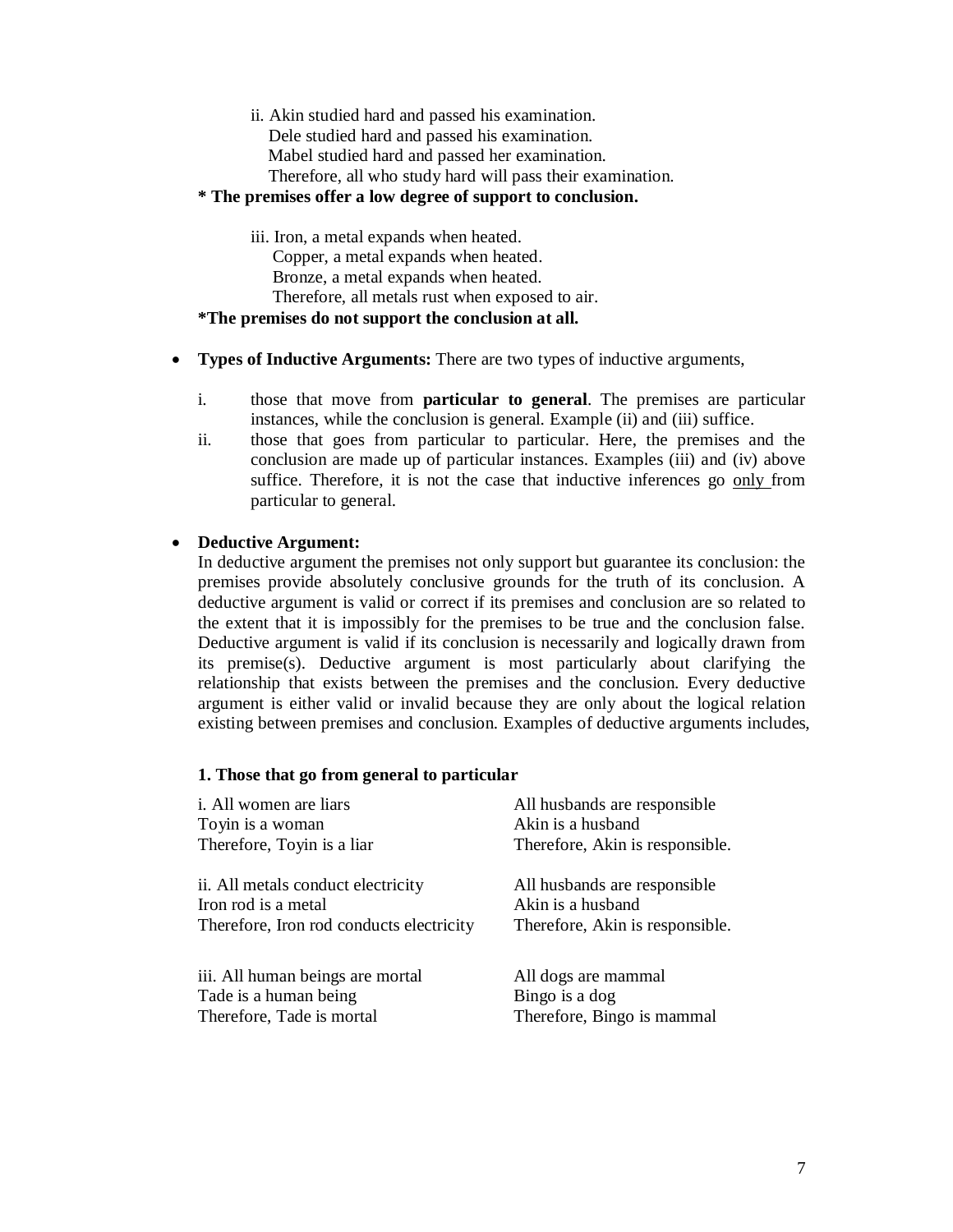## **2. Those that go from general to general**

| i. All women are human beings                | All academician are educated          |
|----------------------------------------------|---------------------------------------|
| All mothers are women                        | All scholars are academicians         |
| Therefore, all mothers are human beings      | Therefore, all scholars are educated  |
|                                              |                                       |
| ii. All human beings are mortal              | All gutter boys are wayward           |
| All UNAABites are human beings               | All Yahoo boys are gutter boys        |
| Therefore, all UNAABites are mortal          | Therefore, all Yahoo boys are wayward |
| iii. All physicians are University graduates |                                       |

 All members of Nigerian Medical Association are physicians Therefore, all members of Nigerian Medical Association are University graduates.

#### **3. Those formulated according to Rules of Inference (one of the laws of logic)**

#### **Modus Ponens:**

| i. If shade puts to bed then shade is a mother | $p \Box q$ (conditional statement)    |
|------------------------------------------------|---------------------------------------|
| Shade puts to bed                              | (antecedent affirmed)                 |
| Therefore, Shade is a mother                   | $\therefore$ /q (consequent affirmed) |

Note: if the antecedent of a conditional statement is true and affirmed, then its consequent necessarily follows, else we would be committing **fallacy of affirming the antecedent**.

#### **Modus Tollens:**

| i. If Shade puts to bed then Shade is a mother | $p \Box q$ (conditional statement)   |
|------------------------------------------------|--------------------------------------|
| Shade is not a mother                          | $\sim q$ (consequent denied)         |
| Therefore, Shade does not put to bed           | $\therefore$ /~p (antecedent denied) |

Note: if the consequent of a conditional statement is denied, then its antecedent cannot be affirmed in the conclusion, else, we would be committing **fallacy of affirming the consequent**.

## **Hypothetical Syllogism:**

| i. If UNAAB is in Abeokuta then UNAAB is in Ogun State      | $p \Box q$               |
|-------------------------------------------------------------|--------------------------|
| if UNAAB is in Ogun State then UNAAB is in Nigeria          | $q \square r$            |
| Therefore, if UNAAB is in Abeokuta then UNAAB is in Nigeria | $\therefore$ /p $\Box$ r |
|                                                             |                          |
| ii. If Joke is wayward then Joke is dangerous               | $p \Box q$               |
| If Joke is dangerous then Joke is unmanageable              | $q \Box r$               |
| Therefore, if Joke is wayward then Joke is unmanageable     | $\therefore$ /p $\Box$ r |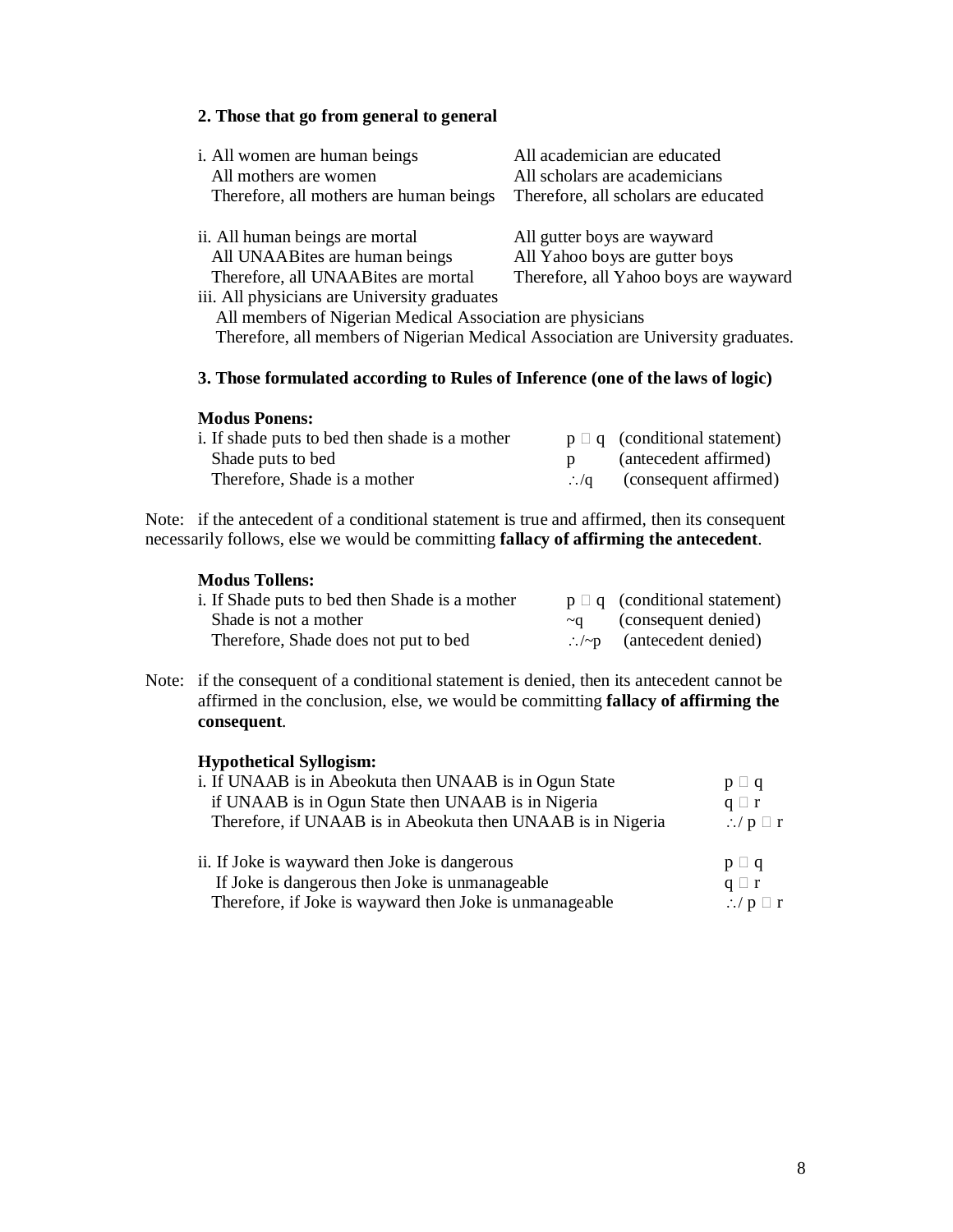# **4. Differences between Inductive and Deductive Arguments**

| <b>Inductive Argument</b>                                                                                                                | <b>Deductive Argument</b>                                                                                                                                           |
|------------------------------------------------------------------------------------------------------------------------------------------|---------------------------------------------------------------------------------------------------------------------------------------------------------------------|
| 1. Premises only provide some support to the<br>conclusion but do not guarantee it.                                                      | Premises do not only support but also<br>guarantee the conclusion.                                                                                                  |
| 2. Inductive reasoning offers at best a very high<br>degree of probability (up to 99.99%) but not                                        | Deductive reasoning offers certainty.<br>E.g.                                                                                                                       |
| certainty.<br>E.g.                                                                                                                       | All ladies are lairs                                                                                                                                                |
| Logic helps us to identify and eliminate<br>fallacies.                                                                                   | Shade is a lady<br>Therefore, Shade is a lair.                                                                                                                      |
| Logic helps us to predict with precision.<br>Logic sharpens people's critical awareness.<br>Logic helps us in taking rational decisions. |                                                                                                                                                                     |
| Logic is vital in clarifying and evaluating our<br>language.<br>Logic helps us in efficient planning.                                    |                                                                                                                                                                     |
| Logic is the money of the mind<br>Therefore, Logic should be taken and passed by<br>all University students.                             |                                                                                                                                                                     |
| 3. There is no limit to the number of its<br>premises.                                                                                   | Limited to maximum of two $(2)$<br>premises.                                                                                                                        |
| 4. Classified as good or bad, weak or strong;<br>adequate or inadequate.                                                                 | Classified as valid or invalid; sound or<br>unsound.                                                                                                                |
| 5. Conclusion contains more information that<br>the premises. It even projects into the future.                                          | Conclusion contains less information<br>than the premises. There is no<br>information in the conclusion which is<br>not already contained in the premises.          |
| 6. Are of two types:<br>i. Those that go from particular to general; and                                                                 | Are of three types:<br>Those that go from General to                                                                                                                |
| ii. Those that go from Particular to particular.                                                                                         | particular; and                                                                                                                                                     |
|                                                                                                                                          | Those that go from General to general;<br>and                                                                                                                       |
|                                                                                                                                          | Those formulated according to the Rules<br>of Inference (Laws of Logic).                                                                                            |
| 7. Relies heavily on experience, facts, content,<br>evidence, etc.                                                                       | It does not rely on evidence, experience<br>or observation to establish its<br>conclusion. Emphasis is on the structure<br>of the argument rather than its content. |
| 8. Inductive reasoning is the method of science                                                                                          | It is not the method of science; hence,                                                                                                                             |
| and scientific theories took their origin from it.                                                                                       | not so useful to scientists.                                                                                                                                        |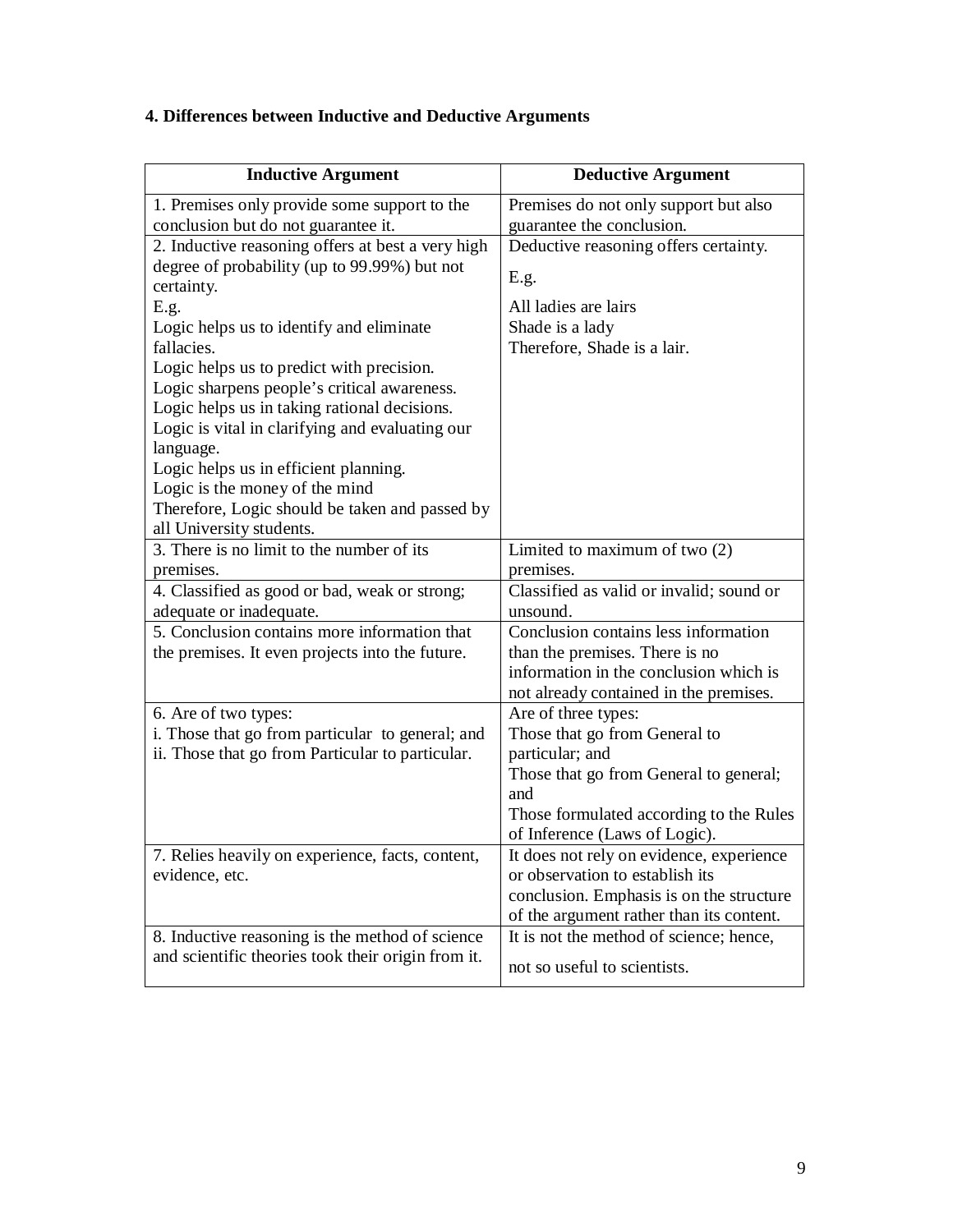Test Questions:

- 1. What is an argument?
- 2. Make distinctions between a proposition and a sentence.
- 3. Why does logic restrict its language to declarative statements alone?
- 4. Mention a few premise indicators and conclusion indicators.
- 5. Mention some of the general characteristics of inductive and deductive arguments? What are their differences?

#### **Recommended Texts:**

- 1. A. G. A Bello (2000) *Introduction to Logic*, Ibadan: University Press PLC
- 2. Cohen, Morris & Nagel, Ernest (1978) *An Introduction to Logic and Scientific Methods*, London and Henley: Routledge & Kegan Paul.
- 3. Copi Irving M. *An Introduction to Logic*. New York: Macmillan.
- 4. Daniel Flage, (1995) *Understanding Logic*, Englewood Cliffs, New Jersey: Prentice-Hall inc.
- 5. D.N. Ucheaga, *Rudiments of Logic* (University of Calabar Press)
- 6. King, Peter & Shapiro, Stewart (1995), "The History of Logic," in *The Oxford Companion to Philosophy*, (OUP): 496–500.
- 7. Kreyche, Robert J. *Logic for Undergraduates*. Revised edition; New York: Holt, Rinehart and Winston.
- 8. Patrick Suppes, (1985) *Introduction to Logic*, New Delhi & Madras: Affiliated East-West Private Ltd.
- 9. Wesley. C Salmon, (1973) *Logic*, Englewood Cliffs, N. J: Prentice-Hall, Inc.
- 10. Samuel Ade-Ali & Ayo Fadahunsi (1995) *Introduction to Philosophy and Logic*, Ibadan: paper Back Publishers Ltd.
- 11. S. F. Baker (1965) *The Elements of Logic*, New York: McGraw-Hill Book Company.
- 12. Quine, W. V. O (1967) *Methods of Logic*, Revised ed. New York: Holt Rinehart & Winson.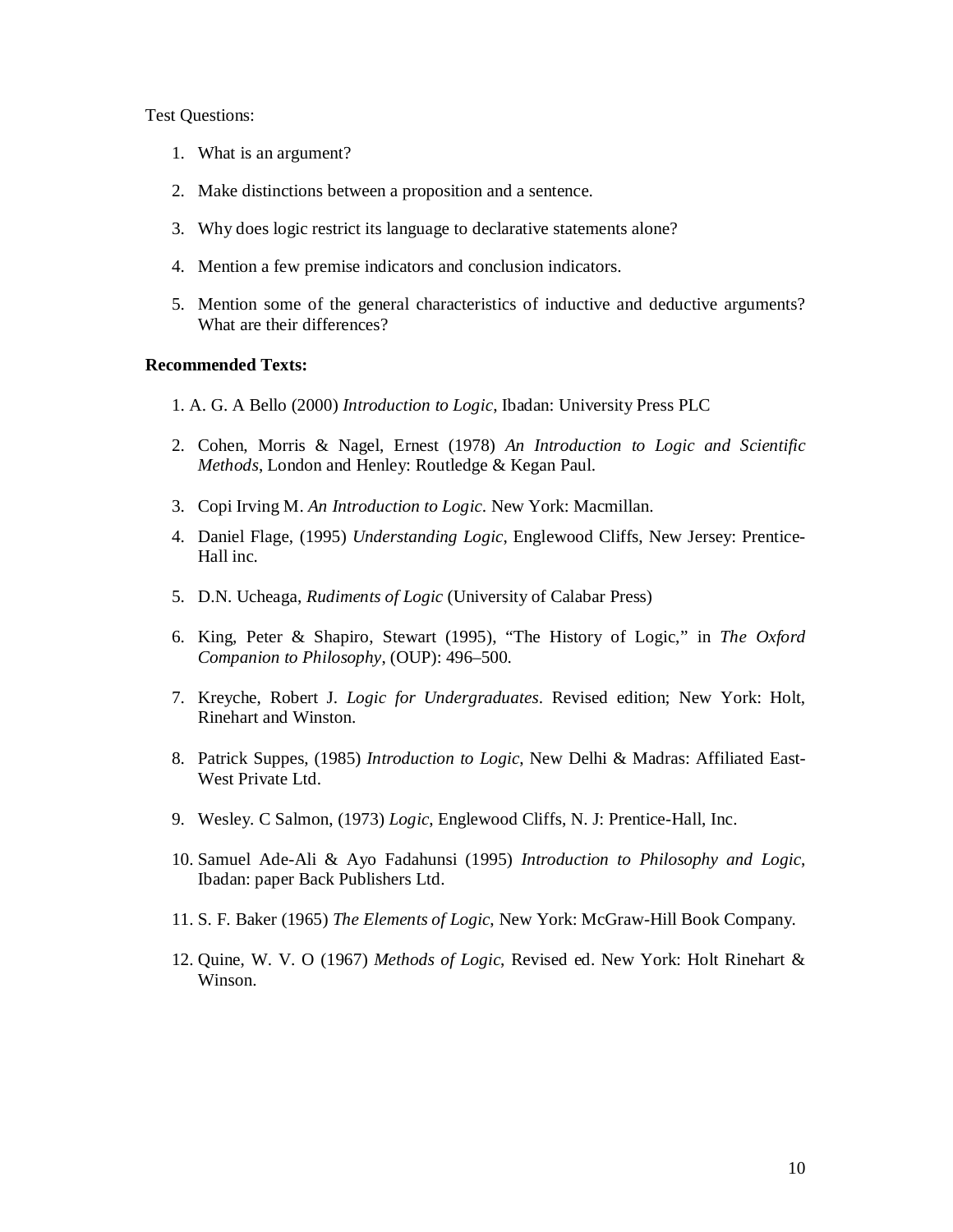## **WEEK 3**

## **VALIDITY OF ARGUMENTS**

- **Valid argument:** A deductive argument is valid if its conclusion is necessarily and logically drawn from the premises. The premises of a deductive argument guarantee the conclusion: so, if the premises are true then the conclusion must be true. Validity of an argument is determined by the relation between the premises and the conclusion. In as much as the conclusion is drawn from the premises, the argument remains valid.
- **Invalid argument:** An invalid argument is that which the conclusion does not follow from the premises. In other words, the premises do not guarantee the conclusion.

Arguments are in different forms, as there is a single premise argument so we have two or more premises arguments. Examples of a single premise argument are:

- i. Nigeria imports crude oil despite the fact the she is an oil producing nation. Therefore from all indications, she is worse off with high pump price.
- ii. Ade beats his wife into coma last week. Therefore, Ade must be responsible for the death of his wife who passed on this morning.
- iii. Although by definition, the unconscious patient cannot tell you whether he perceives pain, available data suggest that he may; therefore, you cannot know that he doesn't

Examples of two premises arguments are:

| All human beings are mortal<br>Socrates is a human being<br>Therefore, Socrates is mortal | (valid)   |
|-------------------------------------------------------------------------------------------|-----------|
| All metals conduct electricity<br>Iron is a metal                                         |           |
| Therefore, iron conducts electricity                                                      | (valid)   |
| All human beings are mortal<br>Socrates is a human being                                  |           |
| Therefore, Socrates is wealthy                                                            | (invalid) |
| All criminals are lawbreakers                                                             |           |
| Some politicians are lawbreakers                                                          |           |
| Therefore, all politicians are criminals                                                  | (invalid) |

#### **Note: The order of premises and conclusion is not rigid, anyone may come first.**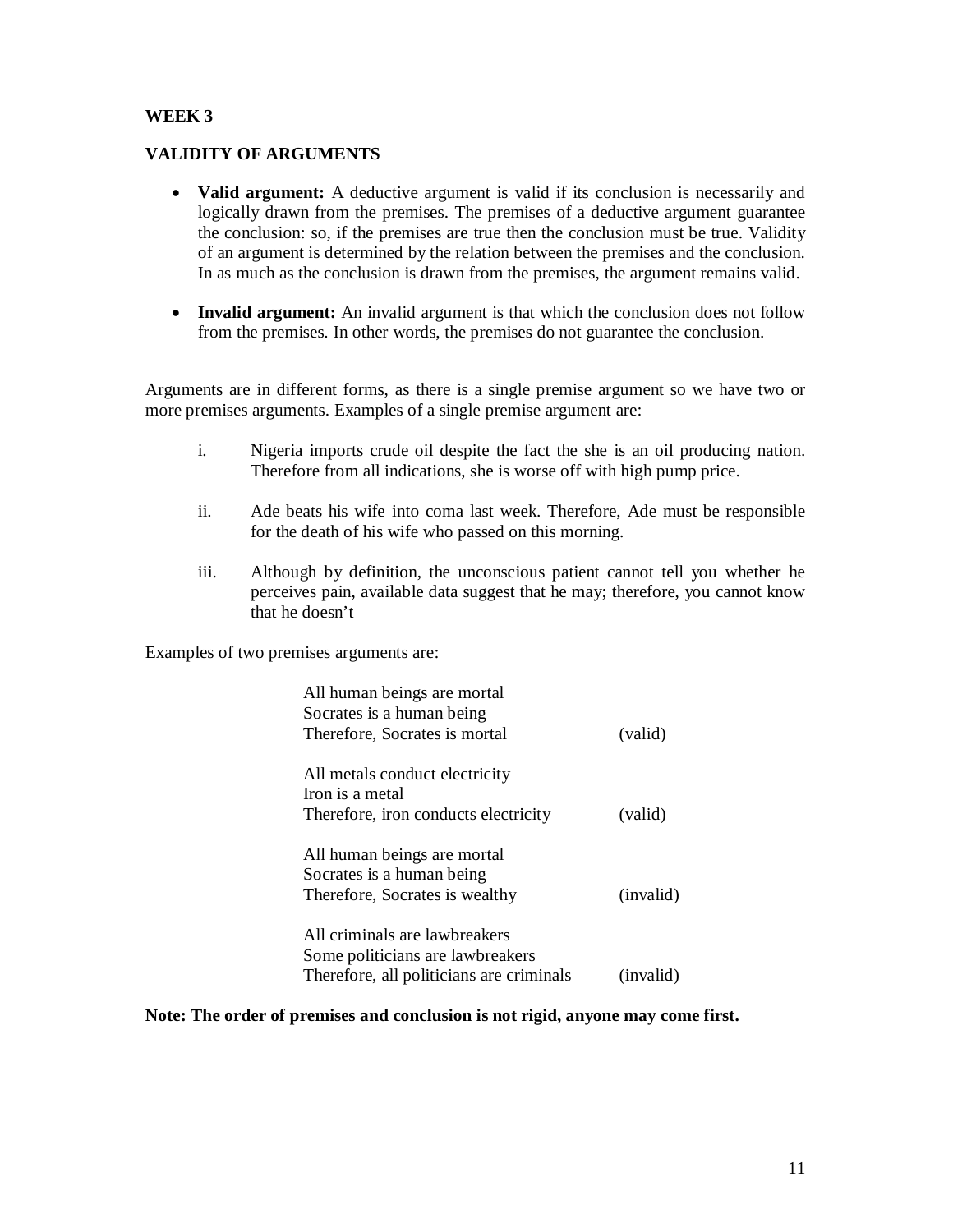#### **SOUND AND UNSOUND ARGUMENTS**

 **Sound argument:** A sound argument in a deductive argument has its premises and conclusion true. The premises guarantee the conclusion and the conclusion is necessarily drawn from the premises. Every sound argument must be valid and has its premises and conclusion true. For example,

| All human beings are mortal              | (True) |
|------------------------------------------|--------|
| Socrates is a human being                | (True) |
| Therefore, Socrates is mortal            | (True) |
|                                          |        |
| All philosophers are academia            | (True) |
| All academia are educated                | (True) |
| Therefore, all philosophers are educated | (True) |

It is possible to have a valid argument with false premises and a true conclusion. For example,

| All Nigerians are American      | (False) |
|---------------------------------|---------|
| Obama is a Nigerian             | (False) |
| Therefore, Obama is an American | (True)  |

It is also possible to have a valid argument with false premises and a false conclusion. For example,

| All fish are mammals                | (False) |
|-------------------------------------|---------|
| All mammals are carnivorous         | (False) |
| Therefore, all fish are carnivorous | (False) |

However, it is not possible to have a valid argument with true premises and a false conclusion. Validity is related to soundness of an argument. An argument that guarantees truth is sound. An argument is sound if it is not only valid but its premises and conclusion are also true. Therefore, if an argument is valid and its premises are true, its conclusion must also be true.

 **Unsound argument:** An argument became unsound when its premises are true and conclusion false or when both the premises and conclusion are false. For example,

| All human beings are mammal          | (True)  |
|--------------------------------------|---------|
| All dogs are mammal                  | (True)  |
| Therefore, all dogs are human beings | (False) |
|                                      |         |
| All women are liars                  | (False) |
| All men are liars                    | (False) |
| Therefore, all men are women         | (False) |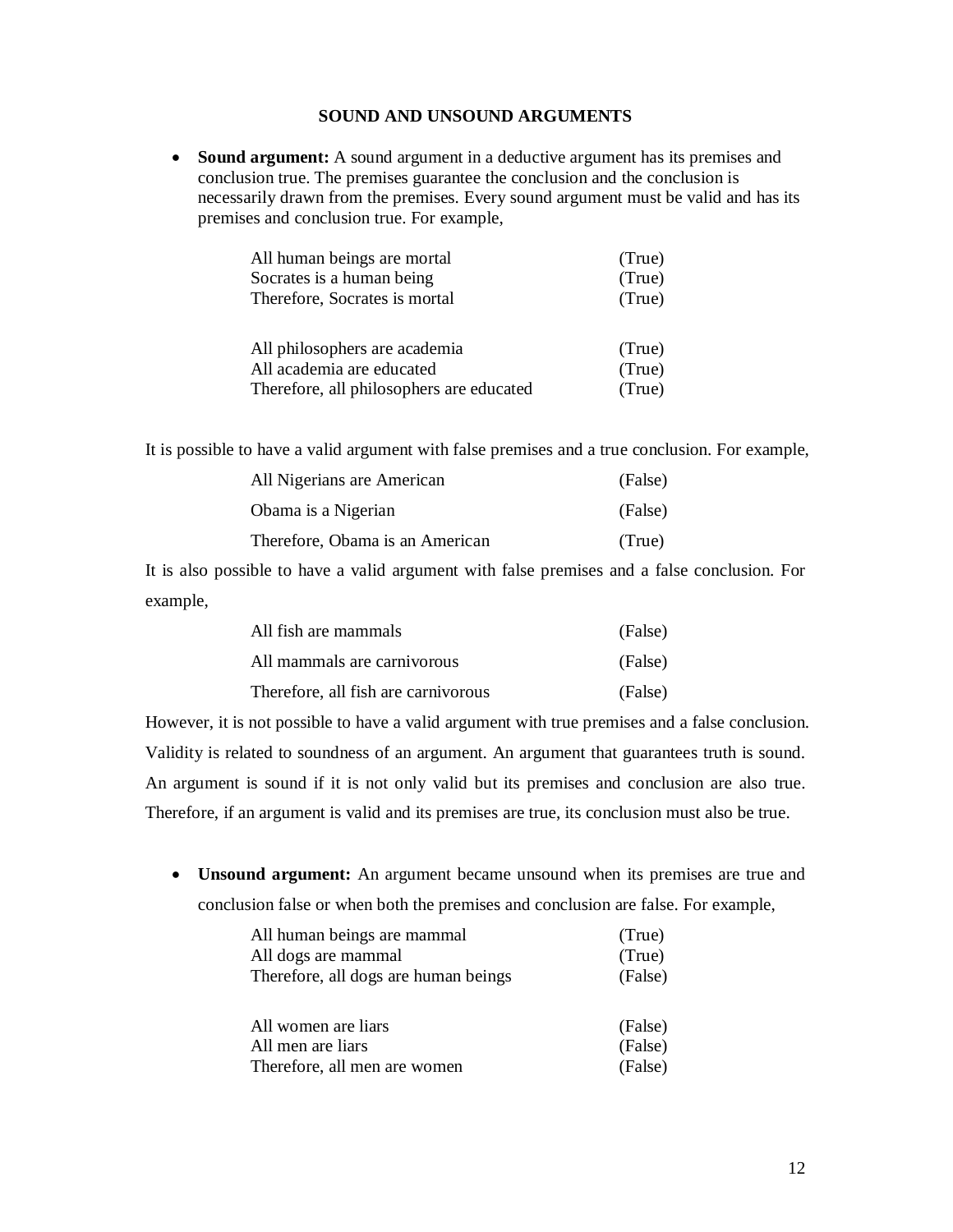Test Questions:

- 1. What makes an argument valid or invalid?
- 2. How do you determine a sound argument?
- 3. What are the differences between sound and unsound arguments?
- 4. Can arguments with the same form carry different validity status?

#### **Recommended Texts:**

- 1. A. G. A Bello (2000) *Introduction to Logic*, Ibadan: University Press PLC
- 2. Cohen, Morris & Nagel, Ernest (1978) *An Introduction to Logic and Scientific Methods*, London and Henley: Routledge & Kegan Paul.
- 3. Copi Irving M. *An Introduction to Logic*. New York: Macmillan.
- 4. Daniel Flage, (1995) *Understanding Logic*, Englewood Cliffs, New Jersey: Prentice-Hall inc.
- 5. D.N. Ucheaga, *Rudiments of Logic* (University of Calabar Press)
- 6. King, Peter & Shapiro, Stewart (1995), "The History of Logic," in *The Oxford Companion to Philosophy*, (OUP): 496–500.
- 7. Kreyche, Robert J. *Logic for Undergraduates*. Revised edition; New York: Holt, Rinehart and Winston.
- 8. Patrick Suppes, (1985) *Introduction to Logic*, New Delhi & Madras: Affiliated East-West Private Ltd.
- 9. Wesley. C Salmon, (1973) *Logic*, Englewood Cliffs, N. J: Prentice-Hall, Inc.
- 10. Samuel Ade-Ali & Ayo Fadahunsi (1995) *Introduction to Philosophy and Logic*,

Ibadan: paper Back Publishers Ltd.

- 11. S. F. Baker (1965) *The Elements of Logic*, New York: McGraw-Hill Book Company.
- 12. Quine, W. V. O (1967) *Methods of Logic*, Revised ed. New York: Holt Rinehart & Winson.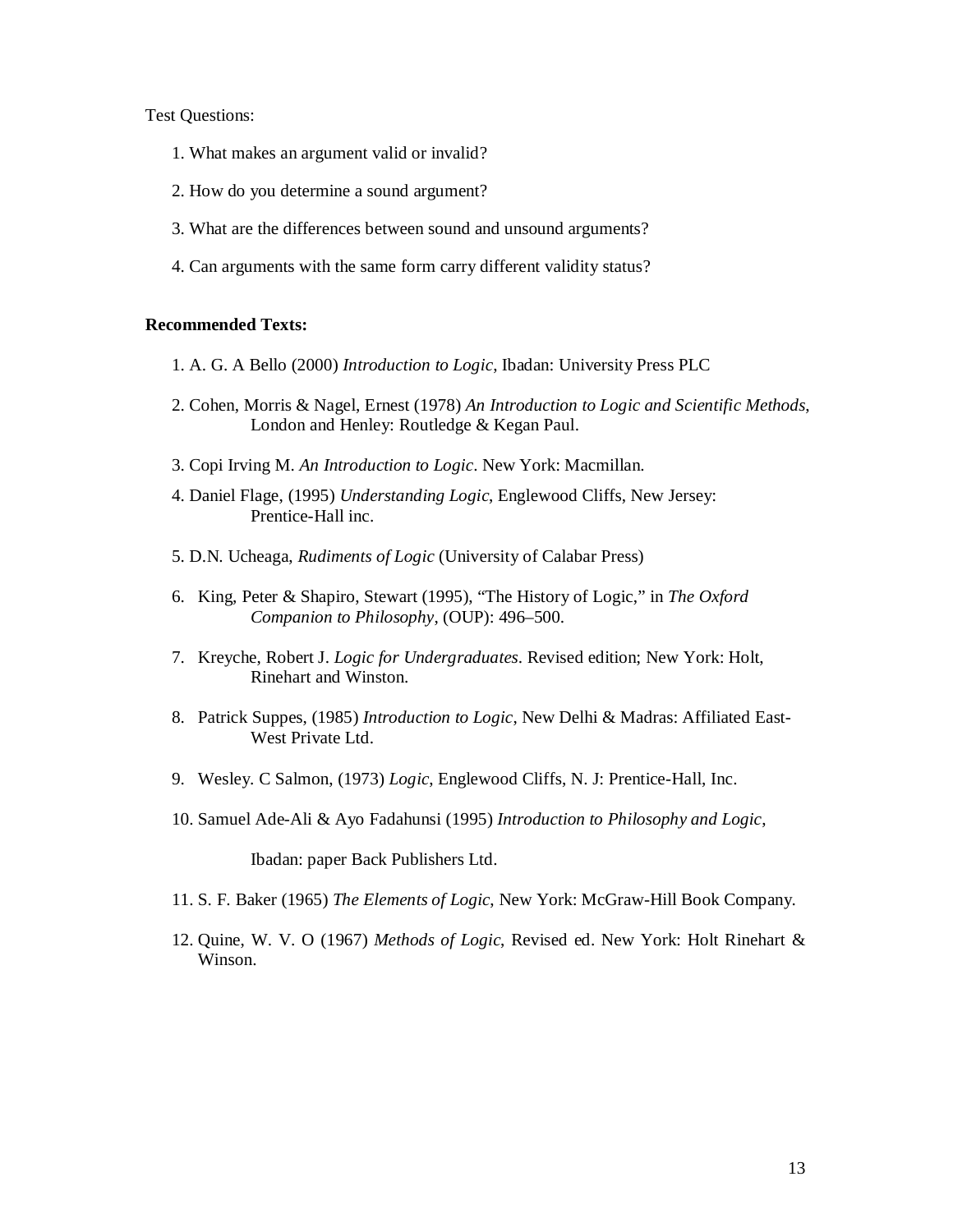# **WEEK 4**

## **Language**

#### Issues:

- What is Language?
- Logic and Language
- Functions of Language: Informative, Expressive, Directive
- Forms of Language: Declarative, Interrogative, Imperative, Exclamatory
- Language and Its Multiplicity of Uses: Motivational, Ceremonial, Performative
- Context and Language

Language is the vehicle of communication in the sense that it is the means by which ideas, thoughts, feelings, emotions, etc. are conveyed from one individual to another in daily social living. However, it is also a very complex phenomenon, because of the multiplicity of its uses. So very often, people fail to achieve their set purposes for engaging in discussions just because of the inability to realize this simple fact. What is meant is utterly dependent on the manner in which it is expressed or communicated, as well as the **context** of language use. Although language has a plethora of uses, below are the three major divisions into which these very many uses can be categorized for easier identification and the purposes of our study:

- **a. Informative**
- **b. Expressive**
- **c. Directive**

## **a. Informative language:**

Language is commonly used to pass information; in other words, it is used for carrying out effective communication. This is because language is used informatively to describe the world of facts and to reason about it. It is 'reportive' in the sense that it reports facts to one's listeners or readers. Since it is possible for facts to be misrepresented, our idea of "informative" here also includes that of misinformation; false as well as true propositions, incorrect and correct arguments, etc. As long as what is reported can pass as true or false, language has been used informatively. Scientific language is a typical example of this type of language use. News broadcasting, minutes of meetings, newspapers, magazines, history, etc. are all included in this category. It states simply, as a matter of fact, that a given state of affairs did or did not obtain; that a certain fact is or is not the case; that a certain predicate does or does not belong to a given subject term.

This is the type of language normally used to affirm or deny propositions or to present arguments. Because of this, the informative use of language has been seen as the ideal language use in which the logician is primarily interested, besides the fact that emphasis is placed on what is stated, not primarily on the accuracy or otherwise of what is reported. Examples of the informative use of language include: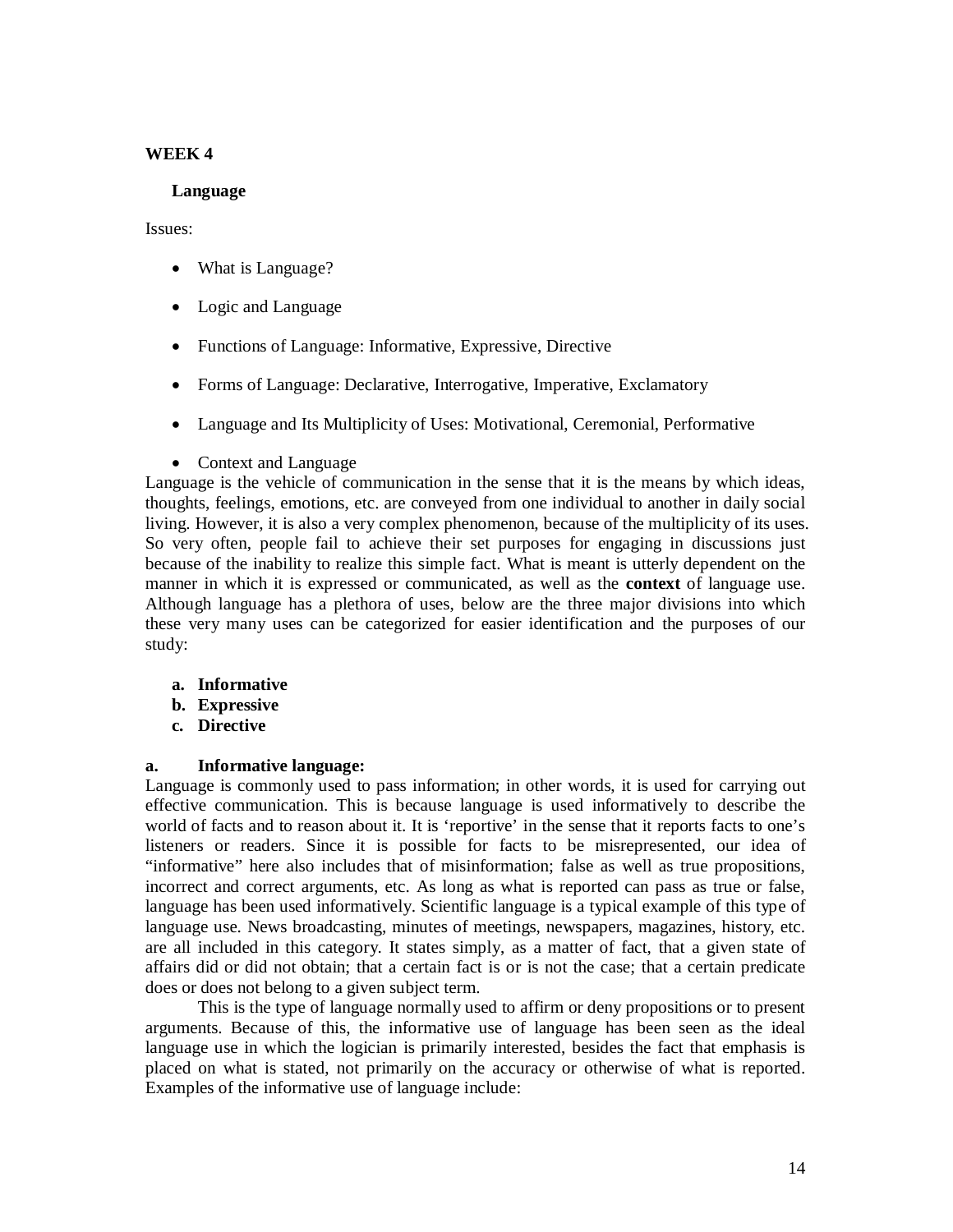- 1. The Greenwich Meridian passes through Tema in Accra, Ghana.
- 2. Communism was a sworn enemy of liberal democracy.
- 3. Quantity is not a preferable ideal to quality.
- 4. Some birds are not able to fly.

#### **b. Expressive language:**

This is the language use in which a speaker or writer tries to convey his feelings or emotions to the audience or readers by means a clever choice of words that makes the latter become emotionally involved. Here, the speaker tries to change the attitude of the listeners by expressing certain inner emotional states, which, in turn, arouse or evoke similar feelings in the audience. Thus, language is used here to vent or arouse sentiments.

The expressive language should not be confused with when we sometimes speak of "expressing" opinions, beliefs, or convictions; such usage, at bottom, refers to the informative usage of "stating" or "declaring". This is because, strictly speaking, to express an opinion is basically to state or declare it. It does not mean to use language expressively in the sense just enunciated above, because expressive language use refers to the expression of emotions, not to the passing of information, or the stating of facts.

Examples of expressive language use abound in everyday life: "Oh, my!" "That's too bad"; shouts of enthusiasm, like, "Wow!" or love, "Darling", used to express delicate passion. Poems, worship, or lyrics are normally filled with the expressive use of language. But the bottom line is that the expressive language hardly qualifies—as does the informative—as true or false because one can hardly qualify exclamations as "True" or "False". The reason is simply that the aim of the speaker is not to pass information, or receive affirmation, but primarily to convey strong feelings.

#### **c. Directive language:**

This is the type of language use intended to cause or prevent overt action; e.g. commands and requests. It is intended to get results, by virtue of causing or preventing action of the indicated kind. E.g. "Two, please", said to the waiter in a bar, directs him to serve two bottles of drink. Also, "Don't move", said by the policeman to a driver, is meant to effect the cessation of movement; "Eat!" barked by an angry mother at her child indicates the command to perform the stated action; etc.

The difference between a command and a request becomes clear, then, when we realize that a request is often accompanied by a soft tone of voice, as well as the subtle addition of such expressions as, "Could you …", "If you don't mind…", "May I …", "please", "kindly", etc. A question may become directive if it requests an answer. But the directive discourse is, like the expressive type, neither true nor false; it can only be reasonable and proper, or unreasonable and improper.

Finally, reasons can also be given as to why a command or a directive may be obeyed; and when the statement of those reasons accompanies the command or request, the whole discourse can translate into an argument, e.g.,

Avoid casual sex. Many have died as a result of not believing that AIDS is real.

#### **LANGUAGE OF MULTIPLE FUNCTIONS**

As should by now be evident, language is a very slippery and flexible tool, able to be manipulated by its user in a myriad of ways. Thus, although three types of language usage have been highlighted above, experience shows that in actual situations, speakers do not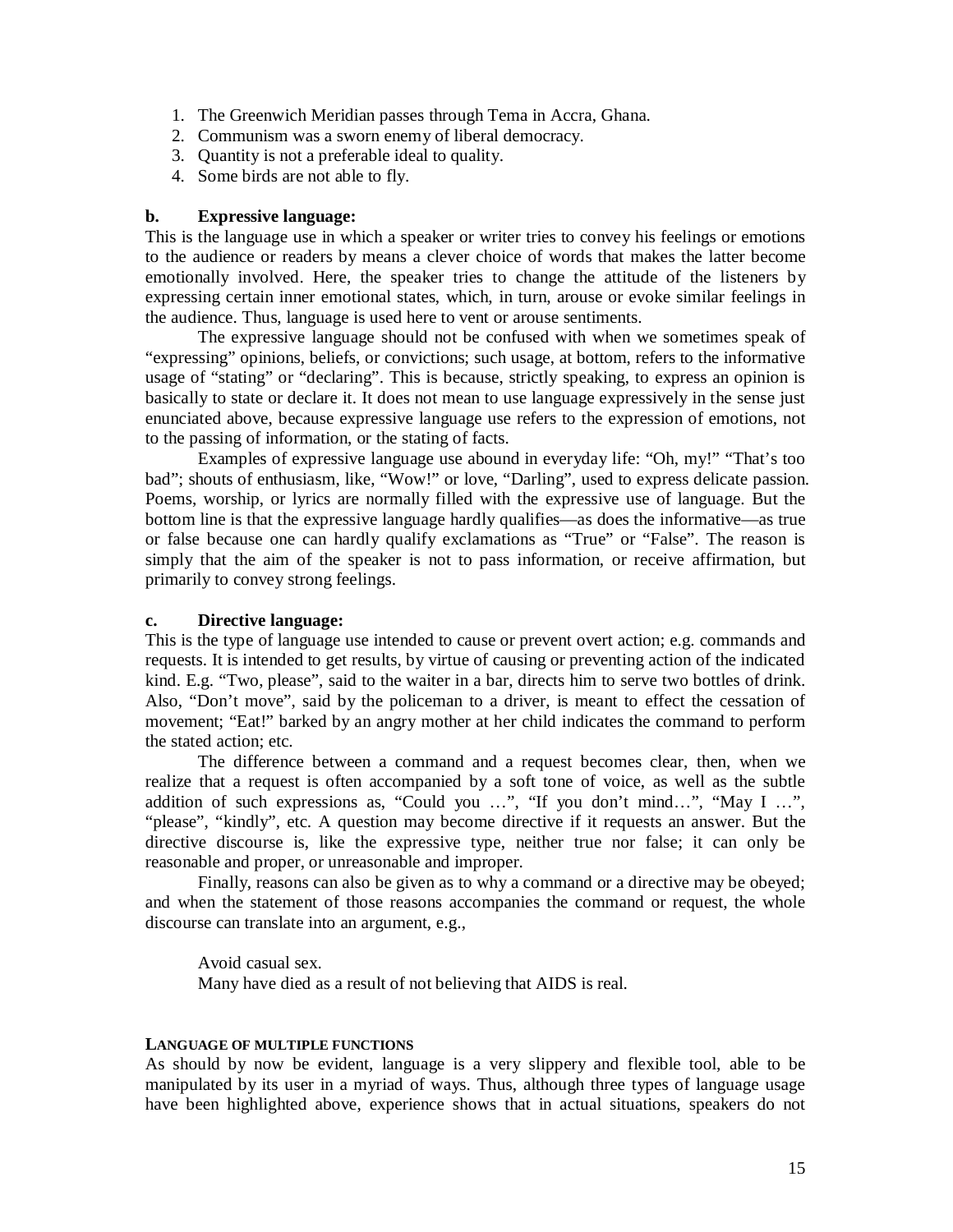necessarily restrict themselves within any single one of these three categories. Rather, one finds that a speaker may find herself combining two or all three of the above uses, and still carry out effective speech, achieving a number of desired effects, goals, or aims; and this is not as a result of any mistake.

A pastor may, in motivating his congregation to give generously to charity, start by giving them the historical perspective of a missionary activity the church has been doing in the past and how it has helped in converting souls, and benefited the poor in the community in a number of ways. At this level, the informative use of language is evident. He then proceeds to harness his scriptural knowledge in moving his congregation to become emotionally involved, thereby eliciting their emotional responses. This is the expressive level. Finally, when he has succeeded in getting them emotionally fixed with the appropriate emotive and expressive language, he then invites them to donate generously, which directly corresponds to the directive language use type. In all this, the three types have all been used together to achieve the desired result, because restricting oneself to only one of the three could not have achieve the desired aim. This type of complex or multiple function is an example of **motivational function** of language.

Another interesting case of complex use of language has been identified as **ceremonial**. For example, ceremonial greetings at social functions can serve to express sociability or goodwill (expressive usage), as well as an invitation to dinner (directive usage); the elaborate, ritualistic language of a wedding ceremony not only emphasizes the solemnity of the occasion (expressive), but also invites the newly weds to take their union seriously (directive). University seminars may also involve the three elements by offering knowledge, expressing attitudes and then enjoining on listeners to rethink their academic stands on a certain issue, although it is something the listeners may have heard again and again over the years. Thus, ceremonial language is mainly a ritualistic phenomenon; it is not primarily that the hearers have anything new to hear when they are uttered.

The third type of multiple language usage to be considered here is the **performative**  type. A performative utterance is one which, when uttered in appropriate circumstances, actually becomes the performance of the act it appears to report or describe. They actually carry out actions that go on at the time of their utterance, because they involve performative verbs whose utterance actually constitutes the doing of the stated action. Examples include, "I *congratulate* you"; "We *are grateful* to you"; "I *promise*"; "I *accept* your offer"; "I *apologize*"; "We *greet* you"; "*Thank* you very much"; etc. Thus, typically accompanied by the first person singular or plural (I or We), performative language is also apparently a mixture of the three major functions previously established, and, thus, is tied specially to the circumstance in which it is uttered. For instance, congratulating a person implies the recognition of their achievement, success or accomplishment (informative); it also involves an expression of good will and happiness (expressive), and, perhaps, a suggestion of the expected behaviour or character that is appropriate to the newly acquired status, subsequent to the accomplishment (directive).

#### **FORMS OF DISCOURSE**

*Form* of language refers to any of the four groups to which a language ordinarily belongs: declarative, interrogative, imperative, and exclamatory; while the *function* refers to how it has been used or the function it is intended to perform within a given context. Thus, **form** and **function** must not be confused. This point is of utmost importance because language may be of any form—declarative, interrogative, imperative, and exclamatory—and yet result into any function whatsoever, depending on the intended meaning. This is why the focus must be on the function or meaning of the user instead of on the form. For example, the expression, "He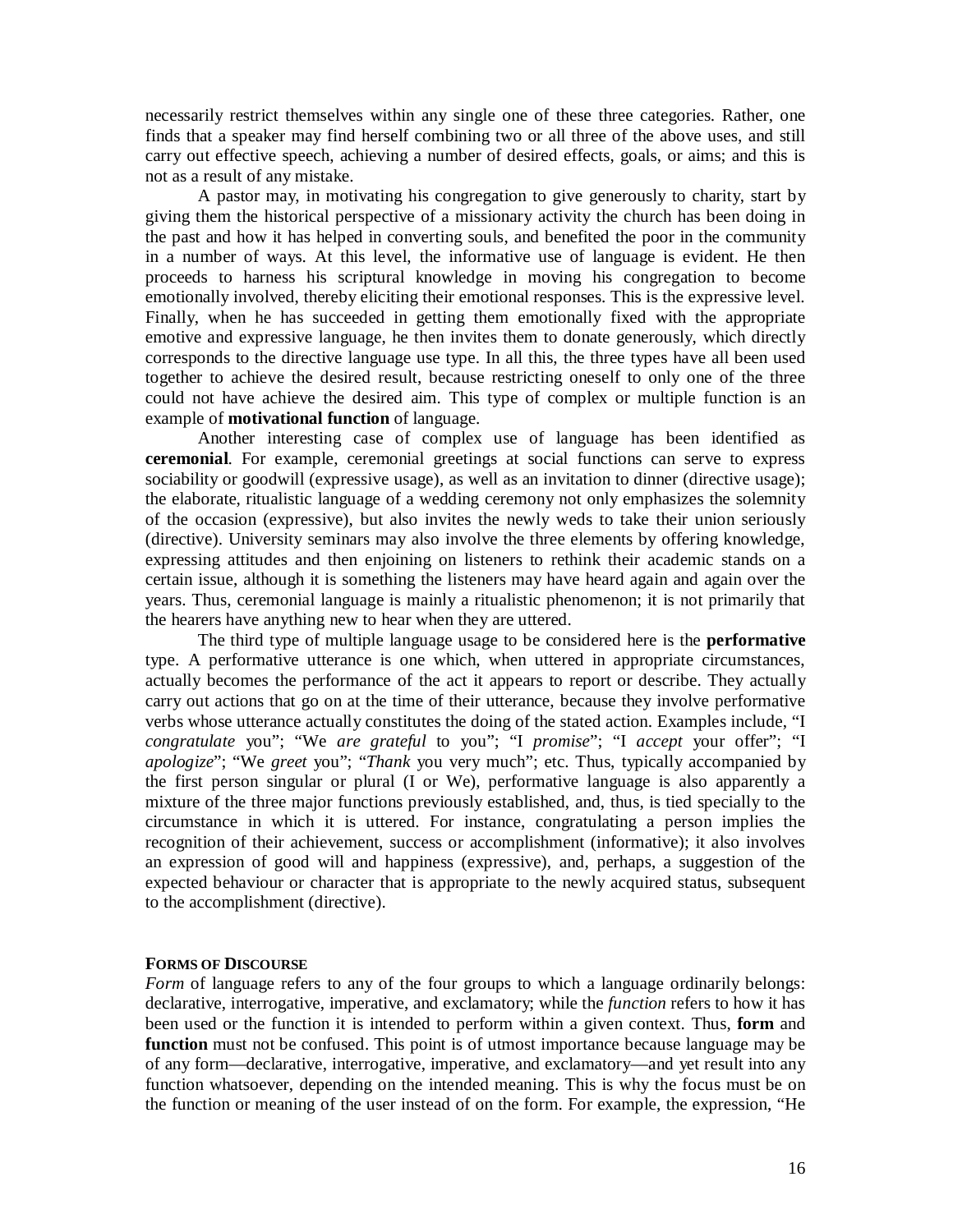is a dangerous person", is certainly declarative in form; but it might as well function as a directive to avoid him or to be careful when one deals with him. Also, "I enjoyed myself at your party", although declarative in form, is primarily expressive of the utterer's thanks and appreciation to the celebrant for inviting him or her to the party.

"Aren't we late?" may be interrogative in form; but it may also boil down to a simple directive to hurry up. Again, depending on context, "Keep your mouth shut!", which is primarily imperative in form, may function informatively by reporting that a delicate situation is around the corner, and hence, the need for a careful or thoughtful talk. Alternatively, it may be an expression of strong disagreement with another's view. "O my God!" is exclamatory in form, but can still pass for an expression of horror or disgust, or it may be informative to the effect that the worst has happened.

This distinction between the form of discourse and its intended function must be taken seriously to mind because it is of utmost importance in Logic. Hence, as students of Logic, we must be able to identify and disentangle the informative function of language from all others through a careful attention to the function being performed by an expression. Although the grammatical structure of a sentence could sometimes indicate its function, there is no necessary connection between function and grammatical form; between function and content—in the sense of what is asserted therein.

However, one possible way of resolving this problem is by taking a close look at the context, which, and which, alone can determine the function and intended meaning. But it must be reiterated that there is no mechanical method of distinguishing between informative or argumentative language from languages of other functions. Besides studying the context, **this requires careful thought and an awareness of, and sensitivity to, the flexibility of language and the multiplicity of its uses**.

Questions:

- 1. Why is language of central importance in Logic?
- 2. What is the fundamental difference between forms and functions of language?
- 3. State one possible way of resolving the problem of confused language usage?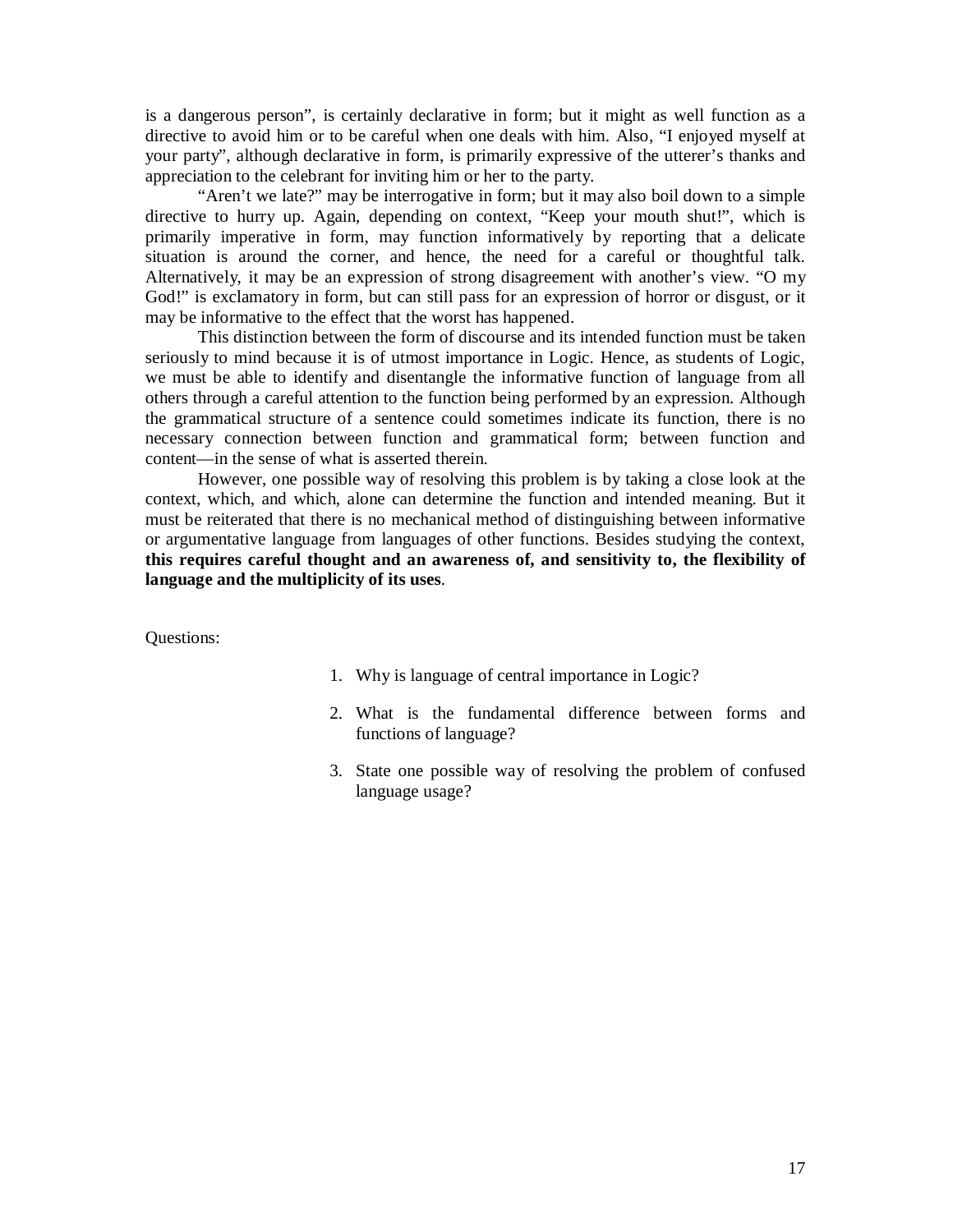## **WEEK 5**

## **5. DEFINITION**

Issues:

- Defining Definition
- Elements of definition
- Purposes of definition
- Types of definition
- Rules of definition

A definition is a **statement which breaks a logical term down into its constituent or essential parts, namely genus and difference (in a process of description)**. We generally define an object by distinguishing within it those sensible notes or characteristics that make it the kind of thing it is and no other; and what we ordinarily define is some kind of species. Hence, the function of definition, in general, is to set limits to the meaning of the object to be defined in such a way as to narrow it down and then ease its comprehension. If I define 'paper' as *a material made from wood on which writing is usually done*, especially in these modern times, I automatically exclude other kinds of materials from the definition, such as sand, stone, cloth, plastic, glass, rubber, metal, etc. Even if this definition is made for a person who has not seen paper before, his mind will automatically exclude these other irrelevant types of materials and focus on the one that the definition has provided, in order to be able to form the concept of *paper*, and then attain an understanding of what is being defined. In the same way, the concept of 'animal' quickly excludes inanimate objects from the mind's eye. It is precisely this phenomenon or process of 'exclusion' of irrelevant notes and then 'narrowing down' on the essential ones that we mean by the phrase 'set limits to'; and it is this particular phenomenon that eases the attainment of knowledge and understanding.

The purpose of definition and division, each in its own way, is to improve and perfect our conceptual knowledge of objects that are known only in a confused and imperfect sort of way. Thus, in defining a word, term or phrase, we are actually describing it by giving its properties, in order to arrive at its exact meaning, pass information around, and so communicate effectively. In what follows, attempt is made to explain the essential mechanisms that come into play in definition, the types, as well as purposes of definition.

## **Genus and difference**

While *genus* refers to the family or group to which a thing naturally belongs, i.e. the sensible notes it shares with certain other things of the same type, *difference* refers to the other notes that differentiates a thing from other types of things belonging to other families distinct from the one to which that thing belongs. For instance, the term, 'human', belongs to the genus, 'rational', which, at the same time sets it apart from all other things, say 'plants'. Thus, in definition, a thing is placed in its genus, which affords it a difference that also sets it apart from other things the mind can possibly conceive. Furthermore, the definition of 'clock' as *a device used for measuring time* immediately places it in the genus, 'device', and, at the same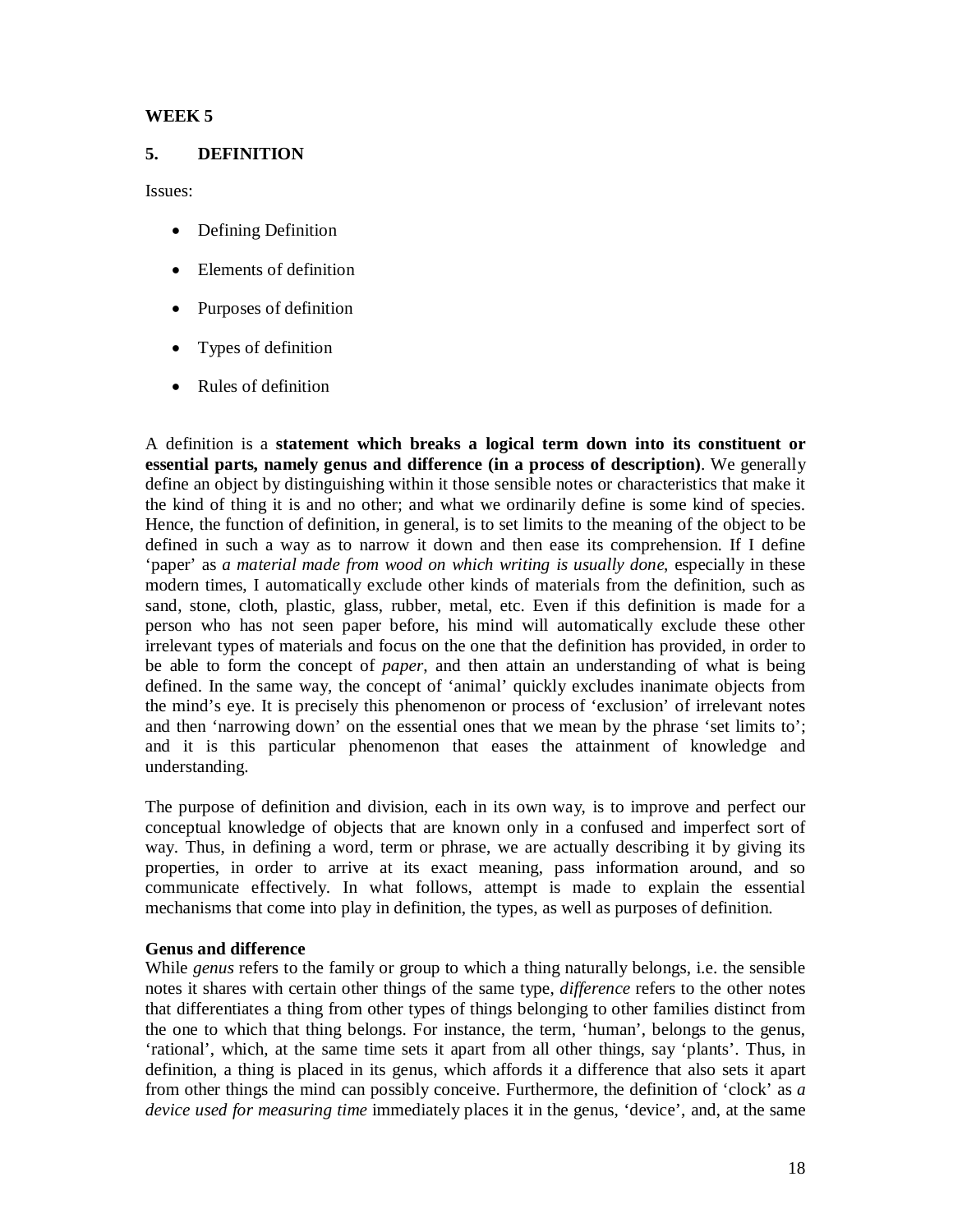time, sets it apart from other things that do not belong that genus. This is what is meant by saying that a thing is defined by breaking it down into its genus and difference.

## **Definiendum and Definiens**

Every definition has two components, viz: **definiendum** and **definiens**. The definiendum refers to the concept, symbol, word, phrase or term to be defined, while the definiens is the group of words, phrases or sentence actually used in rendering the definition. E.g.

## $Definition_{\text{dum}} \rightarrow \text{Denocracy}$

*Definiens*  $\rightarrow$  A form of government in which the active and free participation of all the citizens of a state is the operating policy, sometimes through duly elected representatives.

If we take the above as an adequate definition, then *democracy* is the definiendum, i.e. the concept to be defined, while the whole of "A form of government in which … duly elected representatives," becomes the *definiendum.*

## **Purposes of definition:**

- **1. To increase vocabulary:** When the meaning of a concept, or a word, is not known to us, we can ask for its definition from the person who has used it, or look it up from the dictionary, in order to enrich our personal word power. It does not have to be a completely new word; it may be a word that seems confusing, or is now being used in a sense completely different from the sense with which we are familiar. Of course, our ability to command a language depends on how well we have mastered its vocabulary, which, in turn, depends on how versed we are with regard to the concepts of the language.
- **2. To eliminate ambiguity, confusion and misunderstanding:** Quite often, a given word can have more than one meaning, in such a way as to confuse one's listeners or readers, each of whom would bring with them different interpretations, understandings or conceptions of that given expression. If this is the case, then it can only be worthwhile to clarify the intended meaning by defining the particular sense of the word or concept, in order to carry one's audience along, especially during a public discussion. Consider the concept, 'litter', in the following expressions:
	- a) There is a litter of rubbish in the next room.
	- b) The cat left a litter of kittens behind the kitchen door.
	- c) It was customary for princes and princesses to travel in a litter in ancient times.
	- d) Some birds retire to their litter early.

Except the context is made clear as regards the sense of 'litter' meant, the tendency is to lead one's listeners or readers astray. Here then, the user of the expression needs to give the exact sense in which he or she is using it by choosing from the available options above: a) waste; b) baby cats (i.e. kittens, in this case); c) royal chair; d) roost.

Further, the confusion in the argument below derives from the ambiguous use of the term, 'perfection'.

The perfection of a thing is its ultimate end.

The greatest virtue is perfection.

 $\rightarrow$  Therefore, the greatest virtue is a thing's ultimate end.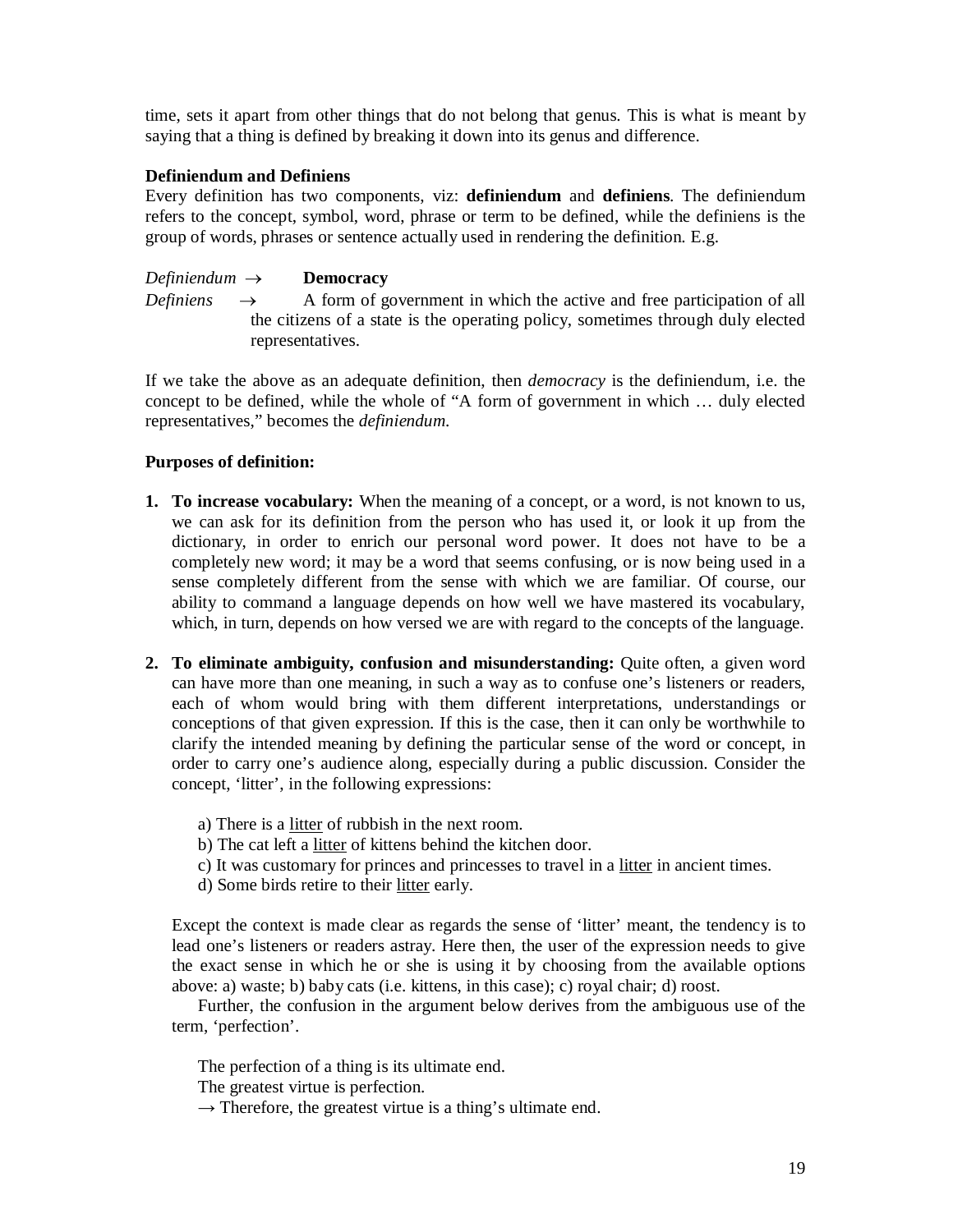Recall the first rule of categorical syllogism which was discussed above (*fallacy of four terms*). This ambiguity is caused by the different senses in which 'perfection' has been used in the argument, one as an end-purpose, and the other as a moral attribute. There is need, therefore, to define the exact sense meant by the user and to maintain that sense throughout the argument.

- **3. To reduce vagueness and set out limits in borderline cases:** Some expressions do not always have a clear-cut meaning. 'Vagueness' and 'ambiguity' must not be confused. A term is vague when there are borderline cases (that is, grey areas) of its application, but a term is ambiguous when it has no specific meaning or connotation. Examples of vague words include youth, adult, development, vehicle, democracy, child, etc. Most countries of the world take 18 years as the age of adulthood, while for some others, it is 21; in fact, the same country may even put adulthood at 18, and still maintain that voting age is not until 21. So also, an infant is a child, while a person of 30 or more years remains a child to her parents. 'Vehicle' is clearly vague because it can refer to a car, a ship, an airplane, an army tank, or even a wheelbarrow. Further, in the world of today, even in Africa, people are known to place almost any kind of governance under the democratic label, due to the appealing nature of that system of government. Yet even democracy itself has a very broad range of application, not because anything can pass for a democracy, but because there are different types of well-known democracies. Thus, the need arises for the person using the expression to clearly spell out, in a definition, the borderline demarcating the exact age of adulthood and childhood, as well as the precise type of vehicle referred to.
- **4. To explain theoretically:** Here, definition is a tool used, in a scientific manner, to explain how things or phenomena relate or connect to one other in nature. E.g. is the word, 'force' used by Isaac Newton, a renowned physicist, to refer to the "product of mass and acceleration".
- **5. To influence attitudes:** There are cases when a writer or speaker defines words in such a way as to appeal to the emotions of his readers or audience, influencing their attitudes in a desired direction. In this way, the writer moves the readers or audience to jettison a generally accepted idea and embrace his or her own. E.g. the appropriation of public funds, which is common among African politicians, is sometimes typically described as "pen robbery". Also, travels, whether official or vocational, by Nigerian government officials are usually referred to as "working visits" to make it pleasant in the ears of the populace. The overarching aim is to influence the attitude of the citizens in the desired direction, while maintaining a good image of the public officials.
- **6. To resolve dispute:** To resolve disputes, we need to define the actual sense(s) in which words are used by arriving at some common ground where every party to the dispute can connect. This saves us from unnecessarily long and fruitless argumentation, which may even have been sparked off by different interpretations of the same expression. Not only are ambiguity and vagueness avoided, differences are settled and common grounds are reached and knowledge is enhanced.

## **Types of definition**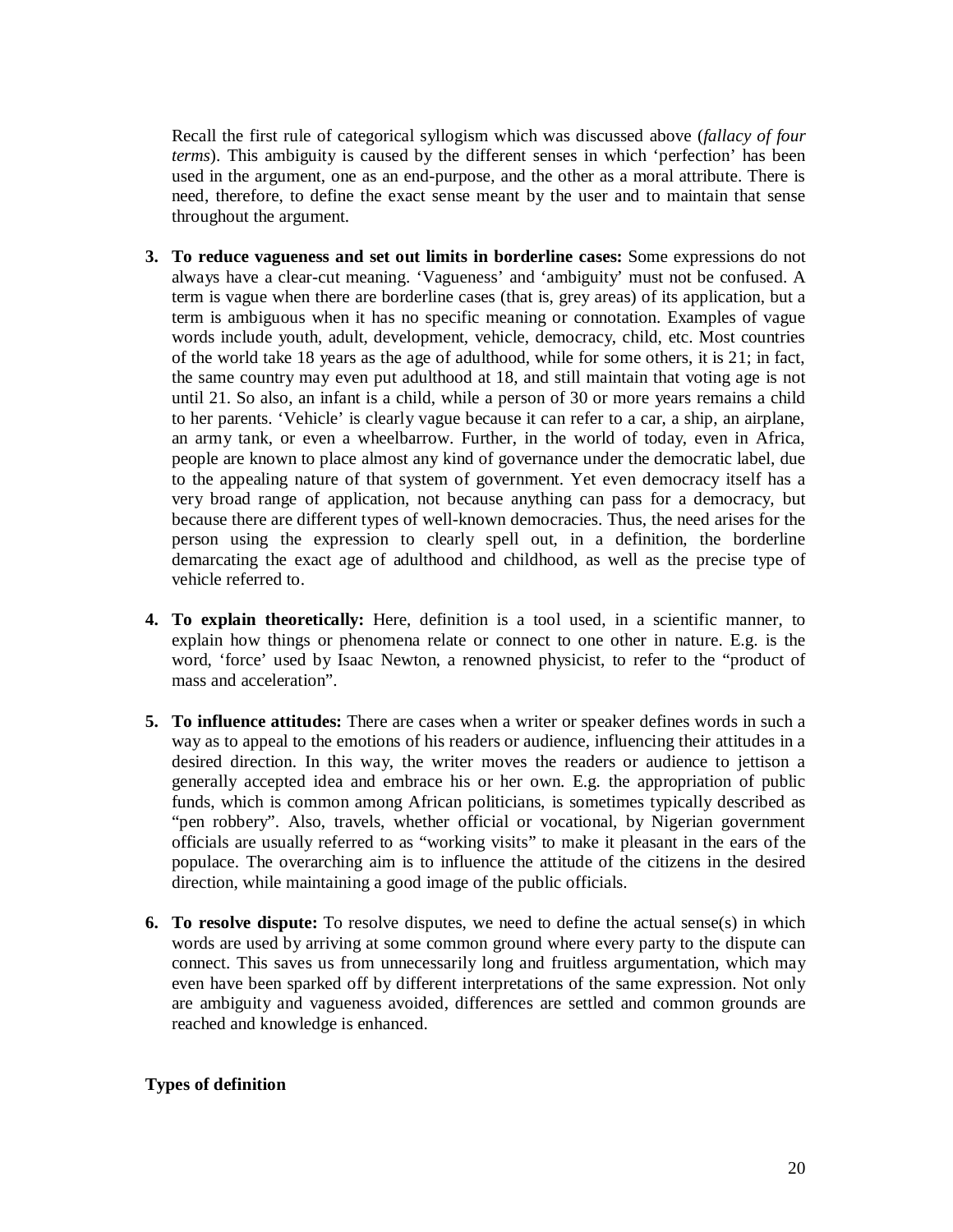There are many types of definition, depending on the context and purpose which they are meant to serve. Thus, the purpose of definition often determines the nature of the definition to be employed. Here are the main types of definition:

- I. **Nominal or stipulative definition:** This is a type of definition that arises from the deliberate assignment of (new) meanings to words or phrases. Sometimes, writers offer a completely, or slightly, different or new interpretation of a concept through a rigorous re-examination of the existing popular conceptions of that word, exposing the underlying inadequacies in the ordinary understanding of that concept by people. Authors do this all the time. For instance, until recently, the idea of development had been formerly restricted to material success, like strong economy, or scientific and technological advancement, such as is seen in places like North America, Europe, and some parts of Asia. Later, however, it became clear that besides material well-being, human development also legitimately extends to other things like a people's system of values, be it religious, ethical or even merely social. In another example, 'democracy', which was initially defined by a frontline American politician as "government of the people, by the people and *for* the people," has been redefined in recent literature as "the government of the people, by the people and *with* the people." However, the bottom line is that since the writer or speaker disagrees with the existing definition, he or she automatically faces the obligation to proffer a redefinition, although the extent to which the stipulated definition is accepted depends on how convincing the author is. On other occasions, a writer or speaker may simply stipulate a working definition in order to defend, prove, or sustain a particular point of view, about which he or she is thoroughly persuaded. Some of the reasons for which a stipulative definition may be offered include secrecy, convenience, or mere idiosyncrasy. A stipulative or nominal definition, therefore, is a proposal to change an already existing meaning to something rather new or different. In effecting this type of definition, the writer or speaker may give the etymology of the word to be defined, replace it with a synonym, or just break it down into its simpler equivalent through the process of translation.
- II. **Real or essential definition:** This, as the name readily suggests, is a definition that says what something is in essence, i.e. its exact nature. A real definition places a subject one is defining in its proper category. E.g. A *spinster* is a woman who has never married. This is a formal type of definition used to convey the exact nature or essence of an object, idea, or phenomenon—as it actually is in itself—rather than as we perceive them or want others to view them. Thus, while stipulative definitions are not necessarily true or false—since they depend on the definer's subjective attitude or opinion—real or essential definitions are true or false, depending on whether they correctly capture the phenomenon they are meant to portray or explicate.
- III. **Lexical definition:** A lexical definition is a dictionary-based definition. It does not necessarily give a definiendum a meaning it lacked before, but simply reports a meaning it already has, especially as understood and used in the community of the speakers of that language. In this way, it *reports* how words are actually used by the owners of a language. For instance, the English word, 'story' means something a person naturally enjoys listening to; and this is the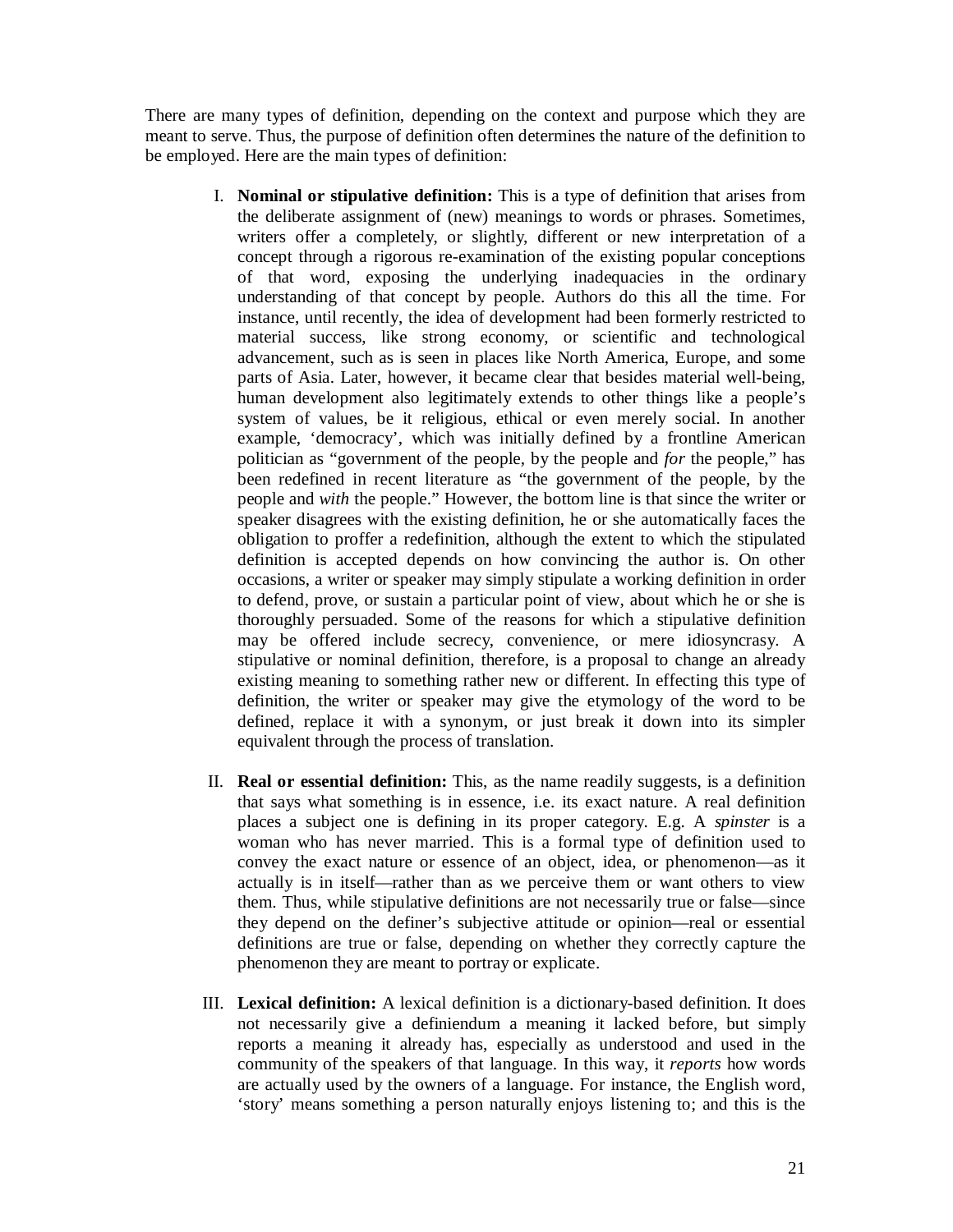primary sense of the word among the English people. However, to the average Nigerian, 'story' is something one rather hates to hear.

In this connection, one needs also recall that there is dictionaries are published for every area of human inquiry, like Medical Dictionary, Dictionary of Philosophy, Bible Dictionary, Dictionary of Psychology, Dictionary of Contemporary Linguistics, (and until recently, Dictionary of Terrorism), etc. In all these, one finds that a particular word would enjoy different meanings in different fields of knowledge, and so, is also defined accordingly across those various fields of inquiry. This explains why a term, such as 'stress', would be differently defined in the medical sciences and in other fields, like Physics or Linguistics.

- IV. **Precising definitions:** These serve to reduce ambiguity and vagueness by giving the precise meaning or sense intended in a piece of writing or speech, especially if the context is not clear. When terms that have borderline applications (i.e. terms not clearly belonging to one or other of two or more categories of meaning), or many closely related meanings, are used, a précising definition may help in indicating the one being referred to. For instance, the term, *adult*, may be precisely defined as *a person who is 18 (or 21) years and above*. Also, it certainly helps the police better if a stolen item is reported as a car, van, bus or truck, rather than just a 'vehicle', even if all the other particulars, such as colour, model, registration number, etc., are supplied. In fact, things even get better if the type of car, as well as the company name, is mentioned. Although precising definitions may, sometimes, also serve the ulterior intention of influencing the attitude of an audience, they generally aim at minimizing confusion.
- V. **Theoretical or operational definition:** A definition may attempt to formulate a theoretically adequate, or scientifically useful, description of the objects to which a term applies. In science, a new definition is periodically given to support a new theory or to modify existing ones. Here again, the definition is also merely theoretical or operational since it is meant to push forward the scientist's theoretical insinuations. Typically, this definition type comes in form of mathematical symbols or scientific formulae. Example is any scientific formula, like that of Albert Einstein:  $E = mc^2$ .
- VI. **Persuasive definition:** This is used to persuade or influence the attitude of one's readers or audience to get them to agree with the definer, disagree with the definer's opponent, or to do both. For instance, a military-minded person can ridicule democracy, persuasively defining it as "the government of the people by the few privileged elite, where the public is taught to believe that their opinions and votes count, when, in fact, they do not". Persuasive definitions are commonly found in the sphere of politics, religion, advertisement and the media, etc.
- VII. **Ostensive definition:** (From the Latin verb, *ostendere*, meaning "to show", "to reveal" or "to expose") This type of definition is effected by directly pointing to physical instances of the thing or object to be defined, in much the same way as a child receives her first lessons of the names of objects around her. But it is mainly useful in leading the mind to follow the course a particular discourse,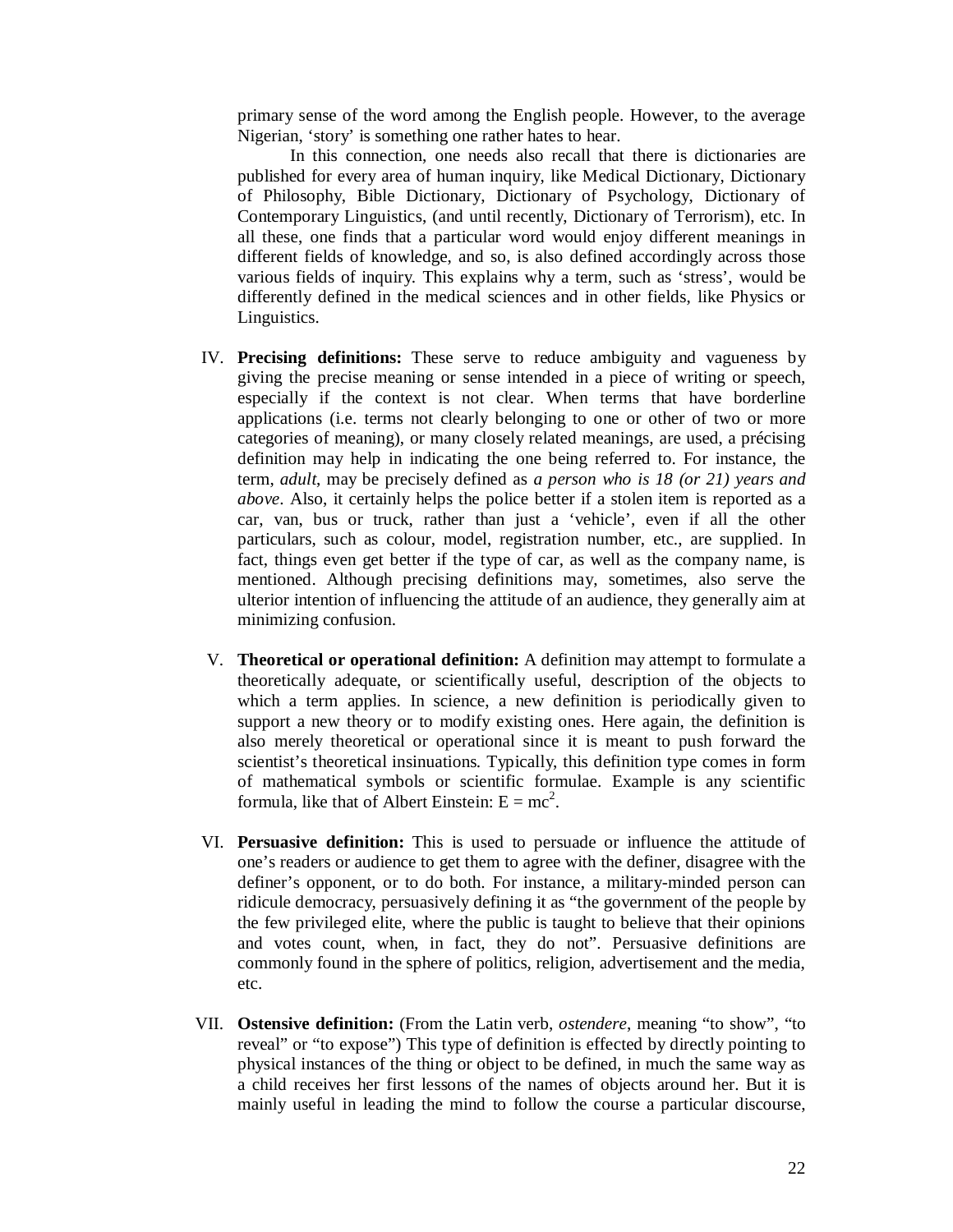especially if knowing the particular notes of the object referred to is crucial to the whole point of the discourse. E.g. is showing someone the front tyres of an airplane as a means of getting them to understand why they are designed in a way different from ordinary car tyres.

## **Rules of Definition**

- a. **A definition must be co-extensive with the thing defined.** In other words, a definition must neither be too wide—as to entail more than is contained in the definiendum—nor too narrow as to exclude some essences of the definiendum. Thus, the definiens and the definiendum must be equal and mutually co-extensive in meaning. For example, it is erroneous to define a university as a place where people go to learn how to teach or to act in theatrical performances, because a university is much more than that. On the other hand, it seems bogus to define *classroom* as a place where people go to learn *everything* they did not know before, because the concept of classroom is much less, in scope, than that.
- **b. A definition must not be expressed in negative sentences, except when absolutely necessary.** For example, it is clearly ridiculous to define 'bicycle' by saying that it is not a car, or not a motorcycle; such a negative definition would simply leave the real issue of what a bicycle essentially is unaddressed. Thus, this rule simply means that a definition needs to tell what something positively is, rather than just what it is not.
- **c. A definition must not be circular.** This rule is closely related to the fallacy of begging the question. Imagine 'cooking pot' being defined as "a pot used for cooking"; or 'evolution' being defined as "the process by which life evolved". Such definitions are misleading because they leave one with little clue as to the actual meanings of the terms being defined, especially if one really does not know what they mean. This is why it would still be a legitimate question—after a circular definition has been rendered—to ask again for the meanings of 'a pot used for cooking' or 'a process by which things evolved'. This would only make the vicious circle to continue spiraling away into infinity, unless a proper definition is derived.
- d. **A definition must not be rendered in ambiguous or metaphorical language, but in simple, univocal terms.** For instance, *bride* need not be defined as "the apple of the groom's eye".
- e. **A definition must state the** *essential* **attributes of the definiendum, not its peripheral attributes.** In other words, it must give the exact essence or nature of the concept or phenomenon being defined, rather than other accidental or dispensable characteristics it happens to have. Here, again, it seems better to define 'university' as *a place where people go to acquire higher education*, rather than just "a place where students go to do photocopy". The former definition says something about the essence of 'university'; but the latter only furnishes irrelevant details.

## Questions:

1. What is the central importance of definition in Logic?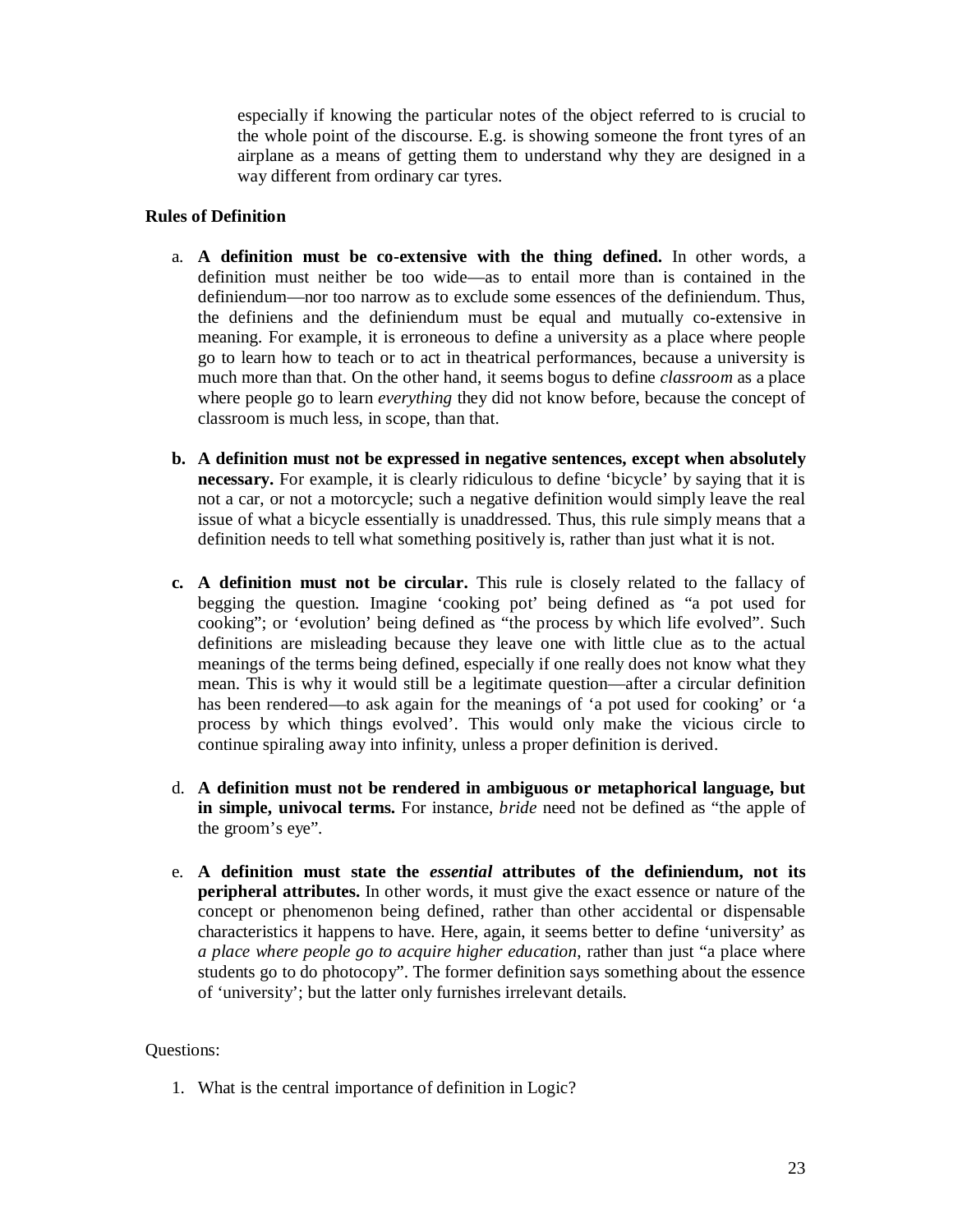- 2. Explain the relationship between the purposes and types of definition.
- 3. How do the rules of definition facilitate the attainment of knowledge?

## **WEEK 6**

#### **Fallacies**

Issues:

- Definition of fallacy? Nature of Logical Fallacies
- Causes of fallacy
- Formal and Informal Fallacies
- Fallacies of Relevance and Fallacies of Ambiguity
- Avoiding fallacy

## **Categories of fallacies**

There are many fallacies, depending on the context in which human beings find themselves in real life. But only two major categories have been traditionally identified in Logic to ease the understanding of the nature of these errors. Basically, there are **formal and informal fallacies**. Formal fallacies refer to include **fallacies of undistributed middle term, four terms, denying the antecedent**, **positing consequent, illicit minor term and illicit major**, etc. **Informal fallacies** are many and will be studied in detail hereafter. One fundamental difference between formal fallacies and informal fallacies is that the former are inherent in the logical form or structure of arguments, rather than in the meaning of the propositions that are asserted in the arguments. On the other hand, informal fallacies are primarily dependent on what the constituent propositions of an argument assert, i.e. on the meaning of the propositions themselves, rather than on their logical structure as such. Thus, as the names apparently suggest, formal fallacies occur in the 'formal' structures of arguments, while informal fallacies occur under typically non-formal or informal circumstances. Here, we shall begin with the formal category of fallacies.

#### FORMAL FALLACIES

Formal fallacies general occur in the violation of any of the rules of constructing syllogisms and are, therefore, better understood in discussing these rules. Examples are drawn from categorical and hypothetical syllogisms below.

#### RULES OF CATEGORICAL SYLLOGISM

Here are the six rules that guide the construction of categorical syllogisms:

Rule 1: A valid standard-form categorical syllogism must have only three terms, each of which must appear twice, and used in exactly the same sense, throughout the syllogism. The basic requirement of this rule is that the three terms of a categorical syllogism must maintain their respective meanings throughout, as any shift in the meaning of any of the terms introduces a fourth term; e.g.: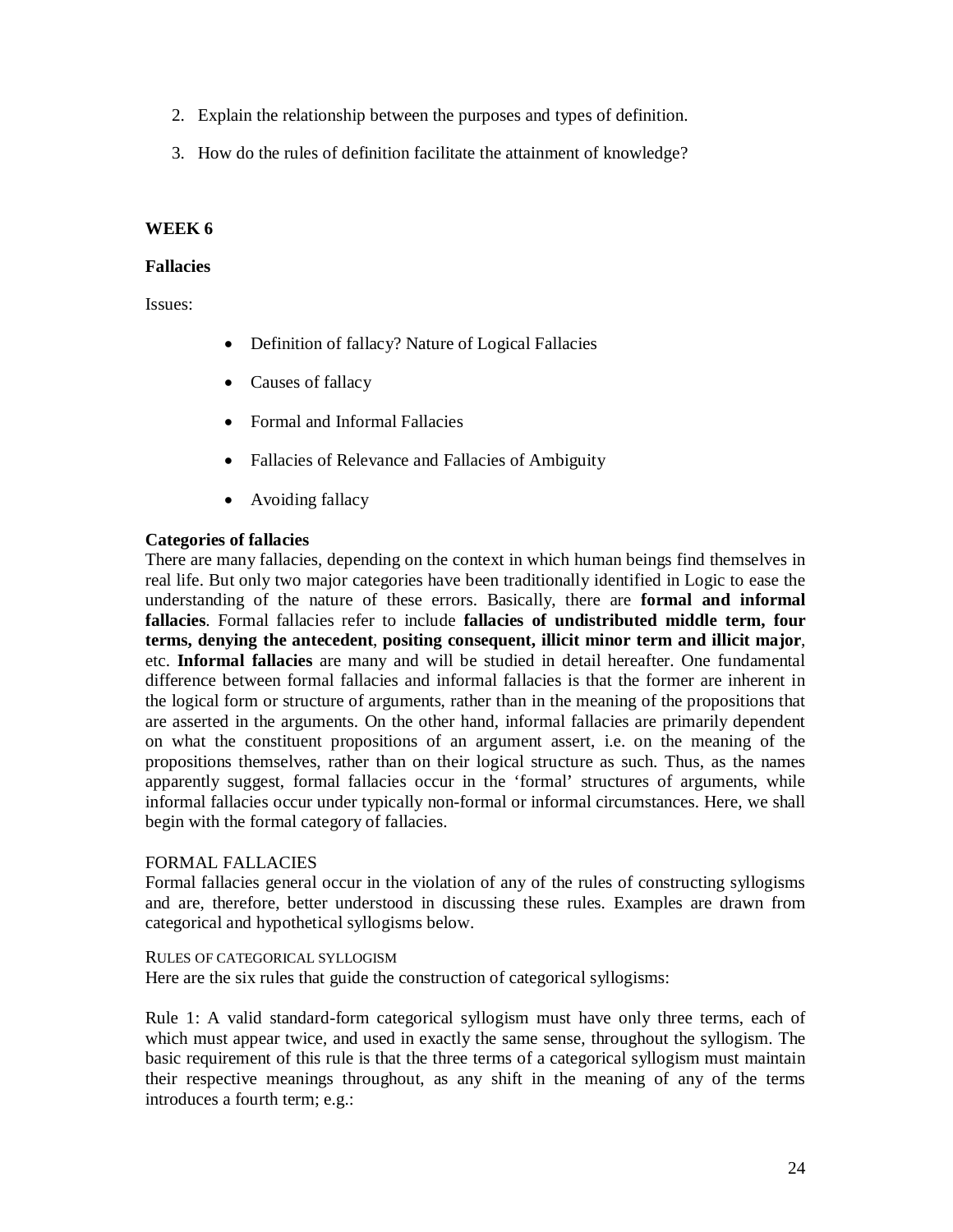| Premise 1: | Every <b>teacher</b> is responsible to his students.             |
|------------|------------------------------------------------------------------|
| Premise 2: | Experience is a <b>teacher</b> .                                 |
|            | Conclusion: Therefore, experience is responsible to its students |

This syllogism is invalid (and, in fact, nonsensical) because it involves two different senses of 'teacher': one as '*human* classroom instructor' and the other as '*nonhuman* life experience'. Such categorical syllogisms are, thus, said to commit the **fallacy of four terms**.

Rule 2: In a valid, standard-form categorical syllogism, the middle term must be distributed in at least one of the premises. To understand this second rule, it is important to refer to the distribution table above, and the definition of *distribution* given there, as well as the rules of distribution. For the middle term to perform its stated function of logically connecting premises with their conclusion in a categorical syllogism, it needs to be made universal—that is, by being distributed, or made to refer to *all* members of the class it designates—in at least one of the premises. If it fails to do this, the syllogism would be rendered invalid; and this would be the **fallacy of undistributed middle (term)**, as in the example below:

All shops are **buildings**. Some **buildings** are houses. Therefore, some houses are shops.

This categorical syllogism is, therefore, invalid because its middle term ('buildings') is not distributed in both premises. As predicate in the major premise, which is a universal affirmative proposition, it is particular. As the subject of a particular proposition (I) in the minor premise, it is also undistributed.

Rule 3: In a valid standard-form categorical syllogism, if a term is distributed in the conclusion, then it must be distributed in the premises. In other words, a term that is particular in the premises must not become universal in the conclusion, or a logically unacceptable situation known as **overextension** would take place with regard to the term in question. If it is the major term that is overextended in this way, it is called the **fallacy of illicit major**; but if it is the minor term, it is the **fallacy of illicit minor**. Here is an example of the former:

All dogs are **mammals**. No snakes are dogs. Therefore, no snakes are **mammals**.

The major term ('mammals') is particular in the premises, and yet is distributed or made universal in the conclusion, thus resulting in the fallacy of illicit major. Here is an example of fallacy of illicit minor:

Some pets are domesticated animals. Some **snakes** are not pets. Therefore, no **snake** is a domesticated animal.

Rule 4: No standard-form categorical syllogism is valid if both of its premises are negative propositions. For example: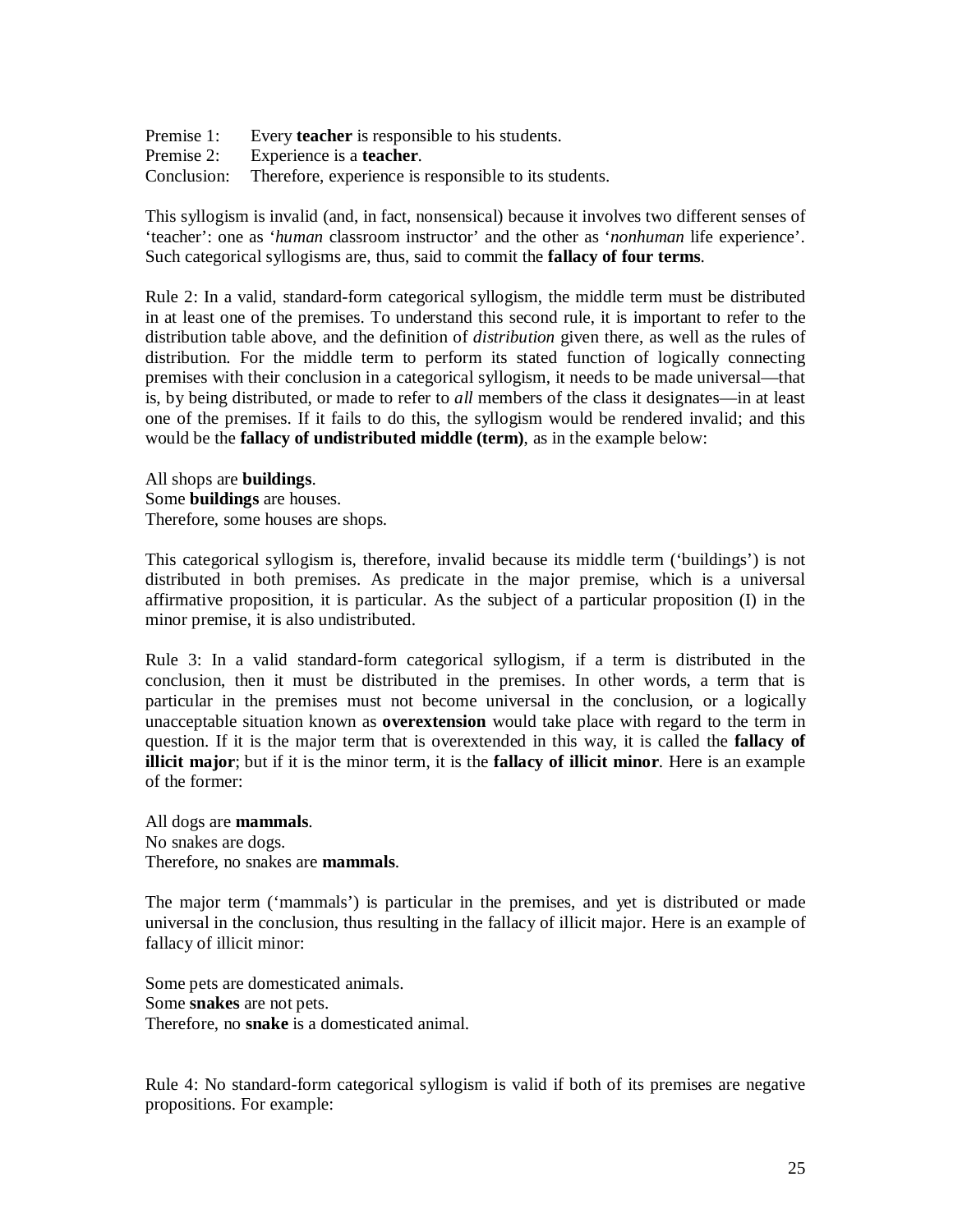*No conservatives are radicals. Some radicals are not liberals.* Hence, some liberals are not conservatives.

Because the middle term 'radicals' does not unite the premises, but makes them exclusive of each other, it is impossible to infer a worthwhile conclusion from the premises, as in the above example. This results in the **fallacy of exclusive premises**.

Rule 5: If the conclusion of a valid, standard-form categorical syllogism is negative, then at least one of the premises must be negative; in other words, it is illegitimate to infer a negative conclusion from two affirmative premises. Otherwise, the **fallacy of inferring a negative conclusion from affirmative premises** would occur, as below:

All despots are dictators. Some dictators are fundamentalists. *Thus, some fundamentalists are not despots.*

Notice that this implies, on the other hand, that if any one of the premises of a valid categorical syllogism is negative, then the conclusion must be negative. Any failure in this regard would, accordingly, result in the corresponding **fallacy of drawing an affirmative conclusion from a negative premise**. For example,

*No democrats are despots.* Some liberals are democrats. *Therefore, some liberals are despots.*

Rule 6: No valid standard-form categorical syllogism with a particular conclusion can have two universal premises. If both premises are universal, then the conclusion must be universal; or there would occur the **fallacy of existential import**, whereby the conclusion warrants the existence of entities the premises do not assert. It is fallacious for an argument to infer a particular proposition—which asserts the existence of objects of a specified kind—from universal premises, which do not assert the existence of anything at all. Here is an example of such a violation:

All artists are copycats of nature. No mythical heroes are copycats of nature. *Therefore, some mythical heroes are not artists.*

#### **HYPOTHETICAL SYLLOGISM**

As the name implies, a hypothetical syllogism is a syllogism made up of hypothetical propositions, or at least whose major premise is a hypothetical proposition. Here is an example of the former:

If Abeokuta is in Ogun State, then Abeokuta is in Nigeria. If Abeokuta is in Nigeria, then Abeokuta is in Africa. Therefore, if Abeokuta is in Ogun State, then Abeokuta is in Africa.

The above argument has the following form: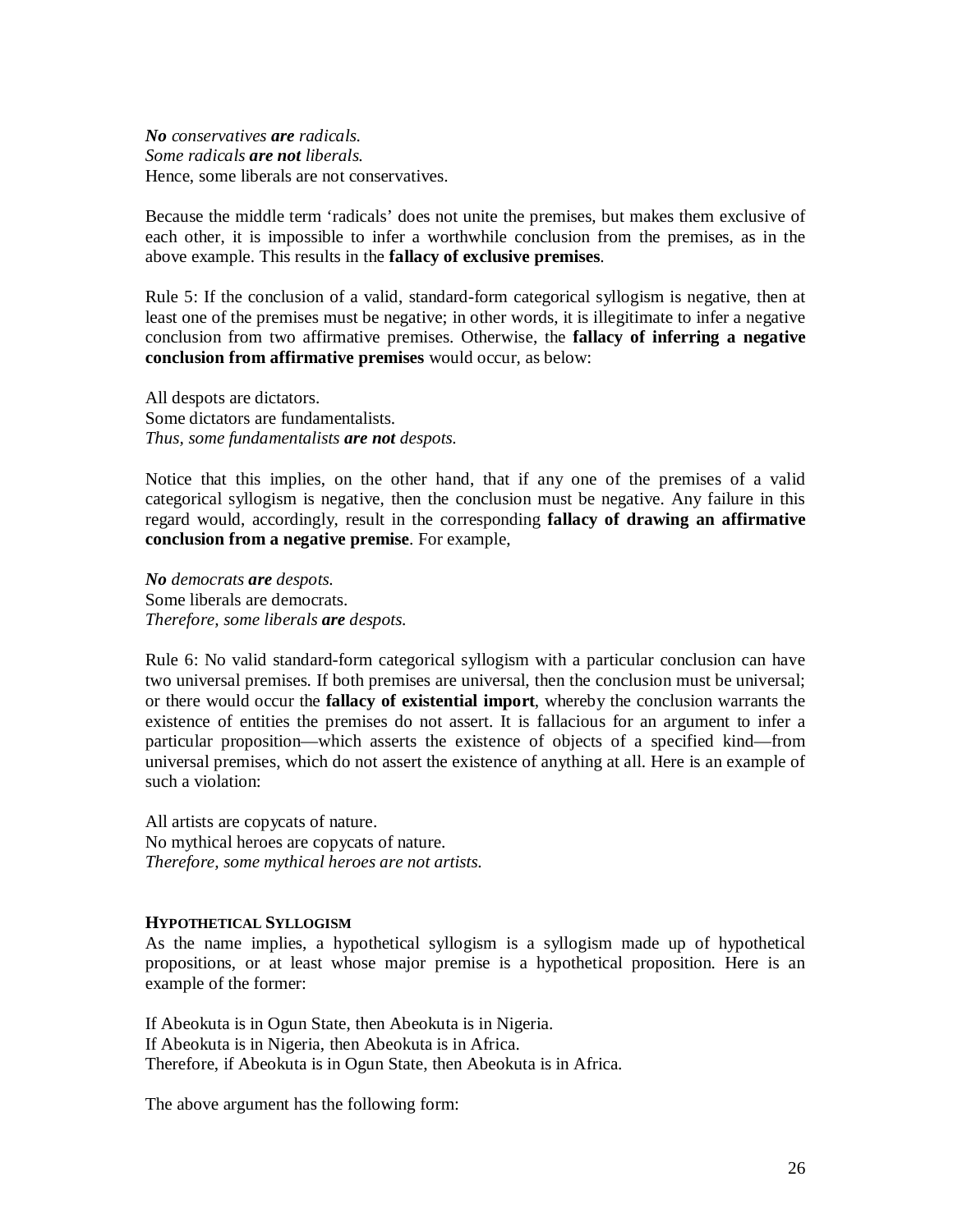*a* implies *b b* implies *c* therefore, *a* implies *c*

It is the equivalent of the following mathematical expression:

 $a = b$  $b = c$ therefore,  $a = c$ 

But our focus is on mixed hypothetical syllogisms (i.e. those with hypothetical and categorical propositions). There are two types in this category which are recognized in Logic as the only deductively valid argument forms in hypothetical syllogism. These are called *modus ponens* and *modus tollens.* The former is exemplified as follows:

If Abuja is Nigeria's capital, then Abuja is in Nigeria. Abuja is Nigeria's capital. Therefore, Abuja is in Nigeria.

In the *modus ponens*, we **posit** the antecedent in the minor premise, and then **posit** the consequent in the conclusion. This gives us the following argument form:

If *p*, then *q p* therefore, *q*

NB: To *posit* a proposition means to use it *exactly* as it originally appears in the major premise of the hypothetical syllogism, i.e. whether affirmative or negative. For instance, in the example above, we moved the antecedent, "Abuja is Nigeria's capital," exactly as it is down into the position of the minor premise, and did the same with the consequent, "Abuja is in Nigeria," to form our conclusion. On the other hand, in the *modus tollens* argument form, we **sublate** the consequent in the minor premise and then sublate the antecedent in the conclusion. To *sublate* a proposition is to deny or negate it as it originally appears in the major premise, for example:

If Accra is Nigeria's capital, then Accra is in Nigeria. Accra is not in Nigeria. Therefore, Accra is not Nigeria's capital.

It has this form:

If *p*, then *q ~q* Therefore,  $\neg p$  (where  $\neg$  is the sign of negation)

The above example has an affirmative major premise. Here is another example which has a negative major premise:

If Efik is not a Nigerian ethnic group, then Efik is not a Nigerian culture.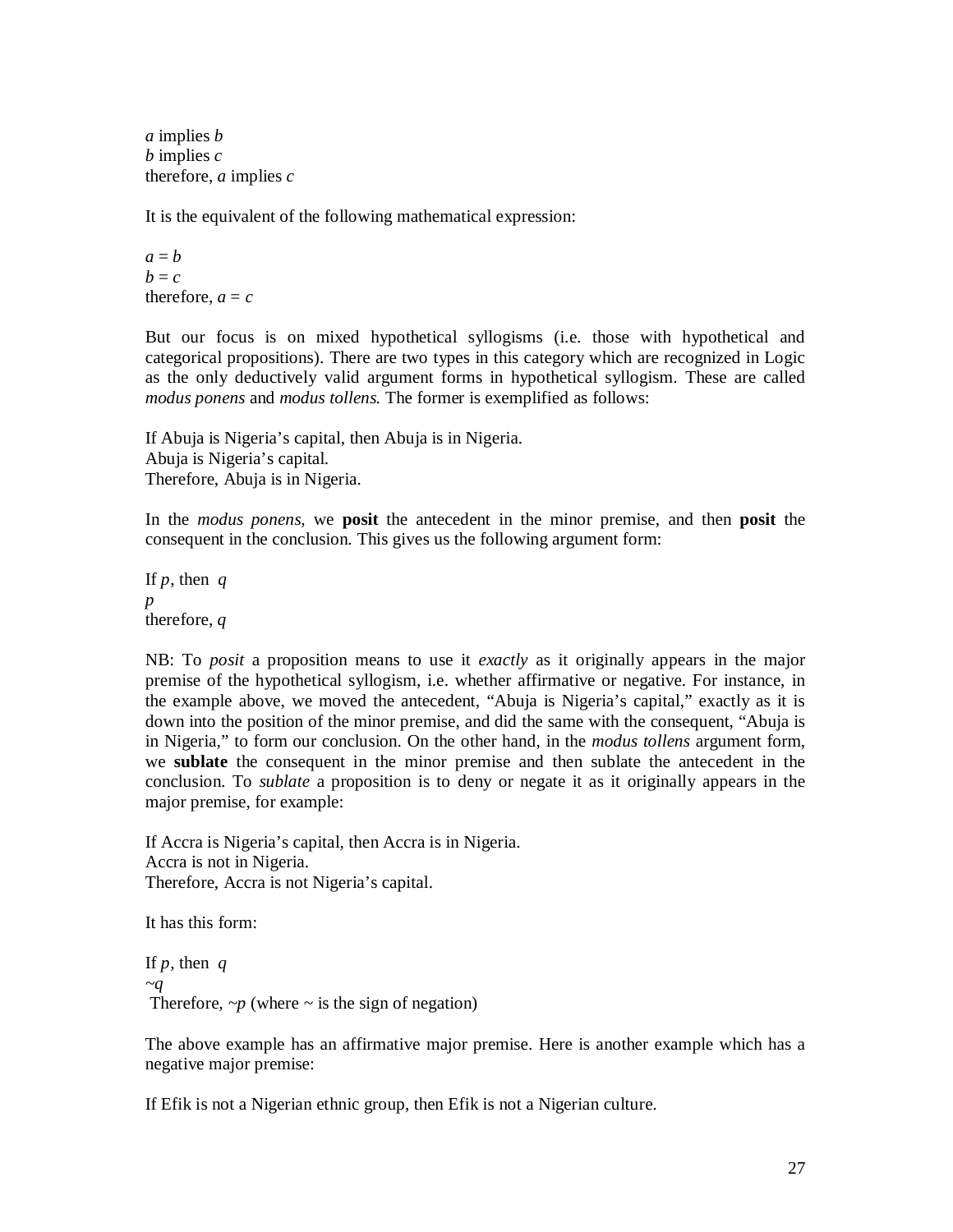Efik is a Nigerian culture. Therefore, Efik is a Nigerian ethnic group.

Here again, the consequent is first denied (sublated) in the minor premise, and the antecedent denied in the conclusion. It is a fallacy to posit the consequent in the minor premise, in the case of the *modus ponens*—the **fallacy of positing (or affirming) the consequent**. It is also fallacious to deny the antecedent in the minor premise of the *modus tollens*—called the **fallacy of denying the antecedent**.

#### INFORMAL FALLACIES

Informal fallacies are then divided into **fallacies of relevance** and **fallacies of ambiguity**. As the name readily suggests, all fallacies of relevance ignore the issue at stake only to reach a conclusion that has little to do with the premises on which it is supposed to rest. Thus, fallacies of relevance are committed when an argument relies on premises that are not relevant to the intended conclusion, and that, therefore, do not possibly establish its truth. Fallacies of ambiguity, as we shall see presently, arise from linguistic mistakes or confusion, also proceeding from premises to unwarranted conclusion. For the purpose of brevity, only a few of them will be included here, in order to enable the student understand what they are and how they function. Below are listed thirteen examples of fallacies of relevance, with their Latin names, as a matter of tradition.

a) **Argument from ignorance or appeal to ignorance** (*argumentum ad ignorantiam*): This fallacy is based on the assumption that a proposition must be true simply because it has not been proved false; or that it must be false since nobody has succeeded in conclusively establishing its truth. E.g. is the age-old debate between natural scientists and theologians about God's nature and existence, in which some scientists argue that God does not exist simply because he cannot be made physically manifest, while some theologians argue, on the other hand, that since science has not been able to prove conclusively that God does not exist, one is left with no other choice but to infer his existence from the order, intelligence and design found in nature.

The problem with the argument of the scientists is that it is illegitimate to conclude that something does not exist simply because it has not been discovered at present; after all, science should be an open-minded, on-going enterprise, not a closed, dogmatic pronouncement that could never be refuted in the future. Besides, many aspects of human knowledge which are taken for granted today were a complete mystery in earlier times. Nor is it legitimate for the natural scientist to dismiss the existence of God based on no other reason than that God cannot be seen physically. This is because not only are some of the claims in science not physically evident, but certain aspects of scientific research are based on speculations.

On the hand, the problem of the theological argument is that it is wrong to conclude that God must, therefore, exist just because the scientists cannot legitimately argue in the way they did; after all, religious issues are fundamentally a matter of faith and belief, rather than of material evidence.

b) **Appeal to (inappropriate) authority** (*argumentum ad verecundiam*): This is the tendency to claim that something is true by appealing to parties with no legitimate claim to authority in a specific area of knowledge. This fallacy is common among young people, who often make claims based on the authority of their parents or other adult relatives, who have told them so. It may not be far removed from the fact that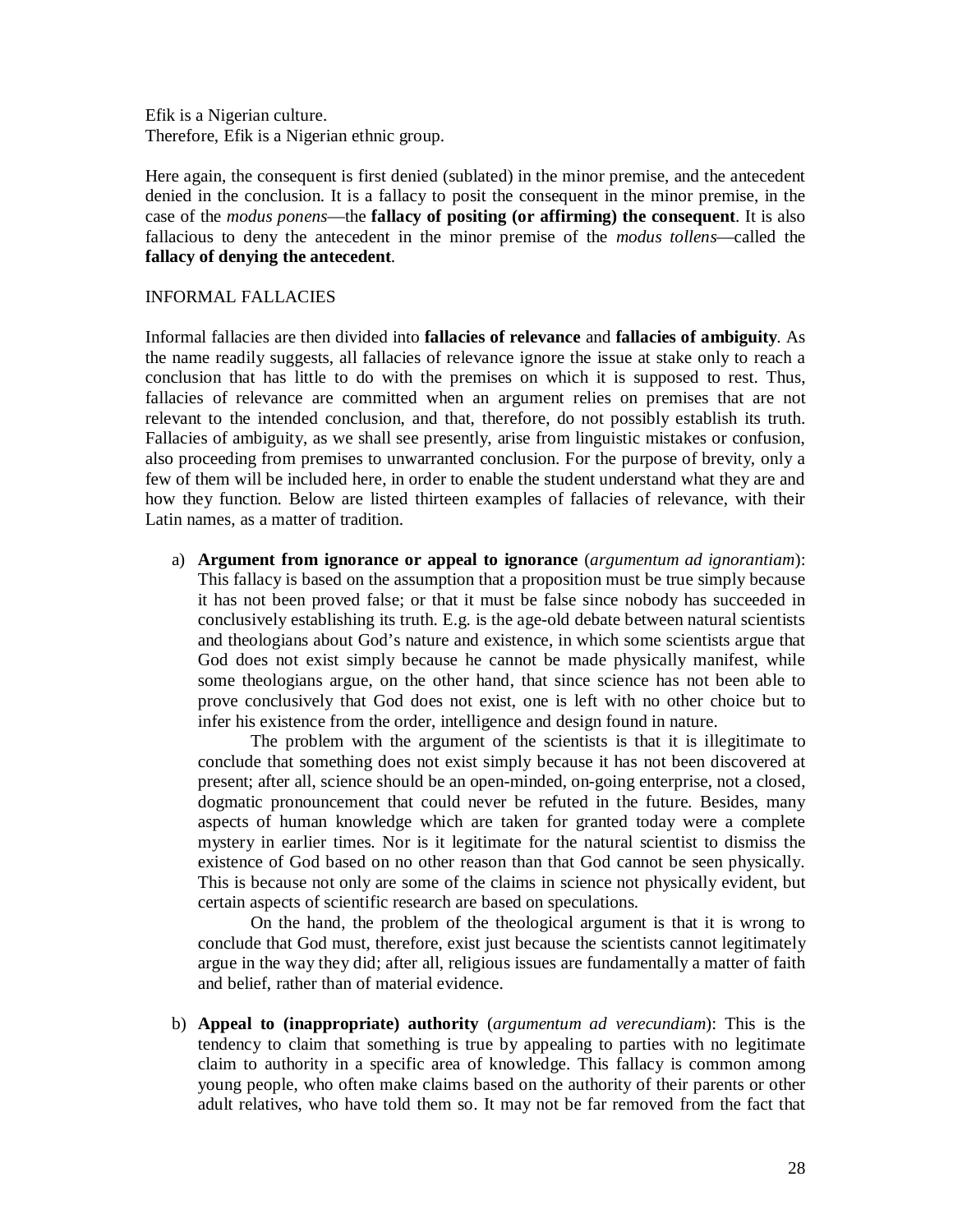children often think, albeit mistakenly, that adulthood is a veritable sign of wisdom and knowledge. They then assume that their parents know everything about anything under the sun.

Of course, adults are also prone to this fallacy: they often affirm or accept, without questioning, whatever their pastor tells them in a religious gathering. Yet, a renowned preacher is not necessarily an authority or an expert in several other areas of knowledge, say agriculture, engineering, or mechanics, etc.

This fallacy is also commonplace with advertising agencies and advertisements. Here, for instance, it is typical to find Austin Okocha, who is a football star, advertising *LG* products or *Pepsi*. Okocha, who is an authority in a completely irrelevant field—football—is posed as an expert in *LG* products, the knowledge of which lies in a completely different area, namely electricals or electronics. The fact that he is knowledgeable in professional football has been cleverly twisted to incorrectly establish the irrelevant conclusion that he is, therefore, an expert in electronics and electrical products or in beverages (as when he advertises for *Pepsi*). Although this fallacy is very persuasive, one need only ask oneself why we should patronize these electrical products or beverages simply because a professional footballer, who may not necessarily know much about the technicalities involved in their manufacture, says they are good for our homes.

However, it is pertinent to note that if Okocha, or any other sporting personality, is used in the advertisement of relevant sports items, like *Puma* or *Adidas*  football boots, jerseys, pants, or shorts, then there would be no fallacy involved in that case, because then the advert would be appealing to an authority that is relevant.

c) **Complex question:** This involves asking a question in such a way as to presuppose the truth of some other conclusion(s) buried in that question. It is like two or more questions cleverly rolled up into one, and is typically used by lawyers during crossexamination to confuse a defendant or a witness. An example of a typical complex question runs as follows: "Were you not on your way to Lagos last week Tuesday when you wittingly threw banana peels out of your car window, which slipped the tyres of other cars off the highway, thereby causing an accident, in which ten thousand innocent people lost their lives?"

This seems like one question; but it actually has at least six other presuppositions: 1) that you travelled to Lagos; 2) that it was last week; 3) Tuesday, to be precise; 4) you threw banana peels out of your car window; 5) you did this intentionally; 6) you killed ten thousand people.

Now, clearly, the answer to the question is not simply in the affirmative or negative. If the defendant answers Yes or No, she would only further implicate herself with a tacit acceptance of these other presuppositions. Again, the defendant makes things even worse by answering that it was not banana peels that she threw out of the window; or that it was not Lagos she was travelling to; much more if she were to say simply that it was not last week Tuesday that the incident happened. In fact, she would even be in big trouble by replying that ten thousand was only an exaggeration of the number of victims involved. Other complex questions are: "Have you spent the money you robbed from the bank?" "Is that your senior wife cooking *our* dinner inside your kitchen?" "Is it next Monday that you will give me a car gift?"

d) **Appeal to personality** (*argumentum ad hominem*, literally: attack against the person): It is not uncommon to find people who think they are excellent thinkers when, in fact, they are only indulging themselves in abusing other people or their personalities,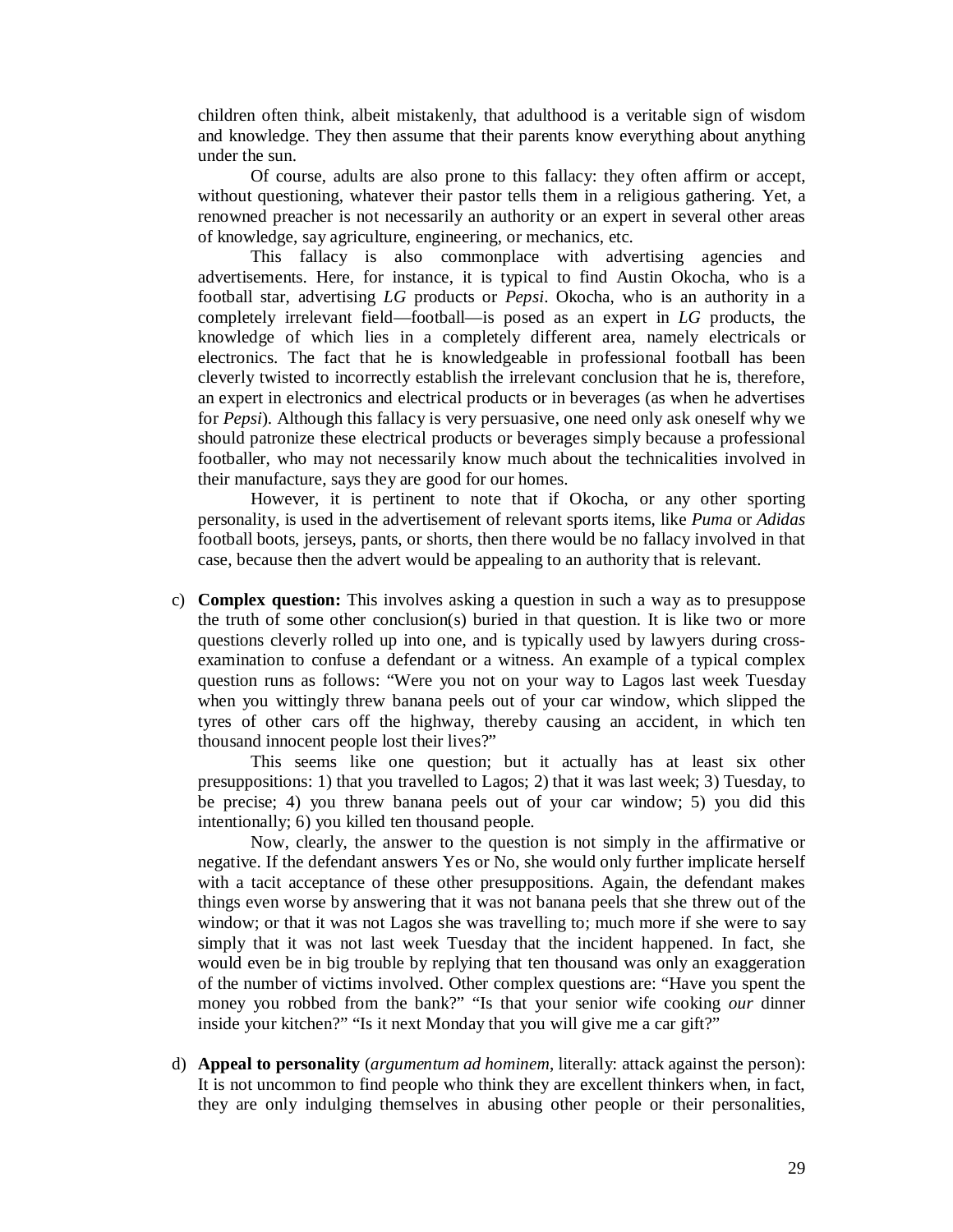totally ignoring the issue under consideration and shifting attention from themselves. This fallacy is typically common in Nigerian politics, where contestants often waste valuable time casting slur on their opponents, as a strategy for hiding their ignorance and incompetence. As the name implies, this fallacy attacks the personality of the individual(s) with whom one is debating or arguing, thereby distracting attention from the argument itself, which is what is important. Yet argumentation is supposed to address issues, rather than persons or personalities.

*Argumentum ad hominem* is sometimes instantiated by the famous dictum, "Look who's talking," as when one rejects valid or legitimate points simply because they have come from somebody one does not like or has no affection for. For that reason alone, one contends that the proposal is bound to be bad simply because it has been made by a person one deems to be a radical or an extremist; instead of critically assessing the merits of such proposals with an open mind. Yet, if a proposal is good, then we must accept it, irrespective of who it is coming from, because what makes it good has to do with the proposal itself, rather than with the person who gives it.

Conversely, whatever is bad is bad, no matter who is condemning it—or upholding it. Finally, this fallacy can also be directed at people's circumstance(s). An example is arguing that a preacher must accept a given idea simply because its denial would be inconsistent or incompatible with the scriptures. Another example is that of hunters who, on being asked to stop the barbaric slaughter of wild animals, reply by pointing out that their critics eat the flesh of harmless cattle. The fact that the critics eat beef simply does not establish the conclusion that hunters are justified in exterminating already endangered wild animal species, just for the fun of it.

- e) **Accident:** This fallacy is usually committed by applying a generalization to parts or individuals of the whole with acute rigidity. For instance, although it is always good to be honest, it must be realized that sometimes, in practical life, telling a lie can save life or prevent disaster. Thus, it would be naïve to aid the death of a person by giving them away to their attackers, simply because we want to remain true to the general principle of honesty being the best policy. Further, it is unreasonable to expect that because political office, at the federal level, is occupied by the president, the vice president, and the senate president, etc. therefore, government at the state level is also made up of the president, the vice president, and the senate president, etc. instead of governors, their deputies and the speakers.
- f) **Converse accident**, on the other hand, is when we extend a generalization or characteristic from individual cases to the whole, moving from the parts to the whole. An example is concluding from the abuse of a particular thing, say TV watching, to its complete abolition; or arguing that we should stop all almsgiving since almsgiving may sometimes lead to indolence.
- g) **False Cause:** This refers to attributing a wrong cause to a phenomenon. Scientists and other researchers can be so easily misled by this type of fallacy. Here, two completely distinct and unconnected events closely following each other are wrongly interpreted in such a way as to make one the cause or the effect of the other. This is merely as a result of the habit of wrongly associating two (or more) distinct phenomena simply because they happen to stand side by side, or go simultaneously.

This fallacy is related to the **Problem of Induction**, in which philosophers (like David Hume and Bertrand Russell) have maintained that there is no logical basis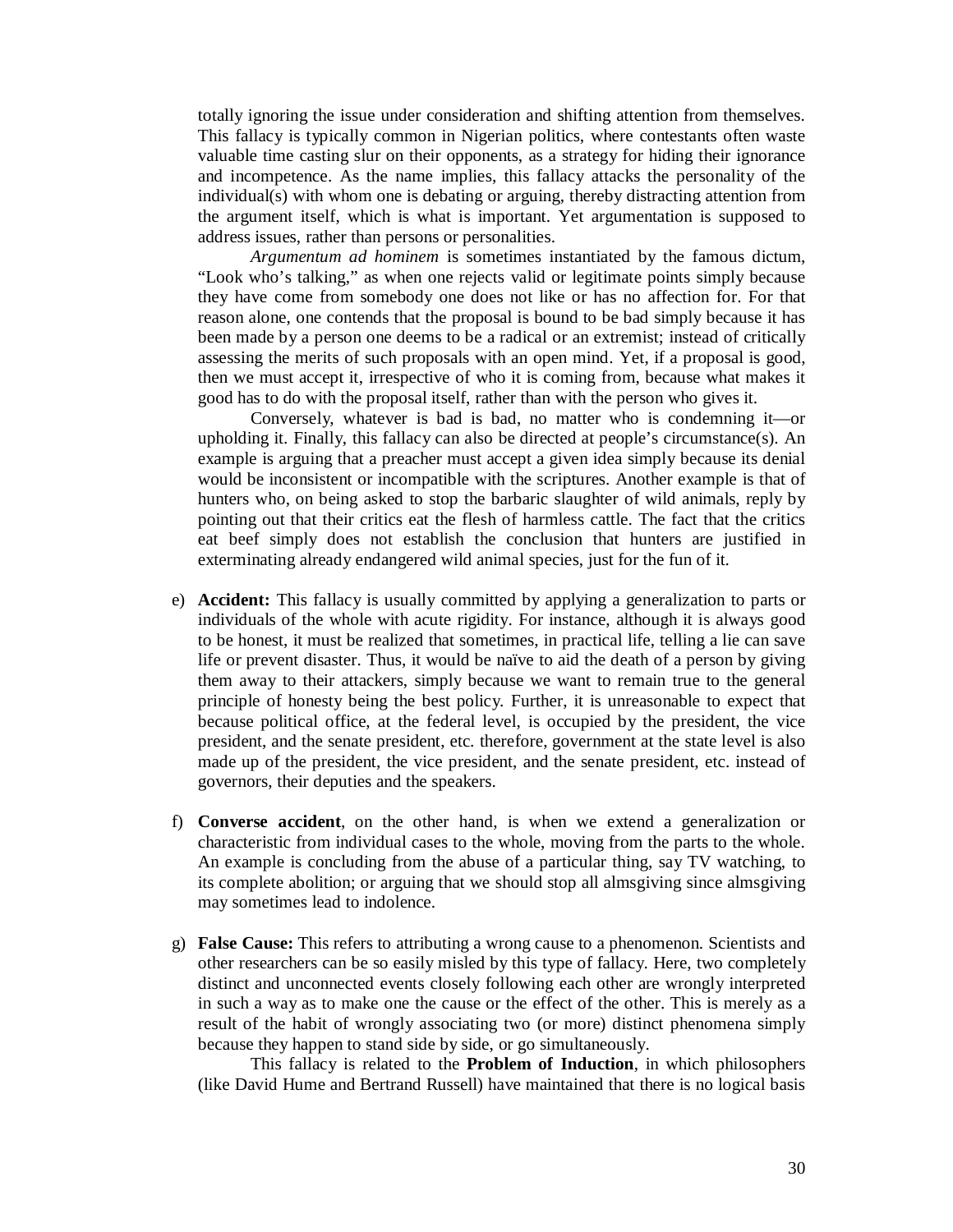for making such a connection, simply because one is yet to observe a single instance in which the first incidence is not accompanied by the second.

People often attribute their having had such a bad day to waking up "from the wrong side of the bed"; or seeing a particular person or thing first thing in the morning. This seems ridiculous; but it is the way people sometimes view the world of reality. They contend, for instance, that because Smith was standing close to them during a gathering, that establishes conclusively that Smith must have stolen their missing purse. Yet, it is not the *modus operandi* of criminals to remain at the scene of their crimes to direct suspicion at themselves. Rather, they cook up alibis for themselves and, if possible, plant materials that will implicate other people who, in fact, are innocent.

Another classical example of this fallacy is the claim that mobile telephony in Nigeria owes its appearance and existence to the particular civilian administration that came to power in 1999. The fact of the matter is that the country was simply a ready market for telecommunications business at that point, such that mobile telephony would still have quite naturally started, as long as any other democratic government was in power.

- h) **Begging the question** (*petitio principii*): To beg the question, in one way or another, is to assume as proved the very point that is in need of being clearly explained, proved or conclusively established. In other words, it means to include the same point at issue as one of the propositions of an argument, in a vicious circle, and then proceed to prove it by means of that same proposition, but this time as the conclusion. As we noted, this fallacy is closely related to circular definitions, which would incorporate the same word being defined into the definiens. The following are some examples of this fallacy:
	- 1. The holy book is the word of God because it is written therein.
	- 2. The colour of your eyes is a hereditary factor because it is a trait you inherited from your parents.
	- 3. Tomorrow will be like yesterday because experience shows that the future is usually like the past.
	- 4. Snow is always white because it is in the nature of snow to be white.
	- 5. A king without a throne does not have a throne.
	- 6. I was late to the meeting simply because I was late.

The power of an explanation, or a definition, lies in its ability to teach us something we did not know before—i.e. in its capability to satisfy intellectual curiosity. This fallacy typically takes place when a supposedly adequate explanation leaves issues or questions rather unresolved or unaddressed, even after all is said and done. Thus, in the above examples, the (legitimate) question still begging to be addressed remains, respectively:

- 1. Why is the holy book the word of God?
- 2. Why is the colour of your eyes the same as those of your parents?
- 3. How/why does the future (always) resemble the past?
- 4. Why is white normally the colour of snow?
- 5. How would a king not have a throne?
- 6. Why was I late to the meeting?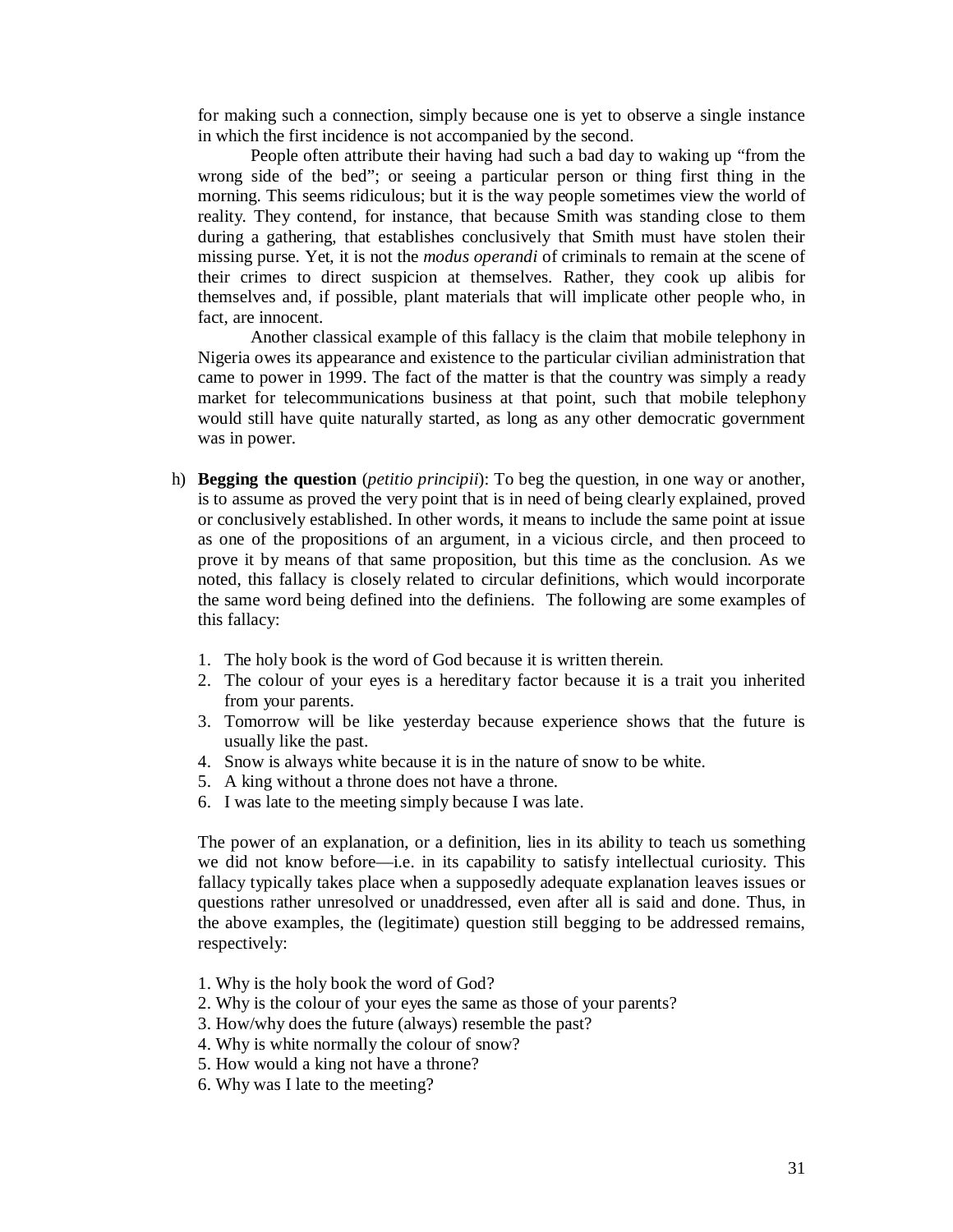i) **Appeal to the populace** (*argumentum ad populum*): This fallacy appeals to the people's prejudices, emotions, and local interests, in order to 'sell' one's own cause either to oneself or to others. It is a fallacious appeal to the logic of the majority, typically instantiated and justified by the inconsequential idea that everybody else is doing the same thing or maintaining the same opinion on a given issue.

This fallacy is perfectly captured in the catchy English phrase, "jumping the band wagon". Young people often fail to understand why their guardians would not permit them to do just about everything their peers are doing. Also, some parents would rather have their children study medicine, law, or such apparently 'more prestigious' courses in the university, with no consideration for the child's peculiar inclinations and natural endowments. Usually, they also want their child to be married into a family with a wealthy and influential background, as befits their status in the society. In fact, wedding ceremonies and marriages could become a complete bore, simply because intending couples must do things exactly as everyone else does, or has been doing, them. However, the principle of majority clearly does not always guarantee rightness or correctness. The fact that everybody is doing—or believing—a particular thing does not make it right; nor does it mean that it is right for me, and that I, myself, must also do it. A whole group of people can, of course, be totally misled.

j) **Appeal to pity** (*argumentum ad misericordiam*): As the name suggests, this is a fallacious argumentation in which the altruism and mercy of the audience are the special emotions appealed to, while the crucial question of whether the concerned person has committed a given offence is disregarded. This fallacy is, therefore, also commonplace in law court proceedings, especially when a defendant has eventually been found guilty, and the only option open to his counsel seems to be to appeal to the judge to tender justice with mercy.

In Chinua Achebe's novel, *No Longer at Ease*, and the novel, *Incorruptible Judge*, we find cases where people guilty of a charge are being pleaded for, on account of their having dependants, who would suffer if the defendant were sent to jail, let alone executed. Here, as in other fallacies of relevance, the sidelined issue the only real issue—is whether the person has, indeed, committed the crime in question; and if he has, what does the law enjoin in that regard?

- k) **Appeal to force** (*argumentum ad baculum*): People commit this fallacy by using force, coercion and blackmail, instead of reason or persuasion, in order to get someone, usually a subordinate, a colleague, or a counterpart, to accept their viewpoint, comply with their demands, or follow their directives. It is very commonly used by superiors, who threaten their subordinates with loss of job; and parents also, who threaten to cease supporting their children financially if they fail to obey their instructions and directives. Eedris Abdulkareem's well-known song, *Mr. Lecturer*, may be taken as a classical representation of this fallacy.
- l) **Irrelevant conclusion** (*ignorantio elenchi*): This is the fallacy in which the argument misses the point by subtly shifting attention from a generally understood and expected conclusion to the establishment of a different conclusion, which serves the ulterior purpose of the speaker or writer, or which may be more appealing to the populace or listeners to a discourse. This is commonly seen in religious and political gatherings, where speakers appeal to the sensibilities of the audience in order to get them to give money or vote for a particular candidate—things the audience would rather not do ordinarily.
- m) **Slippery slope:** This is the unwarranted belief or expectation that things must always turn out in a particular way, no matter what happens. Analogously, it is like rolling a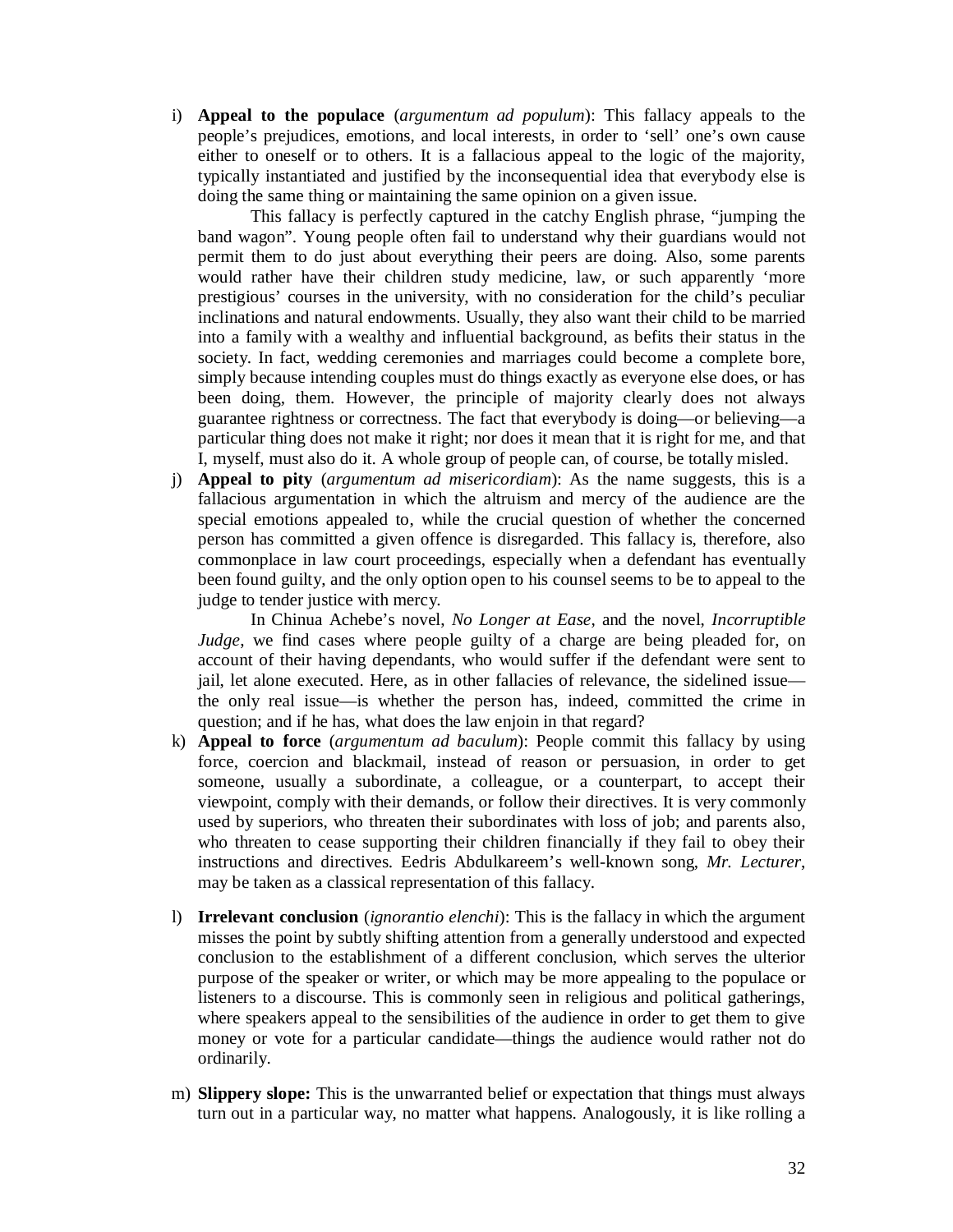ball down a slope and expecting that it must continue all the way to the valley below. But practical experience rather shows that this may not always be the case. Sometimes, it is possible for something, like friction, or some other obstacle, to intervene along the way, stopping the ball in its tracks. In times of trials and tribulations, people often think their life has come to a certain or definite end, only for the troubles to evaporate the very next morning. The point here is that, in actual life, things do not always operate with the sort of mechanical or mathematical certainty we expect of them; there is often a probability—no matter how tiny—that things turn out rather differently from what we envisage.

This fallacy apparently results from failure to distinguish between *necessary* and *sufficient* conditions. A necessary condition is a condition that is required for something to happen, but which may not suffice in itself to make that thing happen; but a sufficient condition is one that, if we see it, then we can be sure that that thing has happened, or is about to happen. Thus, while rolling a ball down a slope is a necessary condition for sending it to the valley, that, in itself, may not be sufficient for achieving that purpose. But if the ball is rolled down and the sufficient condition (such as the absence of all impediments) obtains, then would it be reasonable to conclude that it will roll all the way down.

n) **Hasty conclusion**: As the name clearly implies, this is the tendency to rush to a conclusion even before considering all the necessary and available evidence. A number of factors may be responsible for this: the conclusion could be emotionally enticing to the person, rendering them incapable of assessing the facts objectively; or the person could have some personal interest in the matter, even when completely in the dark about it. Sometimes, the individual knows that the conclusion may likely be false, and still insists on it due to some ulterior motive. In any case, the fallacy of hasty conclusion represents a disservice to truth and knowledge, both of which are the core targets of Logic.

Once the aim is defeated, the usefulness simply evaporates. This fallacy is rather common in journalism—the tendency, sometimes, to publish an unconfirmed report because of the dramatic impact it would have on the news-starved public. For instance, it is not uncommon to hear, in the news, of the death of some prominent Nigerian politician, only for the concerned politician to appear the next day and dispel the rumour. In another instance, a certain Nigerian professional footballer was murdered in his home in the United States. Before the police finished the investigation, the media were already awash with the conclusion that it was a case of suicide, even when there was no evidence, and the friends and family of the deceased, who had always known him, were insisting that there was no reason for him to have wanted to commit suicide.

#### FALLACIES OF AMBIGUITY (LINGUISTIC FALLACIES)

These are arguments with ambiguous phrases or words, whose meanings shift and change in the course of argumentation. The premises start off with a different connotation of the terms or phrases, and then reach a conclusion that utterly invalidates the whole argumentation. They are also called linguistic fallacies because they usually derive from faulty linguistic constructions.

**1. Equivocation:** This refers to the tendency by some arguments to confuse the several meanings of a particular word or phrase, either deliberately or accidentally; e.g. the expression, "have faith in" in the following sentences: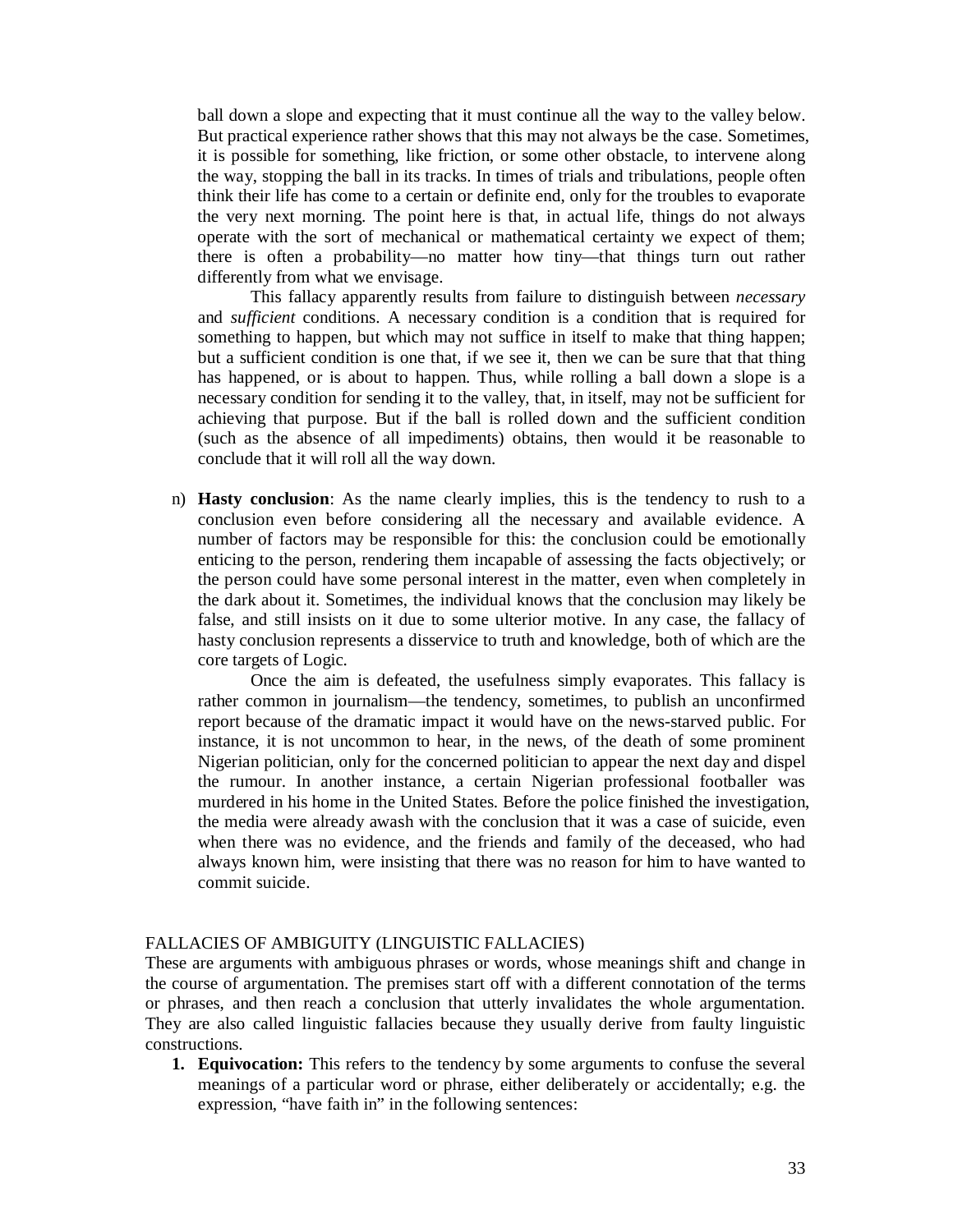- a. She *has faith in* Logic (She is rather obsessed with it);
- b. She *has faith in* the president (she knows he will deliver);
- c. She *has faith in* swimming (she enjoys it a lot);
- d. She *has faith in* God (she believes God will help her).

Depending on what is predicated, the meaning of 'has faith in' keeps shifting, such that if we have an argument in which the premises and conclusion have different senses of the phrase, then the argument becomes invalid, inferring a conclusion that is not supported by the premises.

- **2. Amphiboly:** When the premises of an argument are stated with an interpretation that makes them true, and a conclusion is drawn from it based on an interpretation that falsifies it, we have the fallacy of *amphiboly*. Amphiboly often results from loose adverbial and prepositional phrases, dangling particles, and misplaced relative clauses; e.g. "While wagging his tail, the hunter played with the tiger's cub." This sentence tacitly suggests that the hunter has a tail, whereas the adverbial phrase in the first part of the sentence was a reference to the cub. Such fallacious expressions are common among writers, and results from careless sentential constructions.
- **3. Accent:** This fallacy rises from the different meanings that can be conveyed by the same sentence or proposition, due to misplaced emphasis upon a syllable, word or phrase in a sentence. Due to the shift in emphasis on different parts of a proposition, the meaning arrived at in the conclusion renders the whole argumentation invalid. Take a look at the following sentences:
	- a. *You* may think as you please (Nobody else may do the same …);
	- b. You *may* think as you please (It is permissible, but I'd rather you did not ... );
	- c. You may *think* as you please (As long as you do not *act* it out …);
	- d. You may think *as* you please (Not as it *displeases* you …);

Notice the dramatic change in the meaning of this particular sentence as the emphasis or stress moves from one word to the next. Semantic consistency—i.e. the ability to be consistent in meaning—is very crucial in Logic because, as we saw in earlier chapters, language and meaning are central in Logic. Any failure in this regard only results in unnecessarily long argumentation that only leads nowhere.

**4. Parallel word construction:** This refers to the tendency to assume that because two words are similar in structure, they must in that respect, be similar in the direction of their respective meanings. For instance, the fact that *impossible* means "not possible" and immortal means "not mortal" does not, in anyway, automatically imply that *immemorial* and *ingenious* would then mean "not memorial" and "not a genius" respectively; nor that because "invisible" means "not visible", therefore "invaluable" would mean "not valuable", etc.

## **AVOIDING FALLACIES**

There are many fallacies, and the ability to avoid them sanitizes the reasoning process. But in what ways can we possibly avoid fallacies? Here are a few concise suggestions: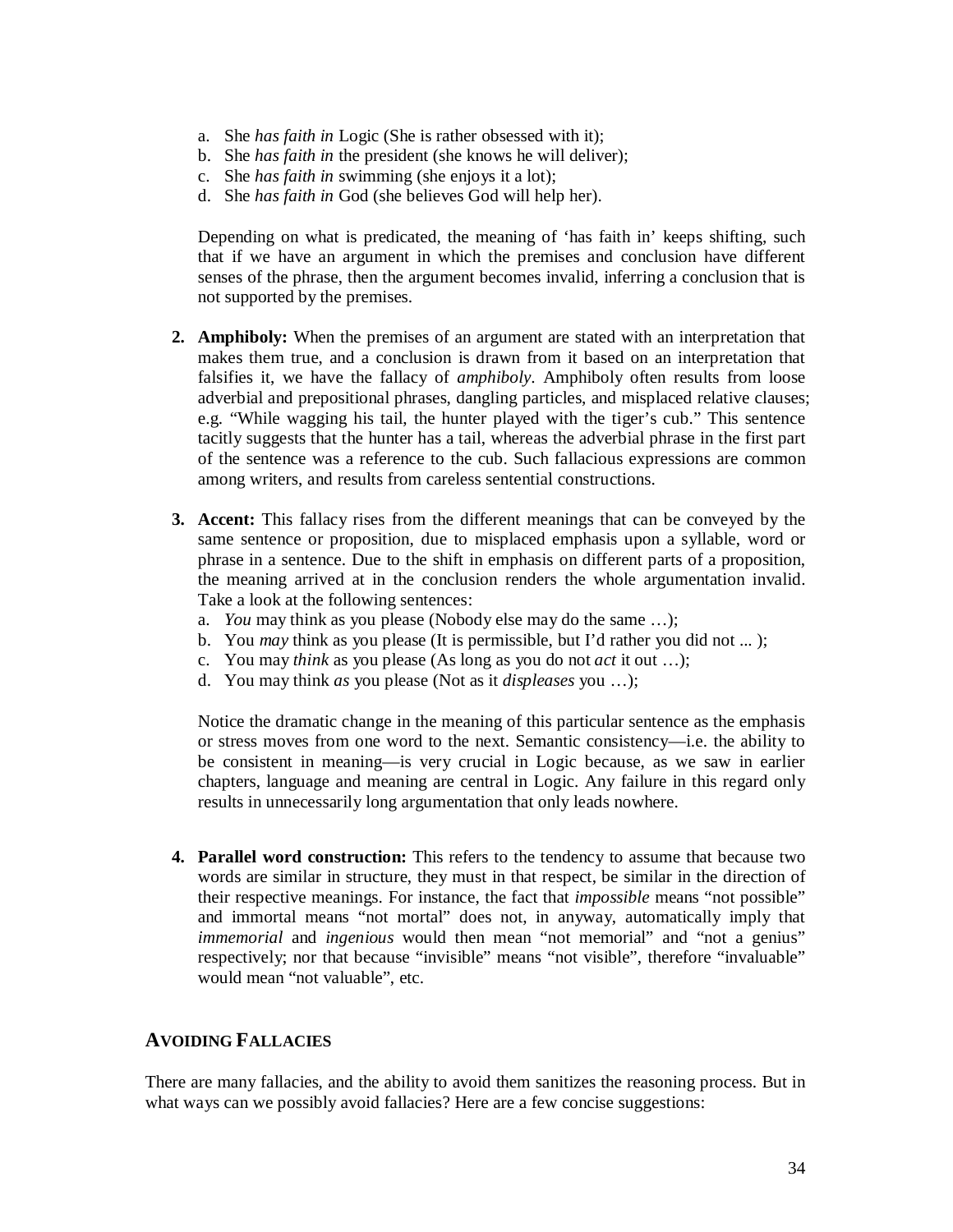- 1. There is need to be aware of the existence of fallacies, as well as their nature, since one cannot avoid what one does not even know anything about.
- 2. Understanding that language is very slippery, and can easily be twisted to mean *anything*. This involves the realization that language has a plethora of uses and meanings, and that what is meant in every speech generally depends on how language has been used.
- 3. Following from (1) and (2), there is need for constant vigilance, both in reading and in writing, so as to be able detect any misuse of language that could lead to fallacy.
- 4. Careful definition of terms in order to avoid misunderstanding, confusion, vagueness, ambiguity, and undue or unfruitful argumentation.

#### Questions:

- 4. What is fallacy?
- 5. What is distinction between fallacy and 'lie'?
- 6. Explain the major difference between formal and informal fallacies.
- 7. What is the difference between fallcies of relevance and those of ambiguity?
- 8. Mention three ways of avoiding fallacy.

## **WEEK 7**

## **NATURE OF SCIENCE**

Issues

- 1. What are the qualities that make science what it is?
- 2. What is its essence?
- 3. What differentiates science from other intellectual matters?

#### Further questions:

- 13. What is science?
- 14. What are we in search of?
- 15. Are we in search of knowledge or information?
- 16. How do we distinguish between genuine research and pseudo research?
- 17. What is the importance of science?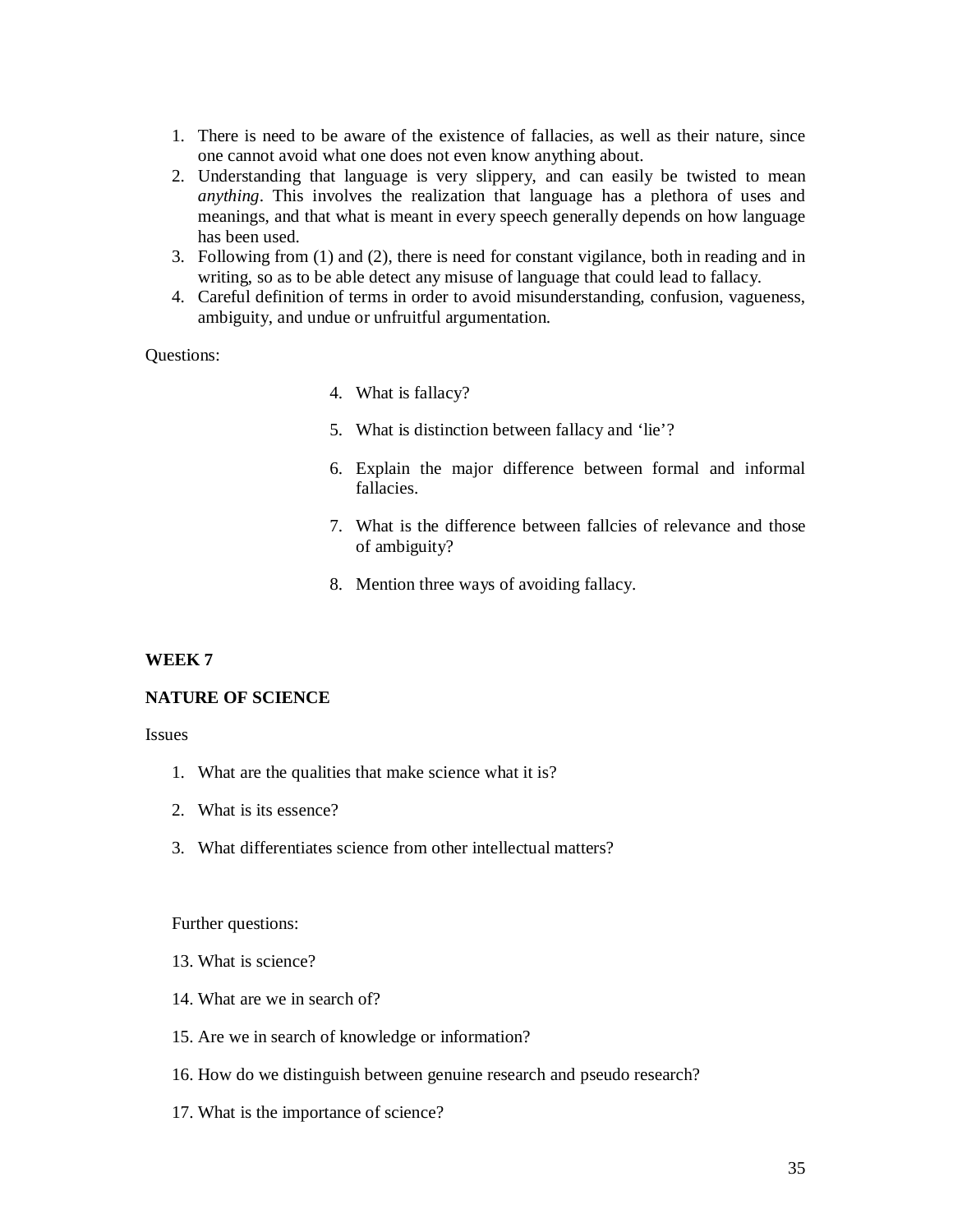18. To what extent have scientific discoveries help to shape our views about ourselves and our place in the universe?

#### **WEEK 8**

#### **METHODS OF SCIENCE**

#### **1. Introduction**

Scientific methods are founded on some basic philosophical assumptions such as **"**reality is objective and consistent", "humans have the capacity to perceive reality accurately", and the fact that "the real world can be rationally explained". On this background, the logical positivist, the empiricist, the falsificationist, and other theorists have tried to explain the logic of science but none is without criticism. If reality is granted objective and consistent, it will mean that it does not change but does it change or not? Is it true that human has the capacity to perceive reality accurately when philosophy has made us know that appearance differs from reality? And If reality can truly be rationally explained, then it will mean that science has answers to all mysteries in the world. But, how do we explain the mysteries surrounding UFO (Unidetified Flying Object), the Bermuda Triangle on the high sea, the Mind/Body problem, Spirit and Ghost, Intentionality and God to mention but a few? How do we then reconcile these scientific assumptions with the truism of life?

Thomas Samuel Kuhn, in *The Structure of Scientific Revolutions*, observed that scientific method is now taking a sociological dimension different from what it used to be. For this reason, much work was done by Imre Lakatos and Thomas Kuhn on the "theory laden" character of observation. Kuhn (1961) says, "the scientist generally has a theory in mind before designing and undertaking experiments so as to make empirical observations. He also claimed that the route from theory to measurement can almost never be traveled backward". This implies that the way in which theory is tested is dictated by the nature of the theory itself. This led Kuhn (1961: 166) to argue that "once it has been adopted by a profession ... no theory is recognized to be testable by any quantitative tests that it has not already passed".

On a similar note, Paul Feyerabend denied that science is genuinely a methodological process. In his book *Against Method*, he argues that scientific progress is *not* the result of applying any particular method. He argues that for any specific method or norm of science, one can find a historic episode where violating it has contributed to the progress of science. Thus, if believers in a scientific method wish to express a single universally valid rule, Feyerabend jokingly suggested, it should be "anything goes".

Michael Polanyi (1891–1976), a chemist and philosopher, in his book *Personal Knowledge*, also criticized the common view among the scientist community that the scientific method is purely objective and generates objective knowledge. He considered this view a misunderstanding of the scientific method and of the nature of scientific inquiry. He argued that scientists do and must follow personal passions in appraising facts and in determining which scientific questions to investigate. He concluded that a structure of liberty is essential for the advancement of science: that the freedom to pursue science for its own sake is a prerequisite for the production of knowledge through peer review and the scientific method.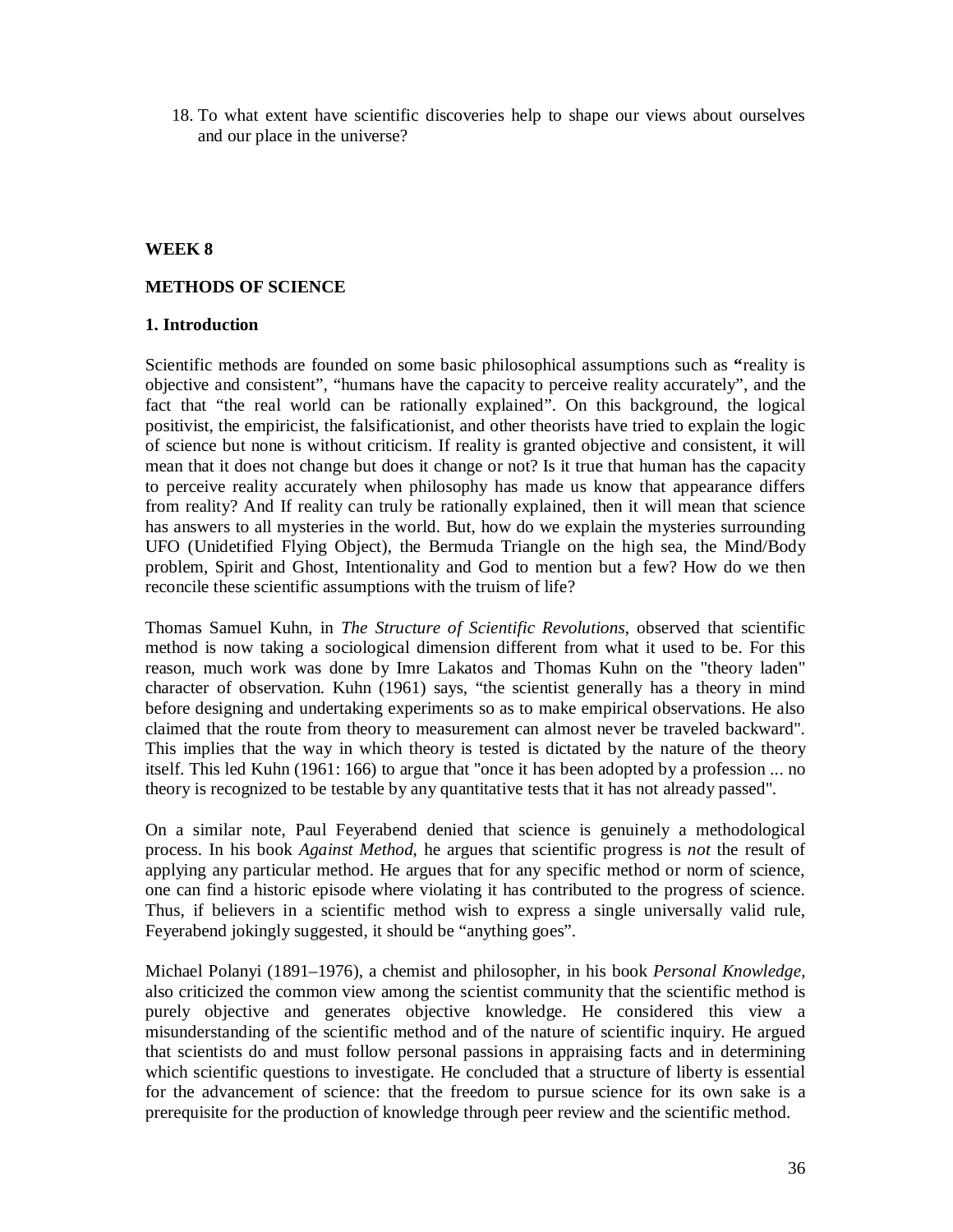For the postmodernist, it is "science wars", resulting from conflicting values and assumptions between them and the realist camp. Whereas postmodernists assert that scientific knowledge is simply another discourse and not representation of any form of fundamental truth, the realists maintain that scientific knowledge reveals real and fundamental truths about reality/nature. However, many books have been written by scientists to challenge the postmodernist's assertions and defend science as a legitimate method of deriving truth.

Even though, a highly controlled experiment allows researchers to catch their mistakes and make anomalies easier to see, about 33% to 50% of all scientific discoveries are estimated to have been *stumbled upon* rather than sought out. This may explain why scientists so often express that they were lucky. On this background, Louis Pasteur says, "Luck favours the prepared mind", but some psychologists have begun to study what it means to be 'prepared for luck' in the scientific context. The psychologist, Kevin Dunbar, corroborating this says, "the process of discovery often starts with researchers finding bugs in their experiments". These unexpected results lead researchers to try and fix what they *think* is an error in their methodology. Eventually, the researcher decides the error is too persistent and systematic to be a coincidence. The highly controlled, cautious and curious aspects of the scientific method are thus what make it well suited for identifying such persistent systematic errors. At this point, the researcher will begin to think of theoretical explanations for the error, often seeking the help of colleagues across different domains of expertise.

Summarily, scientific methods were not seen as providing a universal and rigid method by which truths are discovered. They are not as objective as science portrayed them and they do not provide objective knowledge as always claimed by science and scientists.

## **2. History of scientific methods:**

The development of the scientific method is inseparable from the history of science itself. In the Ancient Egyptian documents, we have empirical methods described in astronomy, mathematics, and medicine. The ancient Greek philosopher **Thales** in the 6th century BC was found to have refused to accept supernatural, religious or mythological explanations for natural phenomena, proclaiming that every event had a natural cause. Also, the development of deductive reasoning by Plato was discovered to be an important step towards development of the scientific method. On the part of Aristotle, Empiricism seems to have been formalized with his view that universal truths could be reached via induction.

One of the first ideas regarding how human vision works came from the Greek philosopher Empedocles around 450 BCE. Empedocles reasoned that the Greek goddess Aphrodite had lit a fire in the human eye, and vision was possible because light rays from this fire emanated from the eye illuminating objects around us. While a number of people challenged this proposal, the idea that light radiated from the human eye proved surprisingly persistent until around 1,000 CE, when a Persian scientist advanced our knowledge of the nature of light and, in so doing, developed a new and more rigorous approach to scientific research.

There are hints of experimental methods from the Classical world (e.g., those reported by Archimedes in a report recovered early in the 20th century CE from an overwritten manuscript), but the first clear instances of an experimental scientific method seem to have been developed in the Arabic world (Iraq), by Muslim scientist (See Alhazen 965 CE) who introduced the use of **experimentation** and **quantification** to distinguish between competing scientific theories set within a generally empirical orientation, perhaps by Alhazen in his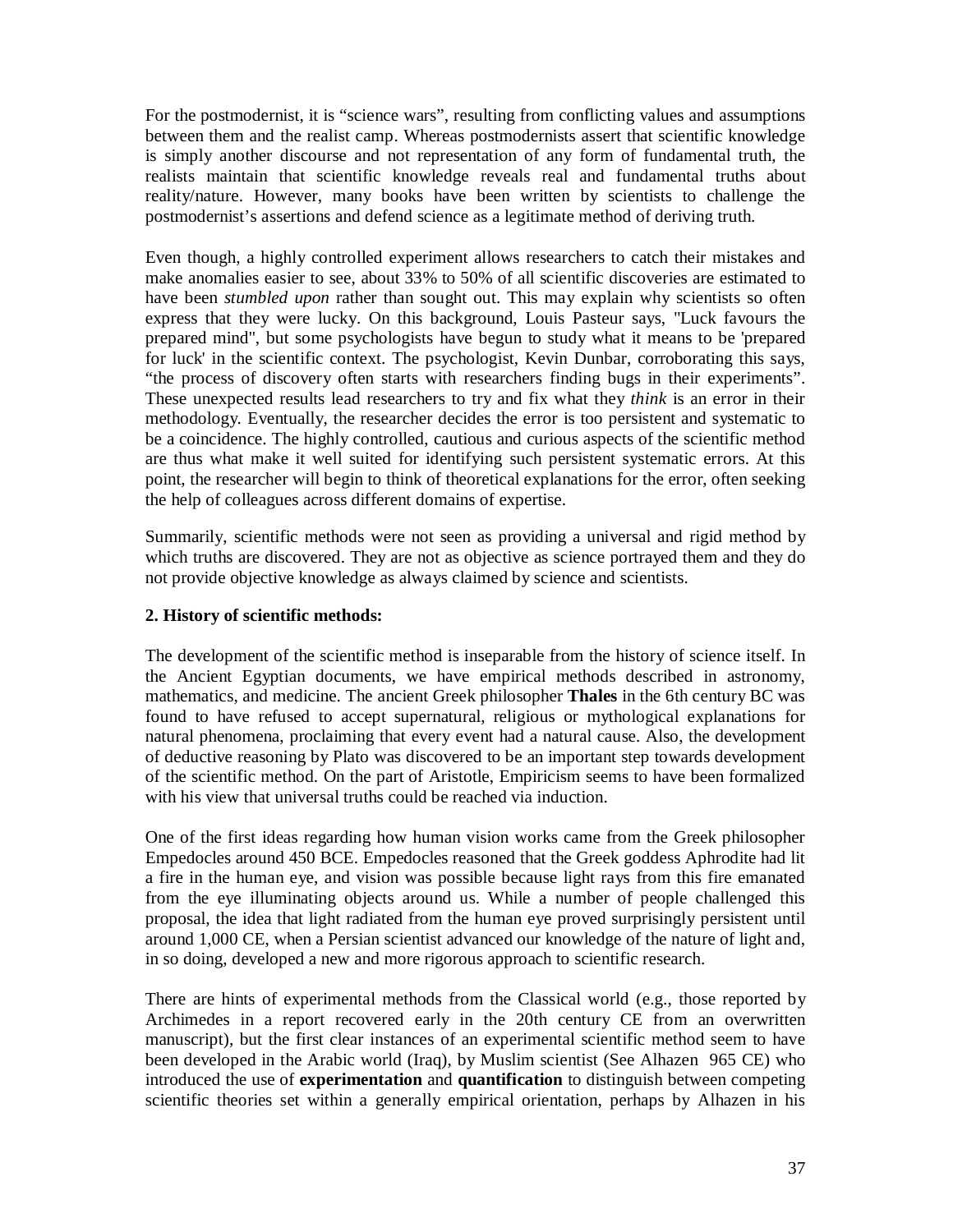optical experiments reported in his Book of Optics (1021). In this book, it was a remarkable that Alhazen based the conclusions of his work on experimental evidence rather than abstract reasoning: the first major publication to do so. Alhazen's contributions have proved so significant that his likeness was immortalized on the 2003 10,000-dinar note issued by Iraq.

The modern scientific method crystallized not later than in the 17th and 18th centuries. In his work *Novum Organum* (1620) — a reference to Aristotle's *Organon* — Francis Bacon outlined a new system of logic to improve upon the old philosophical process of syllogism. Then, in 1637, René Descartes established the framework for a scientific method's guiding principles in his treatise, *Discourse on Method*. The writings of Alhazen, Bacon and Descartes are considered critical in the historical development of the modern scientific method, as are those of John Stuart Mill.

In the late 19th century, Charles Sanders Peirce proposed a schema that would turn out to have considerable influence in the development of current scientific method generally. Peirce accelerated the progress on several fronts. Firstly, speaking in broader context in "How to Make Our Ideas Clear" (1878), Peirce outlined an objectively verifiable method to test the truth of putative knowledge on a way that goes beyond mere foundational alternatives, focusing upon both *deduction* and *induction*. He thus placed induction and deduction in a complementary rather than competitive context (the latter, induction, of which had been the primary trend at least since David Hume**,** who wrote in the mid-to-late 18th century). Secondly, and of more direct importance to modern method, Peirce put forth the basic schema for hypothesis/testing that continues to prevail today. He examined and articulated the three fundamental modes of reasoning **abductive, deductive, and inductive** inference. Thirdly, he played a major role in the progress of symbolic logic itself.

Beginning in the 1930s, Karl Popper argued that there is no such thing as inductive reasoning. All inferences ever made, including in science, are purely deductive according to this view. Accordingly, he claimed that the empirical character of science has nothing to do with induction—but with the deductive property of falsifiability that scientific hypotheses have. Contrasting his views with inductivism and positivism, he even denied the existence of scientific method. According to him,

(1) There is no method of discovering a scientific theory

(2) There is no method for ascertaining the truth of a scientific hypothesis, i.e., no method of verification;

(3) There is no method for ascertaining whether a hypothesis is 'probable' or probably true". Instead, he held that there is only one universal method, a method not particular to science: The negative method of criticism, or colloquially termed **trial and error**. It covers not only all products of the human mind, including science, mathematics, philosophy, art and so on, but also the evolution of life.

Following Peirce and others, Popper argued that science is fallible and has no authority. In contrast to empiricist-inductivist views, he welcomed metaphysics and philosophical discussion and even gave qualified support to myths and pseudo-sciences. Popper's view has become known as **critical rationalism**.

**3. The classic and the contemporary conceptions of scientific methods:**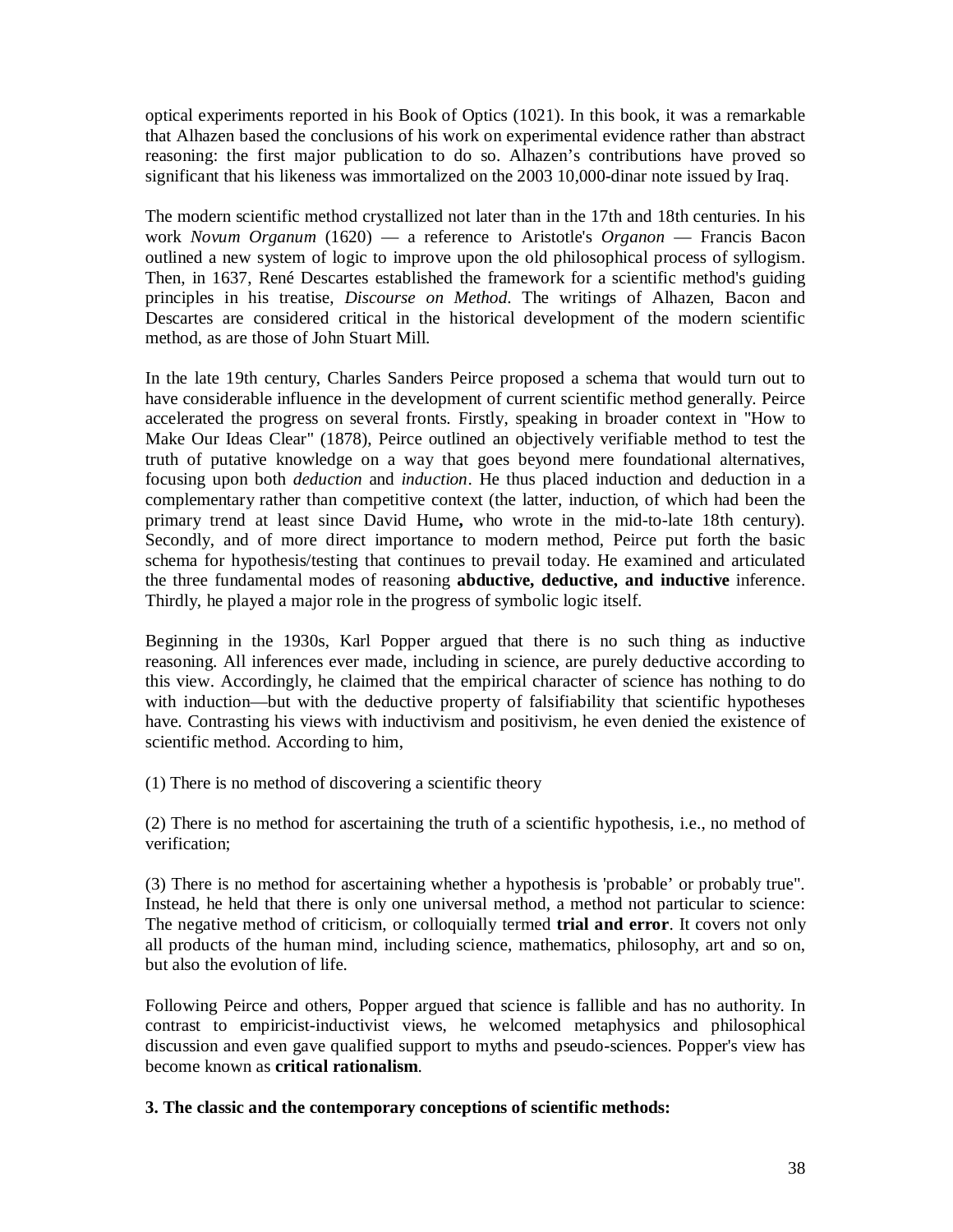Traditionally, the classical scientists believe that scientific methods are linearly ordered in five stages: observation, question, hypothesis, experimentation and conclusion. This process of investigation is often defined in many textbooks and science courses as a **linear** set of steps through which a scientist moves from **observation** through **experimentation** and to a **conclusion** as shown below:



But, the contemporary scientists reject this view and claim that this is a general misconception in science. They claim that science does not provide facts or "truth" about any subject. For them, science is not collection of facts; rather, it is a process of investigation into the natural world and the knowledge generated through that process.

The contemporary scientists argue that classic view of scientific method is inherent with a number of problems. In the first place, science is not a **linear** process, that is, it does not have to start with an observation or a question, and it commonly does not even involve experiments. Instead, the scientific method is a much more dynamic and robust process. At times, scientists get their inspiration from the natural world, from reading what others have done, from talking to colleagues, or from experience. They use multiple types of research toward investigating phenomena, including experimentation, description, comparison, and modeling. Some scientific investigations employ one of these methods, but many involve multiple methods, or some studies may even have characteristics of more than one method. Results from one research study may lead in directions not originally anticipated, or even in multiple directions as different scientists pursue areas of interest to them. For this reason, it is worthy of note that:

- i. the practice of science involves many possible pathways and that the classic description of the scientific method as a linear or circular process does not adequately capture the dynamic but rigorous nature of the practice.
- ii. scientists use multiple research methods to gather data and develop hypotheses. These methods include **experimentation**, **description**, **comparison**, and **modeling**.
- iii. scientific research methods are complementary; when multiple lines of evidence independently support one another, hypotheses are strengthened and confidence in scientific conclusions improves.

Although procedures may vary from one field of inquiry to another, identifiable features distinguish scientific inquiry from other methods of obtaining knowledge. Scientific inquiry is generally intended to be as objective as possible, to reduce biased interpretations of results.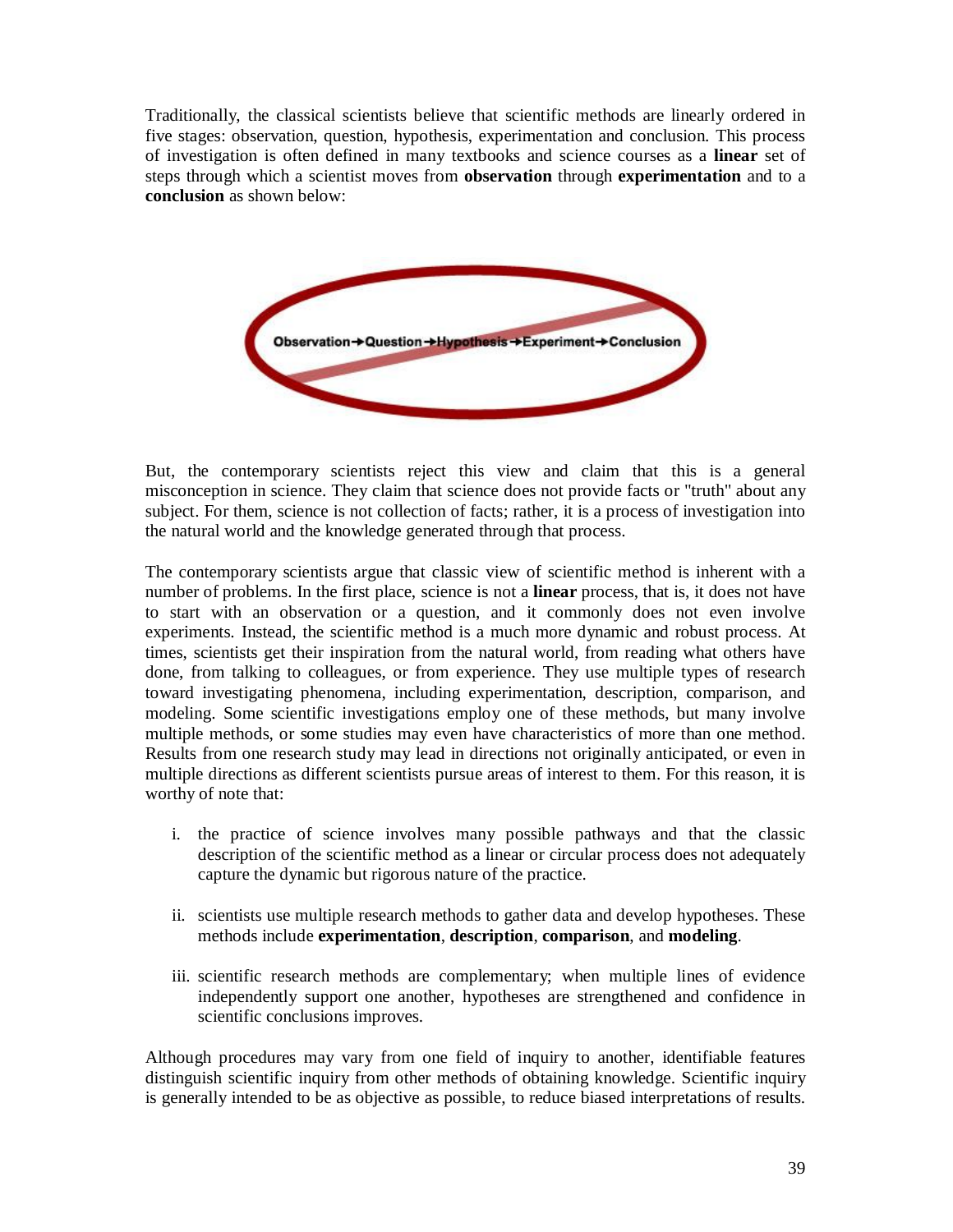Another basic expectation is to document, archive and share all data and methodology so they are available for careful scrutiny by other scientists, giving them the opportunity to verify results by attempting to reproduce them. This practice, called *full disclosure*, also allows statistical measures of the reliability of these data to be established. On reliability, Einstein says, **"No amount of experimentation can ever prove me right; a single experiment can prove me wrong."**

In the 20th century, Ludwik Fleck (1896–1961) and others argued that scientists need to be critical about their experiences and avoid biases. He wants them to be more exact when describing their experiences because belief may indeed alter observations. Biases can influence a person to seeing things differently and reinforcing his belief, even if another observer would disagree. Researchers have often admitted that the first observations were a little imprecise, whereas the second and third were "adjusted to the facts". It means that people do observe what they expect to observe, until shown otherwise. It is for this reason that scientific methodology prefers that hypotheses be tested in controlled conditions which can be reproduced by multiple researchers. With the scientific community's pursuit of experimental control and reproducibility, cognitive biases diminished.

A scientific theory hinges on empirical findings, and remains subject to falsification if new evidence is presented. That is, no theory is ever considered certain. Theories very rarely result in vast changes in human understanding. Knowledge in science is gained by a gradual synthesis of information from different experiments, by various researchers, across different domains of science. Theories vary in the extent to which they have been tested and retained, as well as their acceptance in the scientific community.

## **4. The classical steps of scientific method**:

## **i. Observation:**

Observation is the key tool of the scientist. The scientific method requires observations of nature to formulate and test hypotheses. Observation helps a researcher to identify promising aspects of natural phenomena that are worth knowing about. The scientist is specifically looking for causal relationships in nature that (taken together with other knowledge) will help to explain in the broadest terms how natural systems work.

For the purpose of reproducibility, standardization and possible human errors, it is best for observers to compare notes. To magnify human powers of observation, other scientific instruments such as weighing scales, clocks, telescope, microscopes, thermometers, cameras, tape recorders etc. were developed. Instruments such as indicator dyes, voltmeters, spectrometers, infrared cameras, oscilloscopes, interferometers, Geiger counters, x-ray machines, radio receivers and so on were also developed to assist human translate into perceptible the imperceptibles of the human senses.

However, there is a significant problem with observation called the *observer effect* in science that needed to be talked about. For example, it is not normally possible to check the air pressure in an automobile tire without letting out some of the air, thereby changing the pressure. For this reason, science tries as much as possible to reduce the effects of observation to insignificance by using better instruments.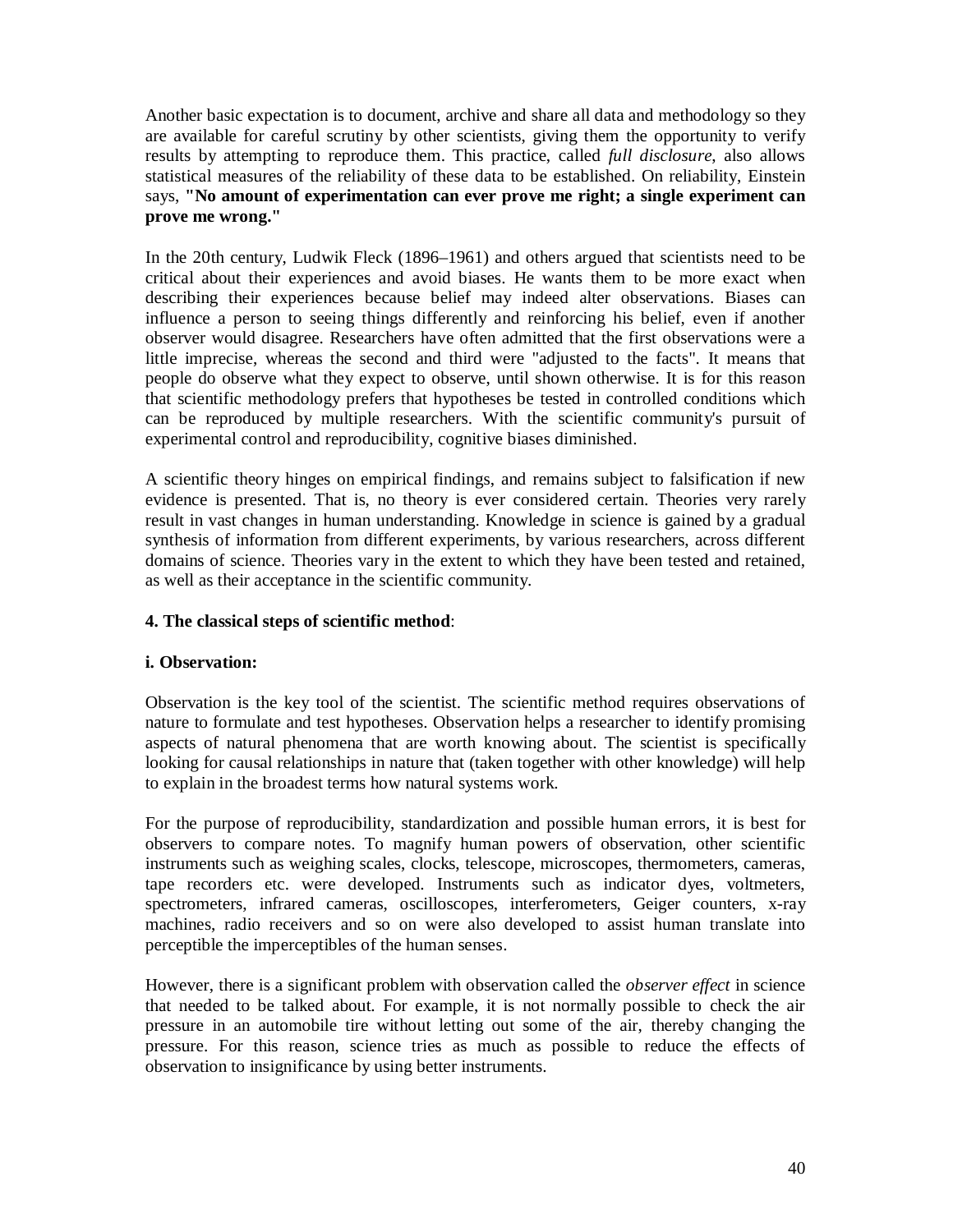## **ii. Questions:**

Inductive questions are asked as to what, why and how certain things have to happen the way they are happening. This will eventually lead to formulating ideas and concepts. Deductions are thus made which influences a hypothesis that will be tested.

## **iii. Hypothesis:**

A hypothesis is simply an untested fact or a specific statement of prediction. It describes in concrete (rather than theoretical) terms what you expect will happen in your study. Not all studies have hypotheses. Sometimes a study is designed to be exploratory (see inductive research). The word hypothesis basically means "a possible solution to a problem based on knowledge and research". It is a statement that defines what you think the outcome of your research will be or a reasoned proposal suggesting a possible correlation between or among a set of phenomena. Normally, hypotheses have the form of a mathematical model. Sometimes, but not always, they can be formulated as existential statements, stating that some particular instance of the phenomenon being studied has some characteristic and causal explanations, which have the general form of universal statements, stating that every instance of the phenomenon has a particular characteristic. For example, if I notice that some tomatoes on my farm are doing well than others, I may want to make inquiry into the reason why. My hypothesis may be, some of the tomatoes are doing better than the others because they are positioned in a place where they receive more sunlight than the others.

## **Hypothesis and Predictions:**

Any useful hypothesis will enable predictions by reason of induction or deduction. It might predict the outcome of an experiment in a laboratory setting or the observation of a phenomenon in nature. The prediction can also be statistical (about probabilities) or otherwise. It is essential that the outcome is currently unknown. It is only in this case that the eventuations increase the probability that the hypothesis be true. If the outcome is already known, it is called **a consequence** and should have already been considered while formulating the hypothesis. If the predictions are not accessible by observation or experience, the hypothesis is not yet useful for the method, and must wait for others who might come afterward, and perhaps rekindle its line of reasoning. For example, a new technology or theory might make the necessary experiments feasible.

## **iv. Experiments:**

Once predictions are made, they can be tested by experiments. If test results contradict predictions, then the hypotheses are called into question and explanations may be sought. Sometimes experiments are conducted incorrectly and are faulty. If the results confirm the predictions, then **the hypotheses are considered likely to be correct,** yet, might still be wrong and are subject to further testing. The **experimental control** is a technique for dealing with **observational error**. This technique uses the contrast between multiple samples (or observations) under differing conditions, to see what varies or what remains constant. We vary the conditions for each measurement; to help isolate what has changed. Depending on the predictions, the experiments can have different shapes. It could be a classical experiment in a laboratory setting, a double-blind study or an archaeological excavation.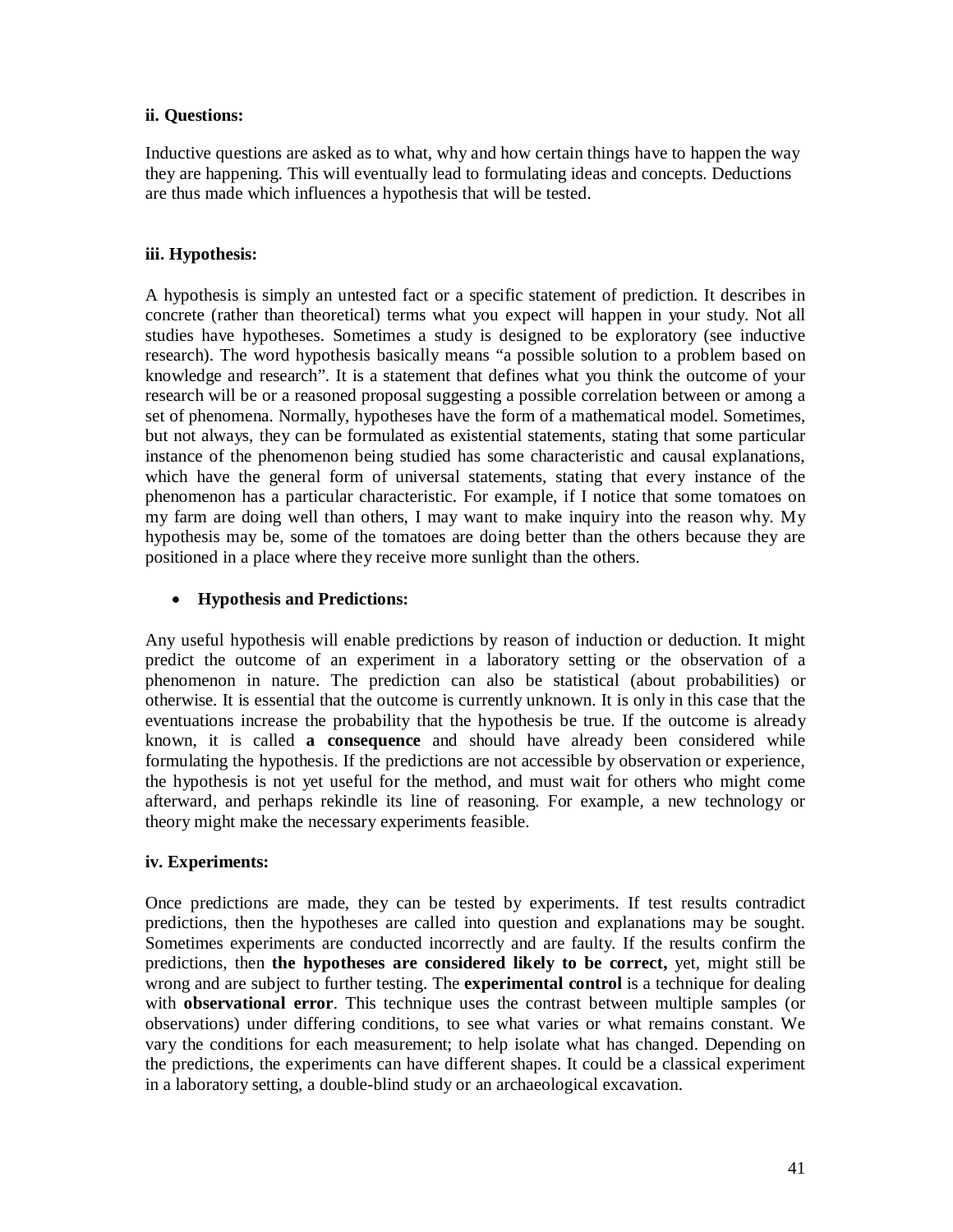Scientists assume an attitude of openness and accountability on the part of those conducting an experiment. Detailed record keeping is essential, to aid in recording and reporting on the experimental results, and providing evidence of the effectiveness and integrity of the procedure. They will also assist in reproducing the experimental results.

# **Experiment and its Problematic**

At any stage of experimentation, it is possible to refine its accuracy and precision so that some considerations may lead the scientist to repeat an earlier part of the process. Failure to develop an interesting hypothesis may lead a scientist to re-define the subject they are considering. Failure of a hypothesis to produce interesting and testable predictions may lead to reconsideration of the hypothesis or of the definition of the subject. Failure of the experiment to produce interesting results may lead the scientist to reconsidering the experimental method, the hypothesis or the definition of the subject.

# **The need for Confirmation in Experimentation**

Science is a social enterprise, and scientific work tends to be accepted by the community when it has been confirmed. Crucially, experimental and theoretical results must be reproduced by others within the scientific community. Researchers have given their lives for this vision; Georg Wilhelm Richmann was killed by ball lightning (1753) when attempting to replicate the 1752 kite-flying experiment of Benjamin Franklin (See, *Physics Today*, 59(1):42: Richmann was electrocuted in St. Petersburg in 1753). To protect against bad science and fraudulent data, governmental research-granting agencies such as the **National Science Foundation**, and **Science Journals** including *Nature* and *Science*, have a policy that researchers must archive their data and methods so that other researchers can access it, test the data and methods and build on the research that has gone before.

## **The need for Communication among Science Community**

Frequently a scientific method is employed not only by a single person, but also by several people cooperating directly or indirectly. Such cooperation can be regarded as one of the defining elements of a scientific community. Various techniques have been developed to ensure the integrity of that scientific method within such an environment.

## **The Relevance of Peer review to Experimentation**

Scientific journals use a process of *peer review*, in which scientists' manuscripts are submitted by editors of scientific journals to (usually one to three) fellow (usually anonymous) scientists familiar with the field for evaluation. The referees may or may not recommend publication, publication with suggested modifications, or, sometimes, publication in another journal. This serves to keep the scientific literature free of unscientific or pseudoscientific work, to help cut down on obvious errors, and generally otherwise to improve the quality of the material. The peer review process can have limitations when considering research outside the conventional scientific paradigm: problems of "groupthink" can interfere with open and fair deliberation of some new research.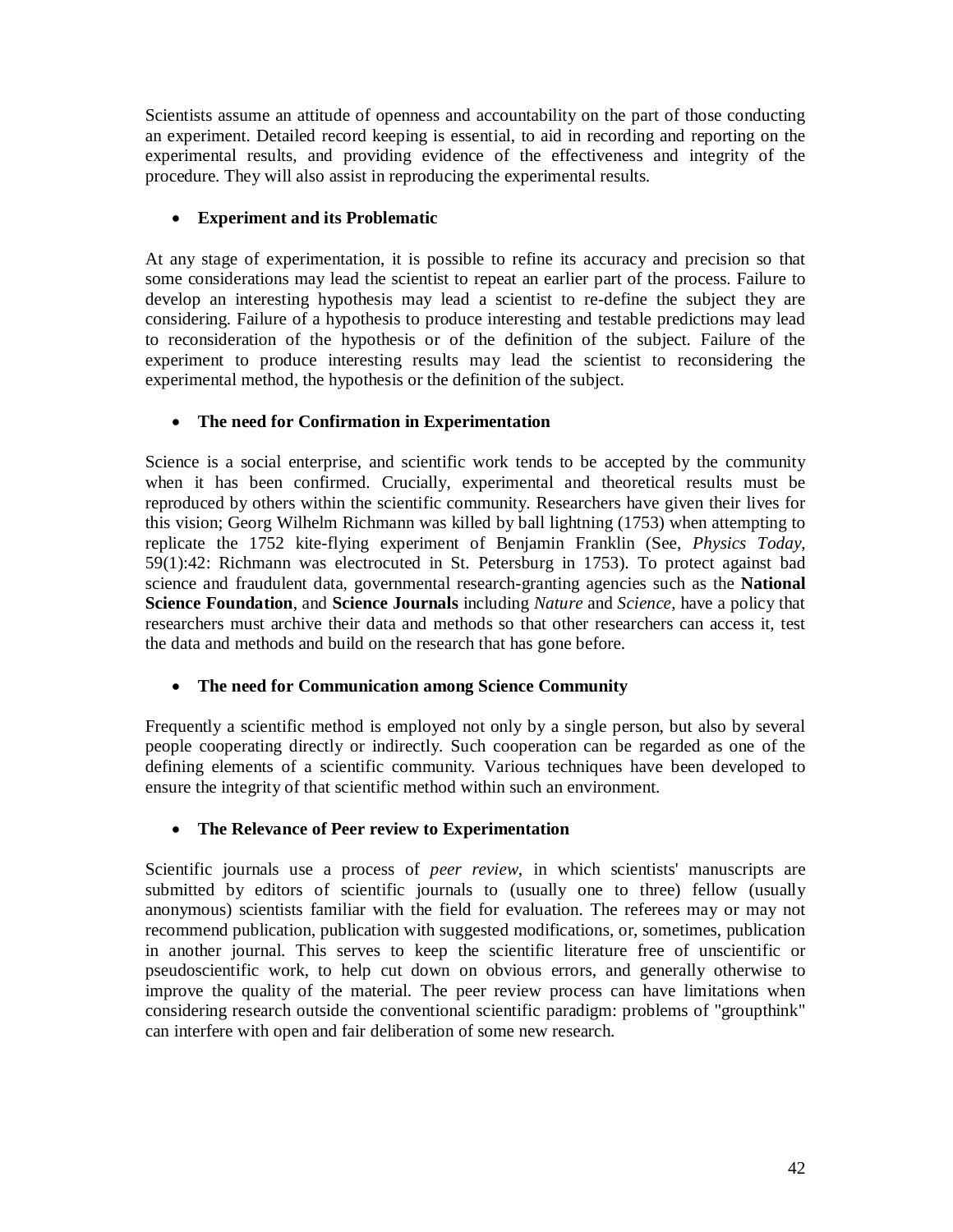## **The Importance of Documentation and Replication in Experimentation**

Sometimes experimenters may make systematic errors during their experiments, unconsciously veer from a scientific method for various reasons, or, in rare cases, deliberately report false results. Consequently, it is a common practice for other scientists to attempt to repeat the experiments in order to duplicate the results, thus further validating the hypothesis.

## **The Importance of Archiving**

Researchers are expected to practice scientific data archiving in compliance with the policies of government funding agencies and scientific journals. Detailed records of their experimental procedures, raw data, statistical analyses and source code are preserved in order to provide evidence of the effectiveness and integrity of the procedure and assist in reproduction. These procedural records may also assist in the conception of new experiments to test the hypothesis, and may prove useful to engineers who might examine the potential practical applications of a discovery.

## **The Relevance of Data Sharing**

When additional information is needed before a study can be reproduced, the author of the study is expected to provide it promptly. If the author refuses to share data, appeals can be made to the journal editors who published the study or to the institution which funded the research.

## **Some Limitations to Experimentation**

Since it is impossible for a scientist to record *everything* that took place in an experiment, facts selected for their apparent relevance are reported. This may lead, unavoidably, to problems later if some supposedly irrelevant feature is questioned. For example, Heinrich Hertz did not report the size of the room used to test Maxwell's equations, which later turned out to account for a small deviation in the results. The problem is that parts of the theory itself need to be assumed in order to select and report the experimental conditions.

## **v. Conclusion:**

You have asked questions and performed an experiment to confirm your hypothesis; your conclusion is the record of the final findings in your experiment. A conclusion is simply a summary of the experiment. The conclusion, plain and simple, is the answer to your question and it should be *clear, concise* and *stick to the point*. There are two possible outcomes to your experiment: either the experiment supported the hypothesis and considered true or the experiment disproved the hypothesis as false. If the hypothesis is false, the steps in the scientific method is repeated to make adjustment in your tested hypothesis but if the hypothesis corroborates with your conclusion then the experiment is certified true/correct.

If the hypothesis turns out to be false, there are some questions to ask to find out why:

1. What was wrong with the original hypothesis? 2. Did you make poor observations?

3. Was your experiment flawed?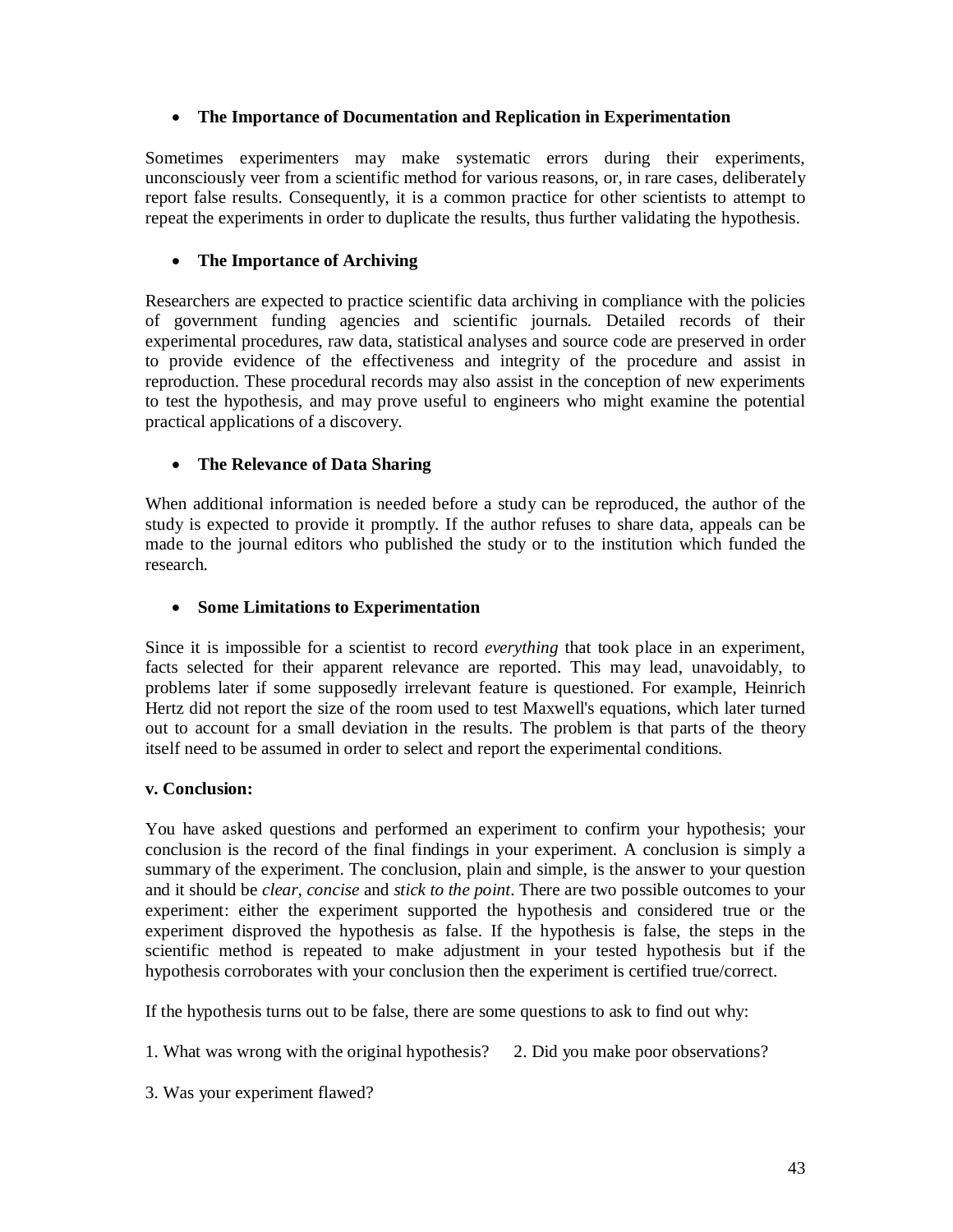Test Questions:

- 1. What are the problems with the classical conception of scientific methods?
- 2. How objective is scientific method? Can scientific method bring fourth objective knowledge?
- 3. Of what importance and relevance is control experiment to research methodology?
- 4. Do you agree with the postmodernist that the practice of science involves many pathways as against the classic linear process?
- 5. Of what importance is peer review to scientific research, particularly, to unscientific and pseudoscientific works or obvious errors in researches?
- 6. To what extent is documentation and replication guide against systemic error in experimentation?

## **Recommended Texts:**

Born, Max (1949), *Natural Philosophy of Cause and Chance*, Peter Smith, also published by Dover, 1964. From the Waynflete Lectures, 1948.

Brody, Thomas A (1993), *The Philosophy Behind Physics*, Springer Verlag, (Luis De La Peña and Peter E. Hodgson, eds.)

Fleck, Ludwik (1975), *Genesis and Development of a Scientific Fact*, Univ. of Chicago, (written in German, 1935, *Entstehung und Entwickelung einer wissenschaftlichen Tatsache: Einführung in die Lehre vom Denkstil und Denkkollectiv*) English translation

Gauch, Hugh G., Jr. (2003), *Scientific Method in Practice*, Cambridge University Press, http://books.google.com/?id=iVkugqNG9dAC 435 pages

Godfrey-Smith, Peter (2003), *Theory and Reality: An introduction to the philosophy of science*, University of Chicago Press.

Kuhn, Thomas S.(1962), *The Structure of Scientific Revolutions*, University of Chicago Press, Chicago, IL, 2nd edition 1970. 3rd edition 1996.

Popper, Karl R., *The Logic of Scientific Discovery*, 1934, 1959.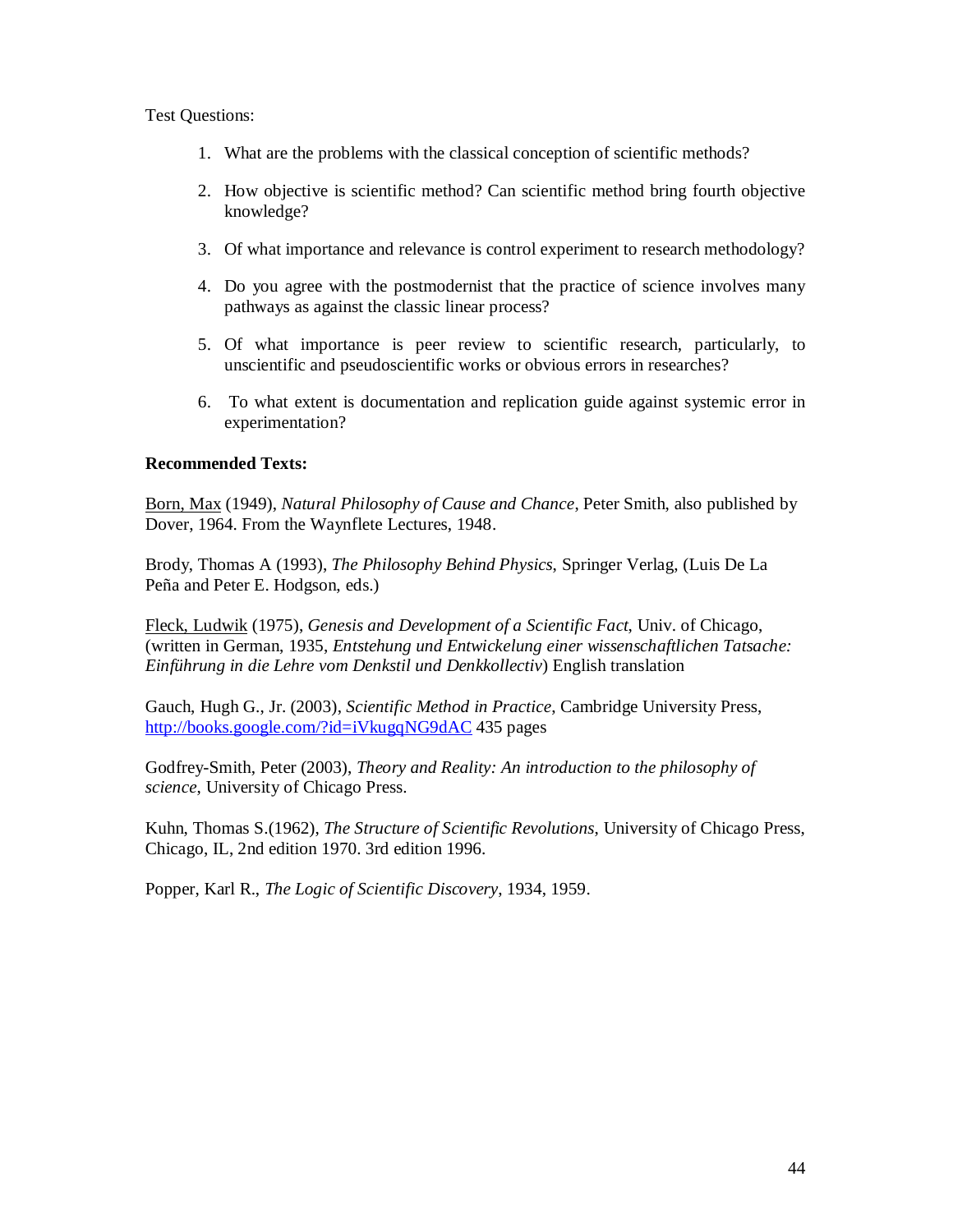## **WEEK 9**

# **PROBLEMS OF SCIENTIFIC AND TECHNOLOGICAL DEVELOPMENT IN NIGERIA**

Issues

- 4. What science is
- 5. What technology is
- 6. What development is
- 7. What Nigeria is
- 8. Set backs to the development of science and technology in Nigeria
- 9. Problems created by the development of science and technology in Nigeria

Further questions:

- 1. What are the objectives of technology?
- 2. What is technology transfer?
- 3. What are the problems associated with technology transfer?
- 4. Is technology transfer likely to hinder or promote the development of science and technology in Nigeria?